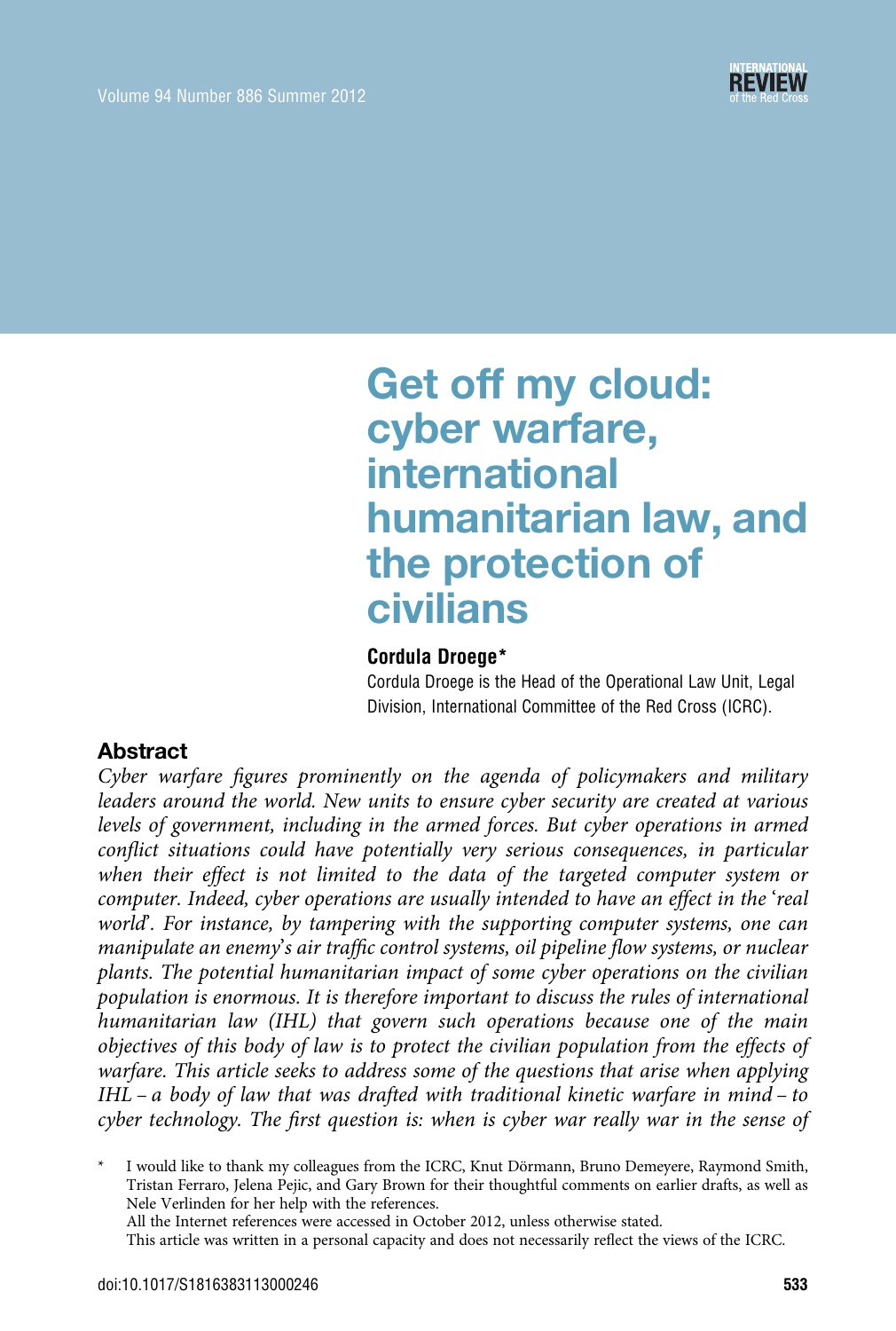'armed conflict'? After discussing this question, the article goes on to look at some of the most important rules of IHL governing the conduct of hostilities and the interpretation in the cyber realm of those rules, namely the principles of distinction, proportionality, and precaution. With respect to all of these rules, the cyber realm poses a number of questions that are still open. In particular, the interconnectedness of cyber space poses a challenge to the most fundamental premise of the rules on the conduct of hostilities, namely that civilian and military objects can and must be distinguished at all times. Thus, whether the traditional rules of IHL will provide sufficient protection to civilians from the effects of cyber warfare remains to be seen. Their interpretation will certainly need to take the specificities of cyber space into account. In the absence of better knowledge of the potential effects of cyber warfare, it cannot be excluded that more stringent rules might be necessary.

Keywords: cyber security, cyber warfare, cyber attack, international humanitarian law, cyber operations, cyber weapons, armed conflict in cyber space, conduct of hostilities, distinction, proportionality, indiscriminate attacks, precautions.

**Barbara** 

## Introduction

Cyber security figures prominently on the agenda of policymakers and military leaders around the world. A recently published study by the United Nations Institute for Disarmament Research (UNIDIR) describes the measures taken by thirty-three states that have specifically included cyber warfare in their military planning and organisation, and gives an overview of the cyber security approach of thirty-six other states.<sup>1</sup> These range from states with very advanced statements of doctrine and military organisations employing hundreds or thousands of individuals to more basic arrangements that incorporate cyber attack and cyber warfare into existing capabilities for electronic warfare. A number of states are setting up specialized units in or outside of their armed forces to deal with cyber operations.2 It has also been reported that twelve of the world's fifteen largest military forces are building cyber warfare programmes.3

## Cyber security in general and cyber warfare in particular

Amid much discussion about cyber security generally, the public at large knows little, yet, of the military planning and policies of states for cyber warfare.

<sup>1</sup> Center for Strategic and International Studies, Cybersecurity and Cyberwarfare - Preliminary Assessment of National Doctrine and Organization, UNIDIR Resources Paper, 2011, available at: [http://www.unidir.](http://www.unidir.org/files/publications/pdfs/cybersecurity-and-cyberwarfare-preliminary-assessment-of-national-doctrine-and-organization-380.pdf;) org/fi[les/publications/pdfs/cybersecurity-and-cyberwarfare-preliminary-assessment-of-national-doctrine](http://www.unidir.org/files/publications/pdfs/cybersecurity-and-cyberwarfare-preliminary-assessment-of-national-doctrine-and-organization-380.pdf;)[and-organization-380.pdf;](http://www.unidir.org/files/publications/pdfs/cybersecurity-and-cyberwarfare-preliminary-assessment-of-national-doctrine-and-organization-380.pdf;) see also, Eneken Tikk, Frameworks for International Cyber Security, CCD COE Publications, Tallinn, 2011.

<sup>2</sup> See, e.g., Ellen Nakashima, 'Pentagon to boost cybersecurity force', in The Washington Post, 27 January 2013; Gordon Corera, 'Anti-cyber threat centre launched', in BBC News, 27 March 2013.

<sup>3</sup> Scott Shane, 'Cyberwarfare emerges from shadows of public discussion by US officials', in The New York Times, 26 September 2012, p. A10.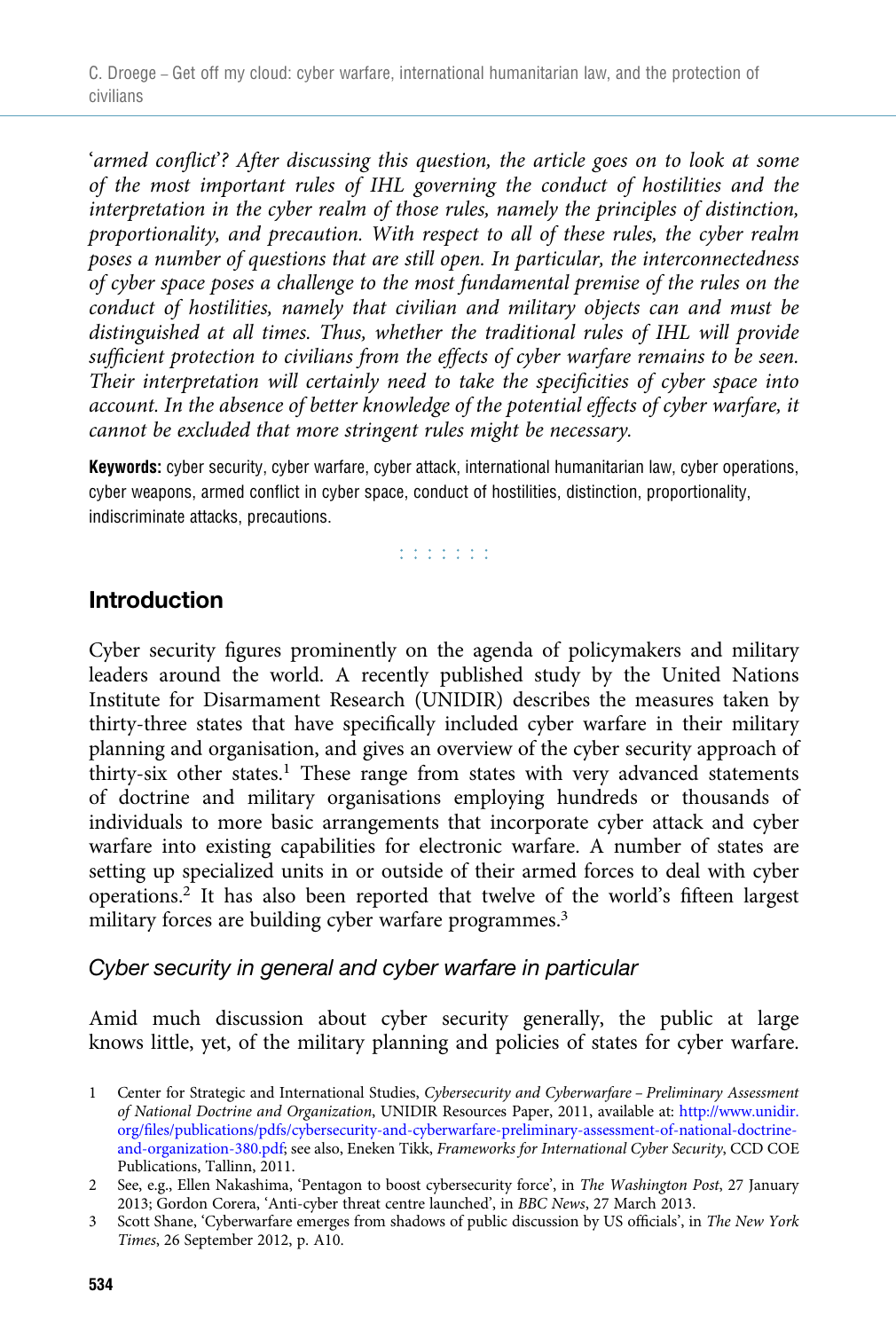It appears that most government strategies consist of a mix of defensive and offensive strategies. On the one hand, states are increasingly seeking to protect their own critical infrastructure from cyber attacks. On the other hand, they appear also to be building technological capacities to be able to launch cyber operations against their adversaries in times of armed conflict.<sup>4</sup>

Policymakers and commentators are debating whether all or some of the new 'cyber weapons' should be banned altogether, whether attention should turn to confidence-building measures (similar to those on nuclear disarmament),<sup>5</sup> or whether 'rules of the road' should be established for behaviour in cyber space.<sup>6</sup> There has also been discussion for over a decade about the need for a new treaty on cyber security. The Russian Federation has advocated for such a treaty since the late 1990s, whereas the United States of America (US) and Western states have taken the position that none is needed.7 In a letter to the Secretary-General of the United Nations (UN), China, the Russian Federation, Tajikistan, and Uzbekistan proposed an International Information Security Code of Conduct in September 2011, but this has a much broader scope than just for situations of armed conflict.<sup>8</sup> China, the Russian Federation, Kazakhstan, Kyrgyzstan, Tajikistan, and Uzbekistan are also parties to an agreement adopted in the framework of the Shanghai Cooperation Organisation in 2009.9 India, the Islamic Republic of Iran, Mongolia, and Pakistan participate as observers. An unofficial English translation of this agreement shows that it appears to enlarge the concepts of 'war' and 'weapon' beyond their traditional meaning in international humanitarian law (IHL).10

4 Ibid.

- 5 Ben Baseley-Walker, 'Transparency and confidence-building measures in cyberspace: towards norms of behaviour', in UNIDIR, Disarmament Forum, 'Confronting cyberconflict', Issue 4, 2011, pp. 31–40, available at: [http:/](http://www.unidir.org/files/publications/pdfs/confronting-cyberconflict-en-317.pdf;)/www.unidir.org/fi[les/publications/pdfs/confronting-cybercon](http://www.unidir.org/files/publications/pdfs/confronting-cyberconflict-en-317.pdf;)flict-en-317.pdf; James Andrew Lewis, Confidence-building and international agreement in cybersecurity, available at: [http://](http://www.unidir.org/pdf/articles/pdf-art3168.pdf) [www.unidir.org/pdf/articles/pdf-art3168.pdf](http://www.unidir.org/pdf/articles/pdf-art3168.pdf).
- 6 See William Hague, 'Security and freedom in the cyber age seeking the rules of the road', Speech to the Munich Security Conference, 4 February 2011, available at: [https://www.gov.uk/government/speeches/](https://www.gov.uk/government/speeches/security-and-freedom-in-the-cyber-age-seeking-the-rules-of-the-road) [security-and-freedom-in-the-cyber-age-seeking-the-rules-of-the-road](https://www.gov.uk/government/speeches/security-and-freedom-in-the-cyber-age-seeking-the-rules-of-the-road), and 'Foreign Secretary opens the London Conference on Cyberspace', 1 November 2011, available at: [https://www.gov.uk/government/](https://www.gov.uk/government/speeches/foreign-secretary-opens-the-london-conference-on-cyberspace) [speeches/foreign-secretary-opens-the-london-conference-on-cyberspace.](https://www.gov.uk/government/speeches/foreign-secretary-opens-the-london-conference-on-cyberspace)
- 7 See draft resolution submitted by the Russian Federation to the General Assembly First Committee in 1998, letter dated 23 September 1998 from the Permanent Representative of the Russian Federation to the United Nations Secretary-General, UN Doc. A/C.1/53/3, 30 September 1998; John Markoff and Andrew E. Kramer, 'US and Russia differ on a treaty for cyberspace', in The New York Times, 28 June 2009, p. A1; John Markoff and Andrew E. Kramer, 'In shift, US talks to Russia on internet security', in The New York Times, 13 December 2009, p. A1; see Adrian Croft, 'Russia says many states arming for cyber warfare', in Reuters, 25 April 2012, available at: [http://www.reuters.com/article/2012/04/25/germany-cyber](http://www.reuters.com/article/2012/04/25/germany-cyber-idUSL6E8FP40M20120425;)[idUSL6E8FP40M20120425;](http://www.reuters.com/article/2012/04/25/germany-cyber-idUSL6E8FP40M20120425;) Keir Giles, 'Russia's public stance on cyberspace issues', paper given at the 2012 4th International Conference on Cyber Conflict, C. Czosseck, R. Ottis and K. Ziolkowski (eds), NATO CCD COE Publications, Tallinn, 2012, available at: [http:/](http://www.conflictstudies.org.uk/files/Giles-Russia_Public_Stance.pdf)/www.confl[ictstudies.org.uk/](http://www.conflictstudies.org.uk/files/Giles-Russia_Public_Stance.pdf)files/Giles-[Russia\\_Public\\_Stance.pdf](http://www.conflictstudies.org.uk/files/Giles-Russia_Public_Stance.pdf).
- 8 Letter dated 12 September 2011 from the Permanent Representatives of China, the Russian Federation, Tajikistan, and Uzbekistan to the United Nations addressed to the Secretary-General, UN Doc. A/66/359 of 14 September 2011.
- Agreement between the Governments of the Member States of the Shanghai Cooperation Organisation on Cooperation in the Field of International Information Security.
- 10 Available at: [http://media.npr.org/assets/news/2010/09/23/cyber\\_treaty.pdf.](http://media.npr.org/assets/news/2010/09/23/cyber_treaty.pdf) Annex 1 defines 'information war' as a 'confrontation between two or more states in the information space aimed at damaging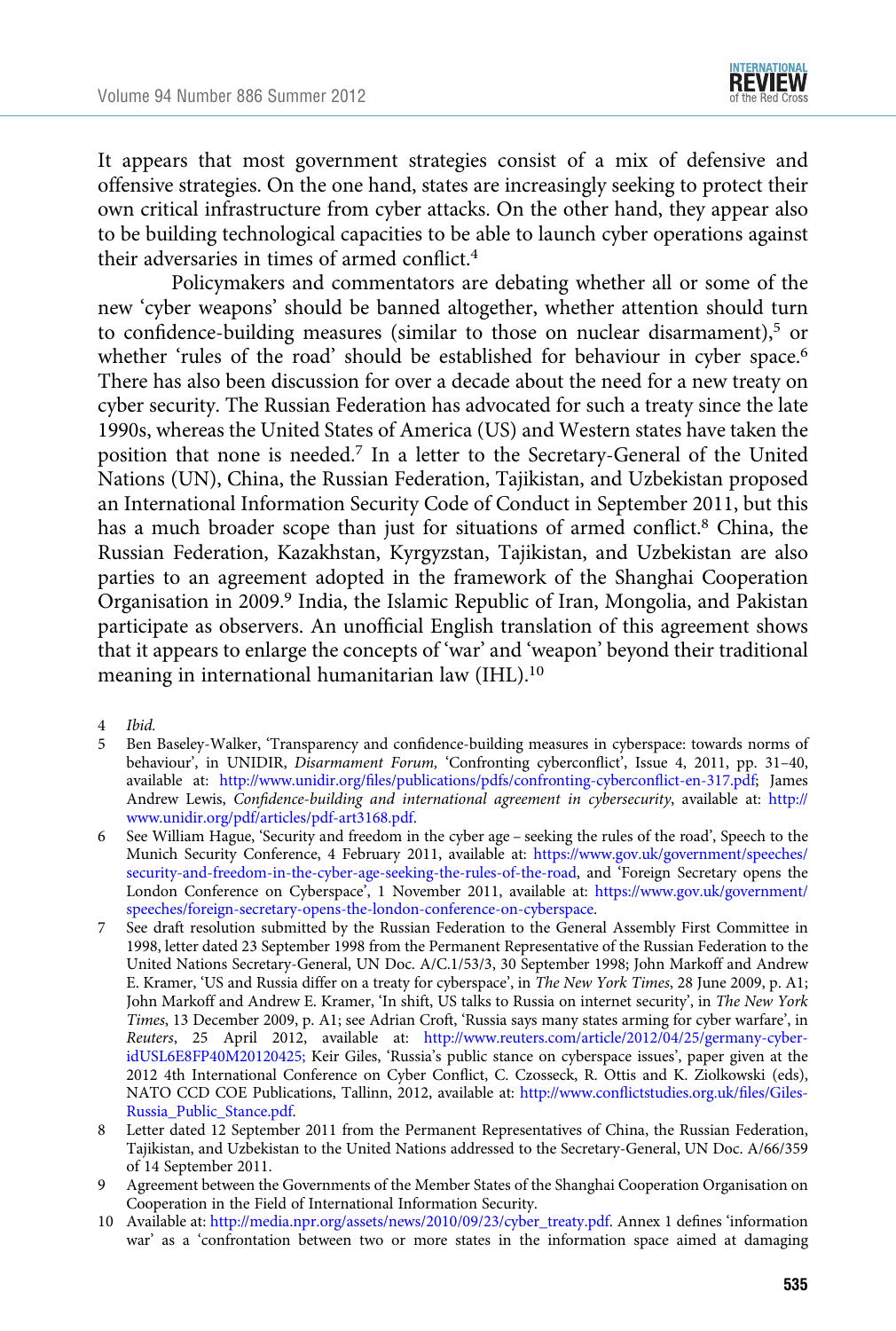C. Droege – Get off my cloud: cyber warfare, international humanitarian law, and the protection of civilians

This debate – in which all sides accuse the other of espionage and arms proliferation in an open or more or less veiled manner<sup>11</sup> – remains very general from the legal perspective. In particular, there is no differentiation between situations of armed conflict and other situations, although the applicability of IHL depends on such a differentiation. Much of the concern appears to concentrate on espionage, against the state as well as against economic interests, but there is also talk of cyber warfare and a need to avoid weapons proliferation in cyber space. There is generally no differentiation between situations of armed conflict and other situations in which cyber operations threaten the security of states, businesses, or private households. Most debates on cyber security do not even mention situations of armed conflict, and it is unclear whether such situations are implicitly included. Indeed, in many respects, especially in relation to the protection of computer infrastructure against infiltration, manipulation, or damage, it makes no difference whether a cyber attack is carried out in the context of an armed conflict or not. The technical means of protecting the infrastructure will mostly be the same. However, while it is probably fair to say that most of the threats in the cyber realm are not immediately related to situations of armed conflict but stem, rather, from economic or other espionage, or organized cyber crime, it is also clear that recourse to cyber weapons and cyber operations is playing a growing role in armed conflicts and that states are actively preparing for this new development.

In the meantime, there is confusion about the applicability of IHL to cyber warfare – which might in fact stem from different understandings of the concept of cyber warfare itself, which range from cyber operations carried out in the context of armed conflicts as understood in IHL to criminal cyber activities of all kinds. Some states, like the US,<sup>12</sup> the United Kingdom of Great Britain and

information systems, processes and resources, critical and other structures, undermining political, economic and social systems, mass psychologic brainwashing to destabilize society and state, as well as to force the state to taking decision in the interest of an opposing party'. Annex 2 describes the threat of 'development and use of information weapons, preparation for and waging information war' as emanating 'from creating and developing information weapons that pose an immediate danger to critical structures of States which might lead to a new arms race and represents a major threat in the field of international information security. Among its characteristics are the use of information weapons to prepare and wage information war, and impact transportation, communication and air control systems, missile defence and other types of defence facilities, as a result of which the state looses its defence capabilities in the face of the aggressor and fails to exercise its legitimate right to self-defence; breaching information infrastructure operation, which leads to the collapse of administrative and decision-making systems in the states; and destructive impact on critical structures'.

- 11 Kenneth Lieberthal and Peter W. Singer, 'Cybersecurity and US–China relations', in China US Focus, 23 February 2012, available at: [http://www.chinausfocus.com/library/think-tank-resources/us-lib/](http://www.chinausfocus.com/library/think-tank-resources/us-lib/peacesecurity-us-lib/brookings-cybersecurity-and-u-s-china-relations-february-23-2012/;) [peacesecurity-us-lib/brookings-cybersecurity-and-u-s-china-relations-february-23-2012/;](http://www.chinausfocus.com/library/think-tank-resources/us-lib/peacesecurity-us-lib/brookings-cybersecurity-and-u-s-china-relations-february-23-2012/;) Mandiant Intelligence Centre Report, APT1: Exposing one of China's Cyber Espionage Units, available at: [http://](http://intelreport.mandiant.com/?gclid=CKD6-7Oo3LUCFalxOgod8y8AJg;) [intelreport.mandiant.com/?gclid=CKD6-7Oo3LUCFalxOgod8y8AJg](http://intelreport.mandiant.com/?gclid=CKD6-7Oo3LUCFalxOgod8y8AJg;); Ellen Nakashima, 'US said to be target of massive cyber-espionnage campaign', in The Washington Post, 11 February 2013; 'North Korea says US "behind hack attack"', in BBC News, 15 March 2013.
- 12 Harold Koh, 'International law in cyberspace', speech at the US Cyber Command Inter-Agency Legal Conference, 18 September 2012, available at: [http://opiniojuris.org/2012/09/19/harold-koh-on](http://opiniojuris.org/2012/09/19/harold-koh-on-international-law-in-cyberspace/;)[international-law-in-cyberspace/;](http://opiniojuris.org/2012/09/19/harold-koh-on-international-law-in-cyberspace/;) Report of the Secretary-General on Developments in the field of information and telecommunication in the context of international security (hereinafter 'Report of the Secretary-General'), 15 July 2011, UN Doc. A/66/152, p. 19; see also, US Department of Defense Strategy for Operating in Cyberspace: 'Long-standing international norms guiding state behaviour – in times of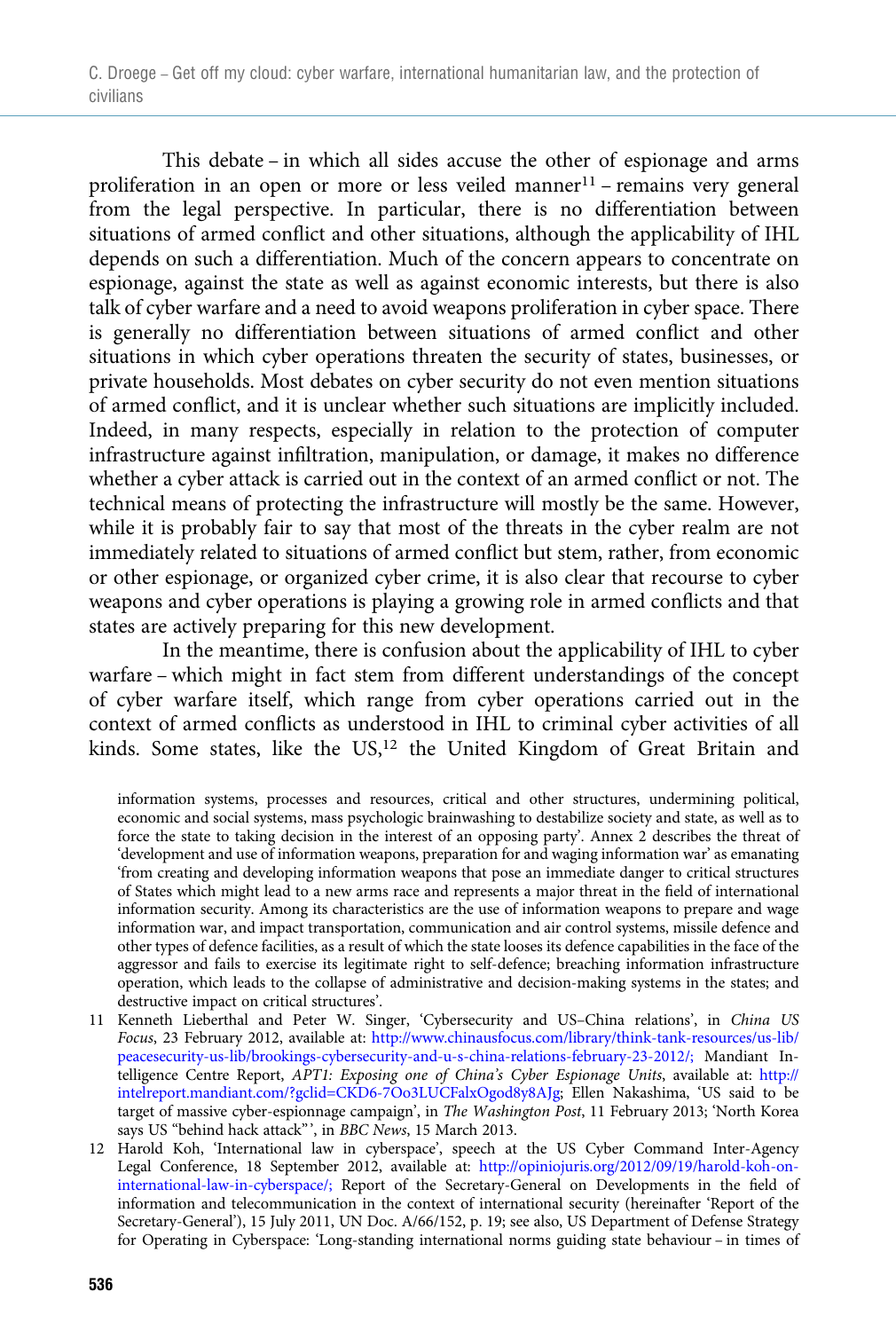Northern Ireland,<sup>13</sup> and Australia,<sup>14</sup> have stated that IHL applies to cyber warfare.<sup>15</sup> However, the public positions do not yet go into detail about questions such as the threshold for armed conflicts, the definition of 'attacks' in IHL, or the implications of cyber warfare with respect to so-called dual-use objects. It has been said that China does not accept the applicability of IHL to cyber warfare.16 However, it is unclear whether this would really be China's official position in a situation of armed conflict within the meaning of IHL. Another view is that:

China's stance is that the nations of the world should cherish the value of cyber space – the first social space created by humankind – and should firmly oppose the militarization of the Internet. ... Its view is that the current UN Charter and the existing laws of armed conflict as well as the basic principles of International Humanitarian Law that relate to war and the use or threat of force all still apply to cyberspace – in particular the 'no use of force' and 'peaceful settlement of international disputes' imperatives as well as the principles of distinction and proportionality in regards to the means and methods of warfare.17

As far as can be seen, the Russian Federation has not taken an official stance on the applicability of IHL to cyber warfare.<sup>18</sup>

From a legal point of view, it is important to distinguish between cyber warfare in the sense of cyber operations conducted in the context of armed conflicts

- 13 Report of the Secretary-General, 23 June 2004, UN Doc. A/59/116, p. 11; Report of the Secretary-General, 20 July 2010, UN Doc. A/65/154, p. 15.
- 14 Report of the Secretary-General, above note 12, p. 6.
- 15 See also, the proposal by the High Representative of the European Union for Foreign Affairs and Security Policy, Joint Communication to the European Parliament, the Council, the European Economic and Social Committee and the Committee of the Regions – Cyber Security Strategy of the European Union: an Open, Safe and Secure Cyberspace, Brussels, 7.2.2013, JOIN (2013) 1 final.

16 See, e.g., Adam Segal, 'China, international law and cyber space', in Council on Foreign Relations, 2 October 2012, available at: <http://blogs.cfr.org/asia/2012/10/02/china-international-law-and-cyberspace/>.

- 17 Li Zhang, 'A Chinese perspective on cyber war', in this edition. In his speech to the First Committee in September 2011, China's Ambassador stated that China proposed that countries 'commit themselves to non-use of information and cyber technology to engage in hostile activities to the detriment of international peace and security, and to non-proliferation of information and cyber weapons' and 'work to keep information and cyber space from becoming a new battlefield'; there is no mention of IHL. See the statement on information and cyberspace security made by H. E. Ambassador Wang Qun to the First Committee during the 66th Session of the General Assembly, 'Work to build a peaceful, secure and equitable information and cyber space', New York, 20 October 2011, available at: [http://www.fmprc.gov.](http://www.fmprc.gov.cn/eng/wjdt/zyjh/t869580.htm) [cn/eng/wjdt/zyjh/t869580.htm.](http://www.fmprc.gov.cn/eng/wjdt/zyjh/t869580.htm)
- 18 The reported military doctrine of the Russian Federation does not mention IHL with respect to information warfare; see 'The Military Doctrine of the Russian Federation Approved by Russian Federation Presidential Edict on 5 February 2010', available at: [http://www.sras.org/military\\_doctrine\\_](http://www.sras.org/military_doctrine_russian_federation_2010;) [russian\\_federation\\_2010;](http://www.sras.org/military_doctrine_russian_federation_2010;) and neither does K. Giles, above note 7; Roland Heikerö, 'Emerging threats and Russian Views on information warfare and information operations', FOI Swedish Defence Research Agency, March 2010, p. 49, available at: <http://www.highseclabs.com/Corporate/foir2970.pdf>, reports that the Russian Federation has proposed the 'application of humanitarian laws banning attacks on noncombatants and a ban on deception in cyberspace'.

peace and conflict – also apply in cyberspace. Nonetheless, unique attributes of networked technology require additional work to clarify how these norms apply and what additional understandings might be necessary to supplement them', US Department of Defense Strategy for Operating in Cyberspace, July 2011, available at: [http://www.defense.gov/news/d20110714cyber.pdf.](http://www.defense.gov/news/d20110714cyber.pdf)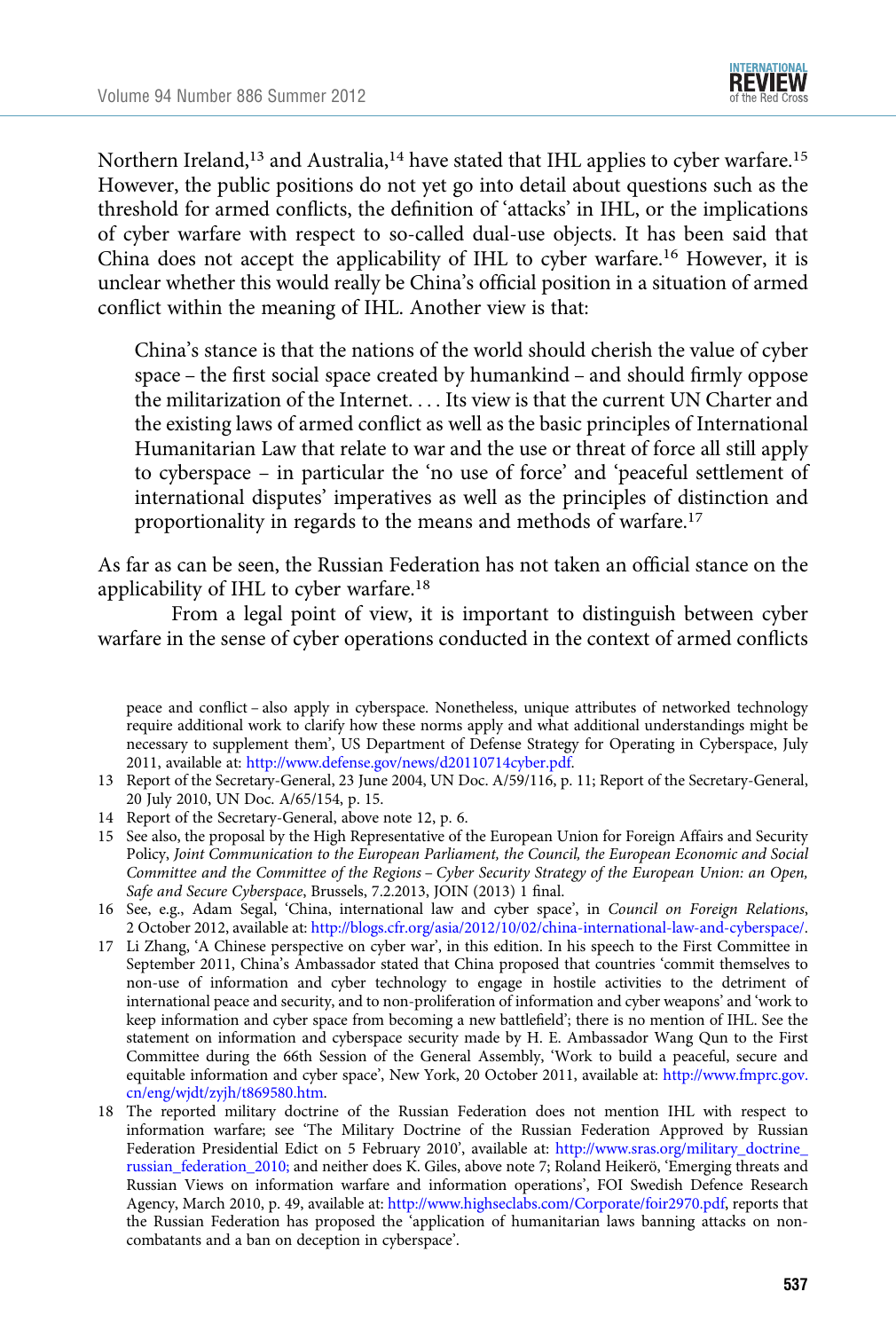within the meaning of IHL and cyber operations outside such contexts. It is only in the context of armed conflicts that the rules of IHL apply, imposing specific restrictions on the parties to the conflict.19 Thus, in this article the term 'cyber warfare' will refer to means and methods of warfare that consist of cyber operations amounting to or conducted in the context of an armed conflict within the meaning of IHL only. Such cyber operations – also frequently referred to as computer network attacks – are directed against or sent via a computer or a computer system through a data stream.20 They can aim to do different things, for instance to infiltrate a computer system and collect, export, destroy, change, or encrypt data, or to trigger, alter, or otherwise manipulate processes controlled by the infiltrated system. In other words, the following analysis deals with hostilities that consist of developing and sending computer code from one or more computers to the target computers.

#### The humanitarian concern

The International Committee of the Red Cross' (ICRC) humanitarian concern in respect of cyber warfare relates mainly to the potential impact on the civilian population, in particular because cyber operations could seriously affect civilian infrastructure<sup>21</sup> as a result of several features peculiar to the cyber realm.

First, because of its increasingly ubiquitous reliance on computer systems, civilian infrastructure is highly vulnerable to computer network attacks. In particular, a number of critical installations, such as power plants, nuclear plants, dams, water treatment and distribution systems, oil refineries, gas and oil pipelines, banking systems, hospital systems, railroads, and air traffic control rely on so-called supervisory control and data acquisition (or SCADA) systems and distributed control systems (DCS). These systems, which constitute the link between the digital and the physical worlds, are extremely vulnerable to outside interference by almost any attacker.<sup>22</sup>

<sup>19</sup> For the International Committee of the Red Cross (ICRC), it is important to draw attention to the specific situation of cyber operations amounting to or conducted in the context of armed conflicts – that is, cyber warfare in a narrow sense. This is because the ICRC has a specific mandate under the 1949 Geneva Conventions to assist and protect the victims of armed conflicts. It is also mandated by the international community to work for the understanding and dissemination of IHL. See, e.g., GC III, Art. 126(5), GC IV, Art. 143(5), and Statutes of the International Red Cross and Red Crescent Movement, Art. 5(2)(g).

<sup>20</sup> US Department of Defense, Dictionary of Military and Associated Terms, 8 November 2010 (as amended on 31 January 2011), Washington, DC, 2010: 'Computer network attacks are actions taken through the use of computer networks to disrupt, deny, degrade, or destroy information resident in computers and computer networks, or the computers and networks themselves.'

<sup>21</sup> In the law on the conduct of hostilities, 'civilians', 'civilian population', and 'civilian objects' are different legal concepts to which different rules apply. However, when this article speaks about the impact of cyber warfare on the civilian population, it also refers to damage done to civilian infrastructure, which is the most likely way that cyber operations will affect the civilian population.

<sup>22</sup> Stefano Mele analyses likely scenarios of interference with different types of military and civilian systems and states that the manipulation of electrical grid management systems is probably the greatest threat at present. See Stefano Mele, 'Cyber warfare and its damaging effects on citizens', September 2010, available at: <http://www.stefanomele.it/public/documenti/185DOC-937.pdf>.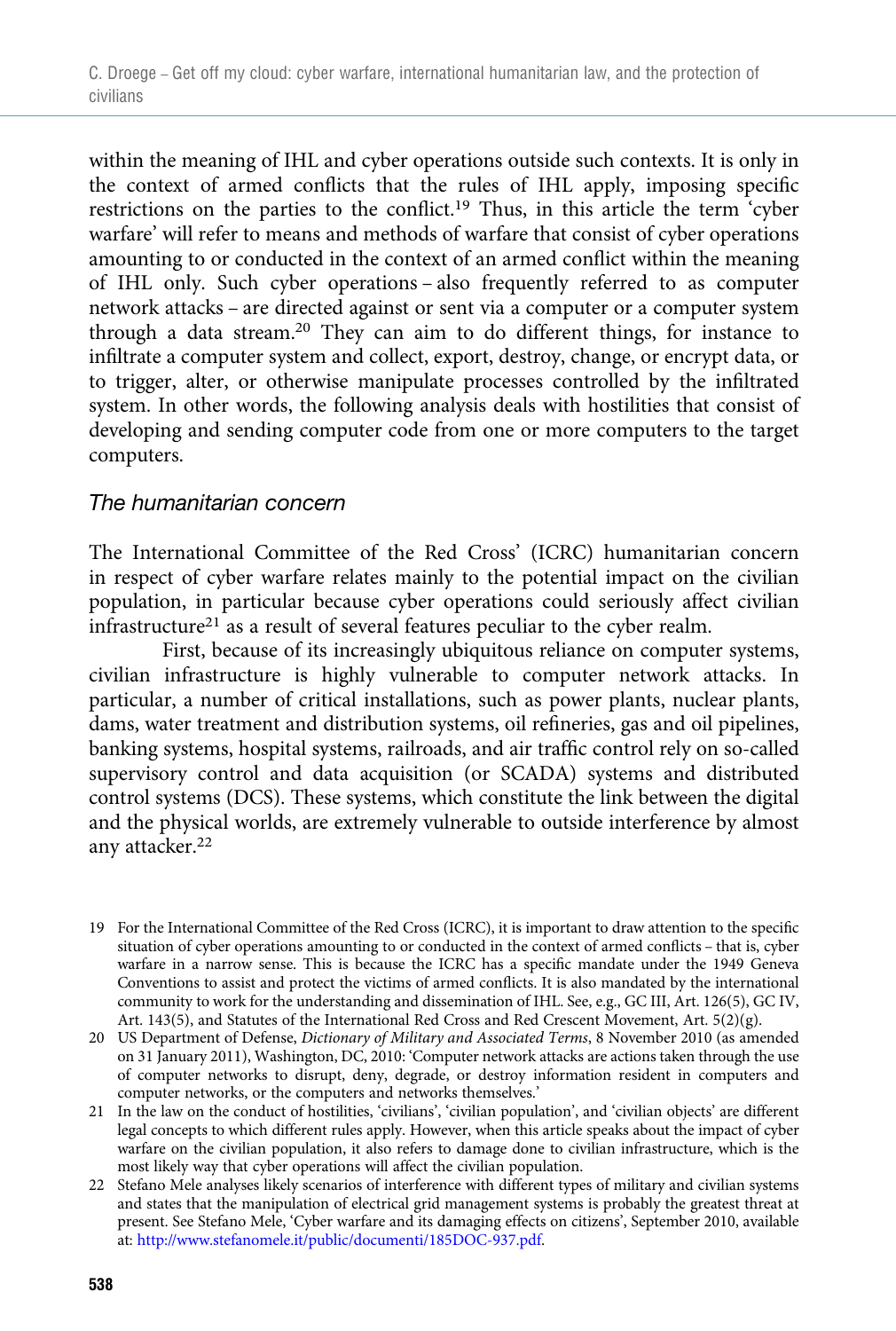

Second, the interconnectivity of the Internet poses a threat to civilian infrastructure. Indeed, most military networks rely on civilian, mainly commercial, computer infrastructure, such as undersea fibre optic cables, satellites, routers, or nodes; conversely, civilian vehicles, shipping, and air traffic controls are increasingly equipped with navigation systems relying on global positioning system (GPS) satellites, which are also used by the military. Thus, it is to a large extent impossible to differentiate between purely civilian and purely military computer infrastructure. As will be seen below, this poses a serious challenge to one of the cardinal principles of IHL, namely the principle of distinction between military and civilian objects. Moreover, even if military and civilian computers or computer systems are not entirely one and the same, interconnectivity means that the effects of an attack on a military target may not be confined to this target. Indeed, a cyber attack may have repercussions on various other systems, including civilian systems and networks, for instance by spreading malware (malicious software) such as viruses or worms if these are uncontrollable. This means that an attack on a military computer system may well also damage civilian computer systems, which, in turn, may be vital for some civilian services such as water or electricity supply or the transfer of assets.

For the time being, we have no clear examples of cyber attacks during armed conflicts or examples in which the civilian population has been severely affected by computer network attacks during armed conflicts. However, technical experts seem to agree that it is technically feasible, even if difficult, to deliberately interfere with airport control systems, other transportation systems, dams, or power plants via cyber space. Potentially catastrophic scenarios, such as collisions between aircraft, the release of radiation from nuclear plants, the release of toxic chemicals from chemical plants, or the disruption of vital infrastructure and services such as electricity or water networks, cannot be discarded.

Such scenarios might not be the most likely ones; cyber operations are in all probability more likely to be used to manipulate civilian infrastructure leading it to malfunction or disrupting it without causing immediate death or injury. The effects of such 'bloodless' means and methods of warfare might not be as dramatic for civilians as shelling or bombing. They can nevertheless be severe – for instance, if the power or water supply is interrupted, or if communication networks or the banking system are down. These effects and how they must be taken into account under the rules of IHL must therefore be clarified.

Some commentators have argued that the threat of computer network attacks on the larger civilian infrastructure should not be overstated, in particular, because offensive cyber weapons would often need to be very specifically written to affect specific target computer systems (like the Stuxnet virus, for instance)<sup>23</sup> and

<sup>23</sup> The so-called Stuxnet virus was launched against the Iranian uranium enrichment facility at Natanz, reportedly leading to the destruction of a thousand centrifuges. It is reported in the press that the United States and/or Israel were behind this virus, but this has not been officially acknowledged. David Albright, Paul Brannan and Christina Walrond, 'Did Stuxnet take out 1,000 centrifuges at the Natanz enrichment plant? Preliminary assessment', ISIS Report, 22 December 2010, available at: [http://isis-online.org/isis](http://isis-online.org/isis-reports/detail/did-stuxnet-take-out-1000-centrifuges-at-the-natanz-enrichment-plant/;)[reports/detail/did-stuxnet-take-out-1000-centrifuges-at-the-natanz-enrichment-plant/;](http://isis-online.org/isis-reports/detail/did-stuxnet-take-out-1000-centrifuges-at-the-natanz-enrichment-plant/;) David E. Sanger, 'Obama order sped up wave of cyberattacks against Iran', in The New York Times, 1 June 2012,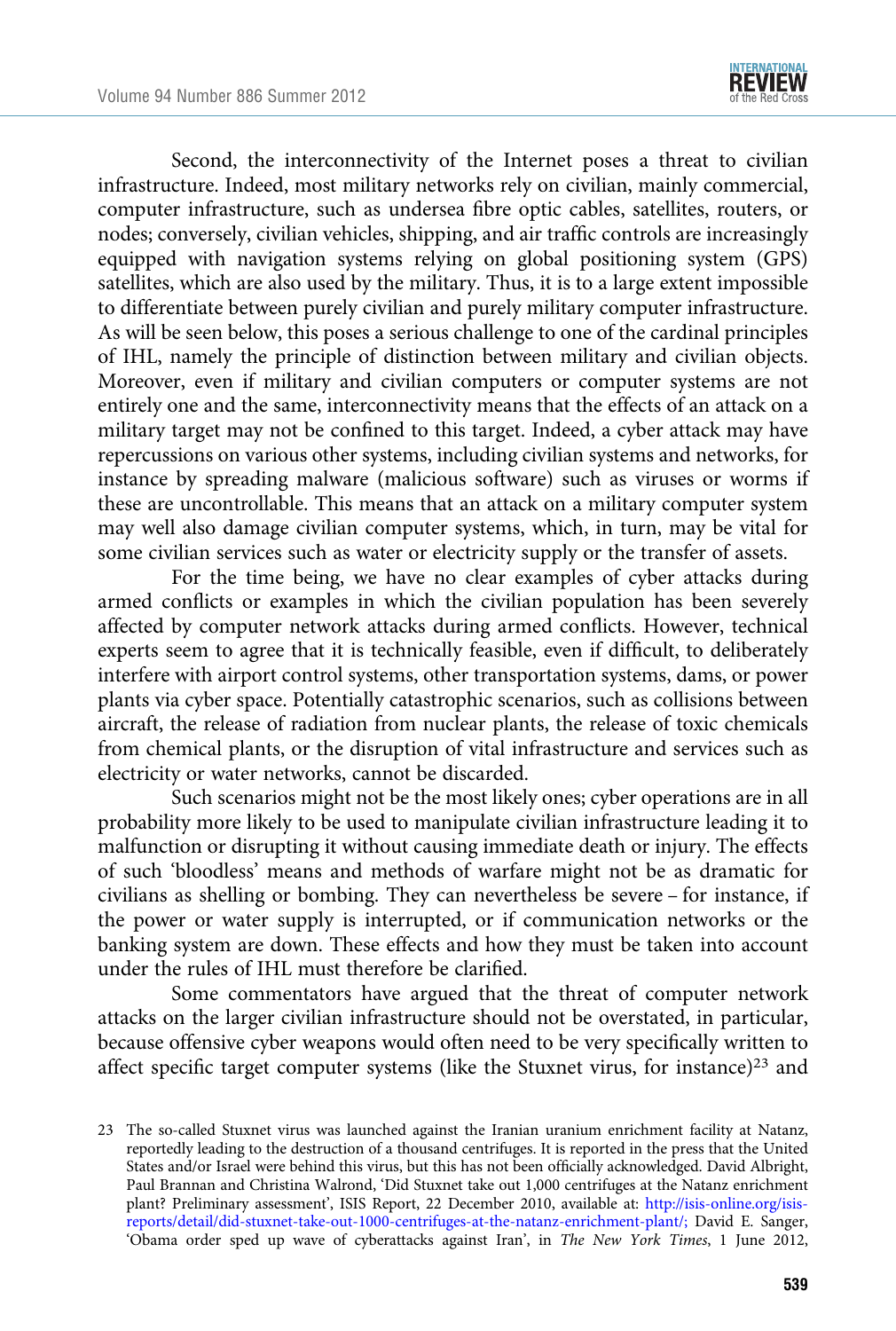could therefore not easily be redirected at other targets.<sup>24</sup> Also, in an internationally interconnected Internet system and in a globalized economy, states might be reluctant to damage each other because the repercussions, for instance on financial systems, might damage them as much as their adversary.25 That might or might not be the case. The fact that computer network attacks are potentially capable of targeting civilian objects, might in some instances be indiscriminate or be used in an indiscriminate manner, or could potentially have devastating incidental consequences for civilian infrastructure and the civilian population is reason enough to clarify the applicable rules on the conduct of hostilities that parties to conflicts must observe.

#### The role of international humanitarian law

Against this background, how does IHL address the potential consequences of cyber warfare on the civilian population?

IHL provisions do not specifically mention cyber operations. Because of this, and because the exploitation of cyber technology is relatively new and sometimes appears to introduce a complete qualitative change in the means and methods of warfare, it has occasionally been argued that IHL is ill adapted to the cyber realm and cannot be applied to cyber warfare.<sup>26</sup> However, the absence in IHL of specific references to cyber operations does not mean that such operations are not subject to the rules of IHL. New technologies of all kinds are being developed all the time and IHL is sufficiently broad to accommodate these developments. IHL prohibits or limits the use of certain weapons specifically (for instance, chemical or biological weapons, or anti-personnel mines). But it also regulates, through its general rules, all means and methods of warfare, including the use of all weapons. In particular, Article 36 of Protocol I additional to the Geneva Conventions provides that:

[i]n the study, development, acquisition or adoption of a new weapon, means or method of warfare, a High Contracting Party is under an obligation to determine whether its employment would, in some or all circumstances, be prohibited by this Protocol or by any other rule of international law applicable to the High Contracting Party.

available at: [http://www.nytimes.com/2012/06/01/world/middleeast/obama-ordered-wave-of-cyberattacks](http://www.nytimes.com/2012/06/01/world/middleeast/obama-ordered-wave-of-cyberattacks-against-iran.html?pagewanted=all&_moc.semityn.www)[against-iran. html?pagewanted=all&\\_moc.semityn.www.](http://www.nytimes.com/2012/06/01/world/middleeast/obama-ordered-wave-of-cyberattacks-against-iran.html?pagewanted=all&_moc.semityn.www)

<sup>24</sup> Thomas Rid, 'Think again: cyberwar', in Foreign Policy, March/April 2012, pp. 5 ff., available at: <http://www.foreignpolicy.com/articles/2012/02/27/cyberwar?print=yes&hidecomments=yes&page=full;> Thomas Rid and Peter McBurney, 'Cyber-weapons', in The RUSI Journal, February–March 2012, Vol. 157, No. 1, pp. 6–13; see also, Maggie Shiels, 'Cyber war threat exaggerated claims security expert', in BBC News, 16 February 2011, available at: <http://www.bbc.co.uk/news/technology-12473809>.

<sup>25</sup> Stefano Mele (above note 22) argues that for this reason massive electronic attacks against financial systems of foreign countries are unlikely.

<sup>26</sup> Charles J. Dunlap Jr., 'Perspectives for cyber strategists on law for cyberwar', in Strategic Studies Quarterly, Spring 2011, p. 81.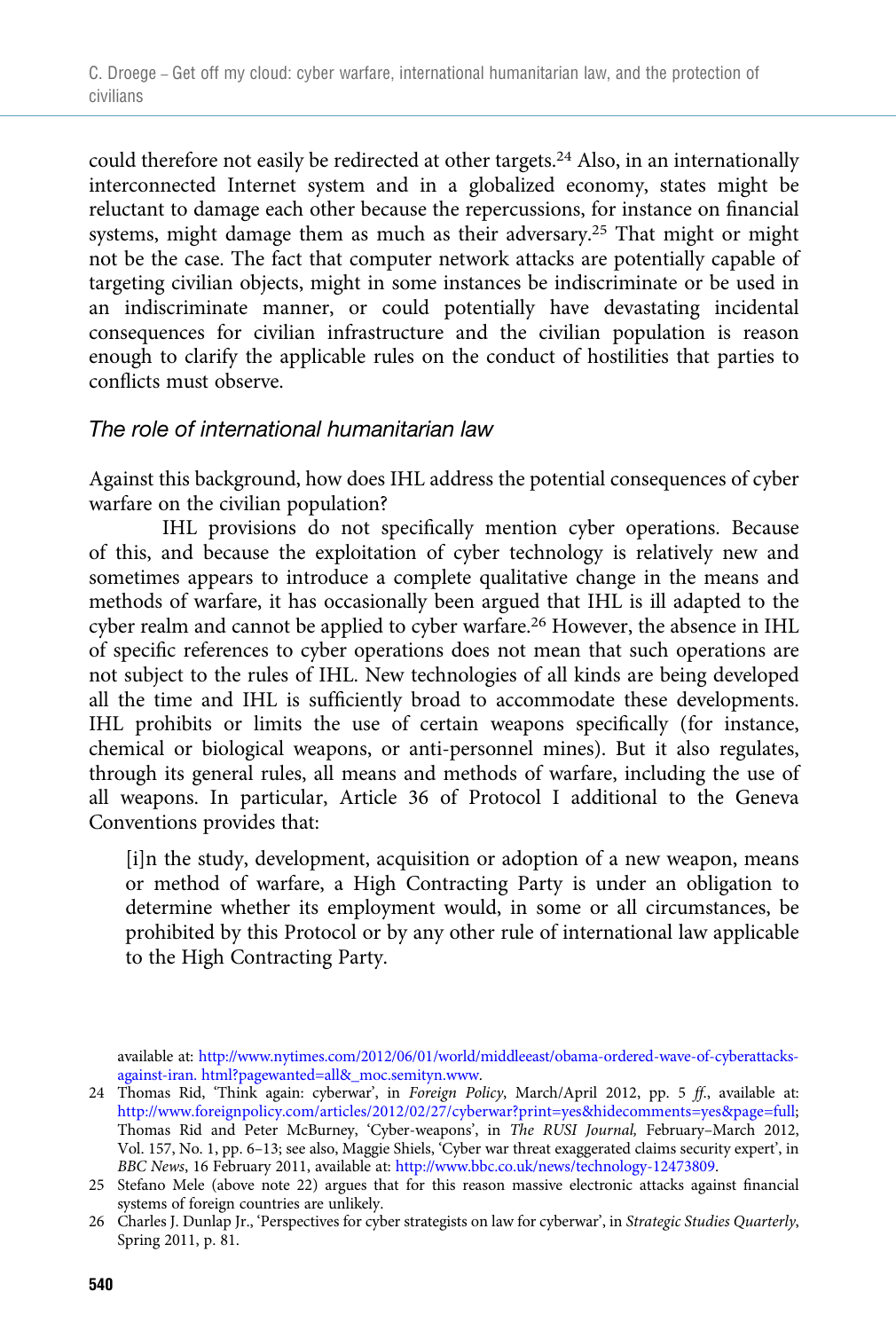

Beyond the specific obligation it imposes on states party to Additional Protocol I, this rule shows that IHL rules apply to new technology.

That said, cyber warfare challenges some of the most fundamental assumptions of IHL. First, IHL assumes that the parties to conflicts are known and identifiable. This cannot always be taken for granted even in traditional armed conflicts, in particular, non-international armed conflicts. However, in the cyber operations that occur on an everyday basis, anonymity is the rule rather than the exception. It appears to be impossible in some instances to trace their originator, and even when this is possible it is in most cases time-consuming. Since all law is based on the allocation of responsibility (in IHL, to a party to a conflict or to an individual), major difficulties arise. In particular, if the perpetrator of a given operation and thus the link of the operation to an armed conflict cannot be identified it is extremely difficult to determine whether IHL is even applicable to the operation. So, for instance, if a government's infrastructure is being attacked, but it is not clear who is behind the attack, it is difficult to define who the parties to the potential armed conflict are, and therefore to determine whether there is an armed conflict at all. Similarly, even if the parties to the conflict are known, it may be difficult to attribute the act to one particular party. Second, IHL is based on the assumption that the means and methods of warfare will have violent effects in the physical world. Many cyber operations are likely to have effects that are disruptive but not immediately perceivably physically destructive. Third, the entire structure of the rules on the conduct of hostilities – and in particular the principle of distinction – is founded on the assumption that civilian objects and military objects are, for the most part, distinguishable. In the cyber theatre of war this is likely to be the exception rather than the rule because most cyber infrastructure around the world (undersea cables, routers, servers, satellites) serves for both civilian and military communications.

The following analysis therefore seeks to explore how the rules of IHL can be interpreted to make sense in the cyber realm, and how cyber technology might touch upon their limits. As will be shown below, it is probably too early to give definite answers to many of the questions raised because examples are few and the facts not entirely clear and state practice with respect to the interpretation and implementation of applicable norms still has to evolve. To date, the Tallinn Manual on the International Law Applicable to Cyber Warfare (hereinafter 'Tallinn Manual') is the most comprehensive exercise seeking to interpret the rules of international law (jus ad bellum and jus in bello) to cyber warfare.27 It was drafted by a group of experts at the invitation of the NATO Cooperative Cyber Defence Centre of Excellence, and provides a useful compilation of rules with commentary reflecting the different views on some of the thorny issues raised by this new technology. The ICRC took part in the deliberations of the group of experts as an observer, but does not endorse all the views expressed in the Manual.

<sup>27</sup> Michael N. Schmitt, Tallinn Manual on the International Law Applicable to Cyber Warfare, Cambridge University Press, Cambridge, 2013 (forthcoming). The Tallinn Manual is available at: [http://www.ccdcoe.](http://www.ccdcoe.org/249.html) [org/249.html](http://www.ccdcoe.org/249.html).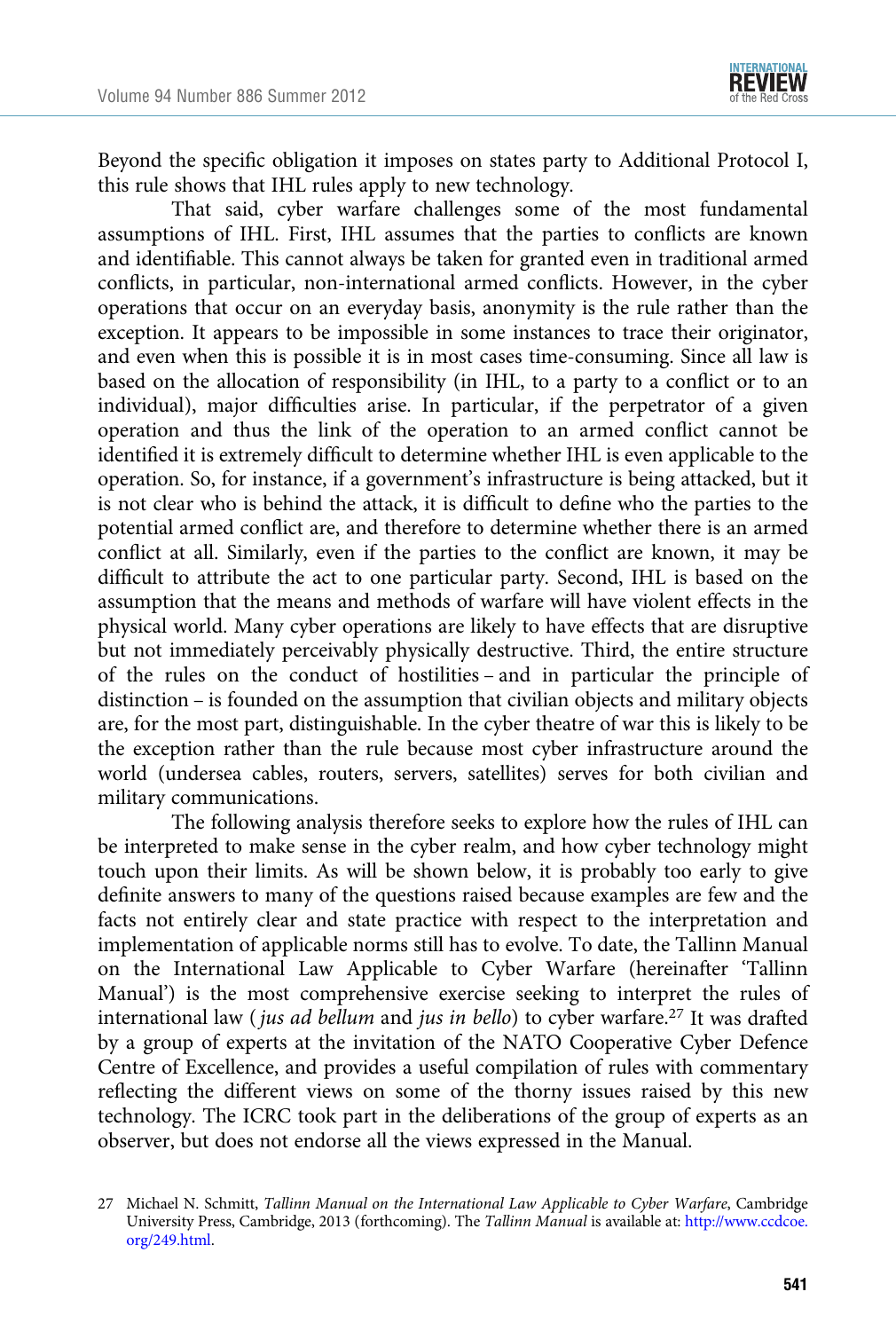C. Droege – Get off my cloud: cyber warfare, international humanitarian law, and the protection of civilians

## Applicability of international humanitarian law to cyber operations: what is an armed conflict in cyber space?

IHL is only applicable if cyber operations are conducted in the context of and related to an armed conflict. Thus, it should be fairly uncontroversial that when cyber operations are conducted in the context of an ongoing armed conflict they are governed by the same IHL rules as that conflict: for instance, if in parallel or in addition to a bomb or missile attack, a party to the conflict also launches a cyber attack on the computer systems of its adversary.

However, a number of operations referred to as cyber warfare may not be carried out in the context of armed conflicts at all. Terms like 'cyber attacks' or 'cyber terrorism' may evoke methods of warfare, but the operations they refer to are not necessarily conducted in an armed conflict. Cyber operations can be and are in fact used in crimes committed in everyday situations that have nothing to do with war.

Other situations that fall between situations of existing armed conflicts fought with traditional means and cyber operations and situations that are entirely outside the realm of armed conflict are harder to classify. This is the case, in particular, when computer network attacks are the only hostile operations carried out and even more so if they remain isolated acts. This scenario is not entirely futuristic. The Stuxnet virus, which appears to have targeted the uranium enrichment facility of the Islamic Republic of Iran at Natanz, has remained, for the time being, an isolated computer network attack (even if carried out over a period of time), possibly launched by one or more states against the Islamic Republic of Iran. While classification as an armed conflict has not arisen in the discourse of states, the reasoning of some commentators suggested that if carried out by a state, this attack would amount to an international armed conflict.<sup>28</sup> Another conceivable scenario would be large-scale and sustained cyber operations conducted by a non-state organised armed group against government infrastructure. Can such operations rise to the level of a non-international armed conflict?

Under existing IHL, there are two – and only two – types of armed conflict: international armed conflicts and non-international armed conflicts. Not all criteria for the existence of such conflicts will be discussed here. Instead, some aspects that seem to raise particularly difficult questions with respect to cyber operations will be addressed.

#### International armed conflicts

Under common Article 2 to the four Geneva Conventions of 1949, an international armed conflict is any 'declared war or any other armed conflict which may arise

<sup>28</sup> Michael N. Schmitt, 'Classification of cyber conflict', in Journal of Conflict and Security Law, Vol. 17, Issue 2, Summer 2012, p. 252; see also, Gary Brown, 'Why Iran didn't admit Stuxnet was an attack', in Joint Force Quarterly, Issue 63, 4th Quarter 2011, p. 71, available at: [http://www.ndu.edu/press/why-iran-didnt](http://www.ndu.edu/press/why-iran-didnt-admit-stuxnet.html)[admit-stuxnet.html.](http://www.ndu.edu/press/why-iran-didnt-admit-stuxnet.html) G. Brown does not address the question of conflict classification, but considers that Stuxnet clearly amounted to an attack, possibly in violation of the prohibition against the use of force and the law of war.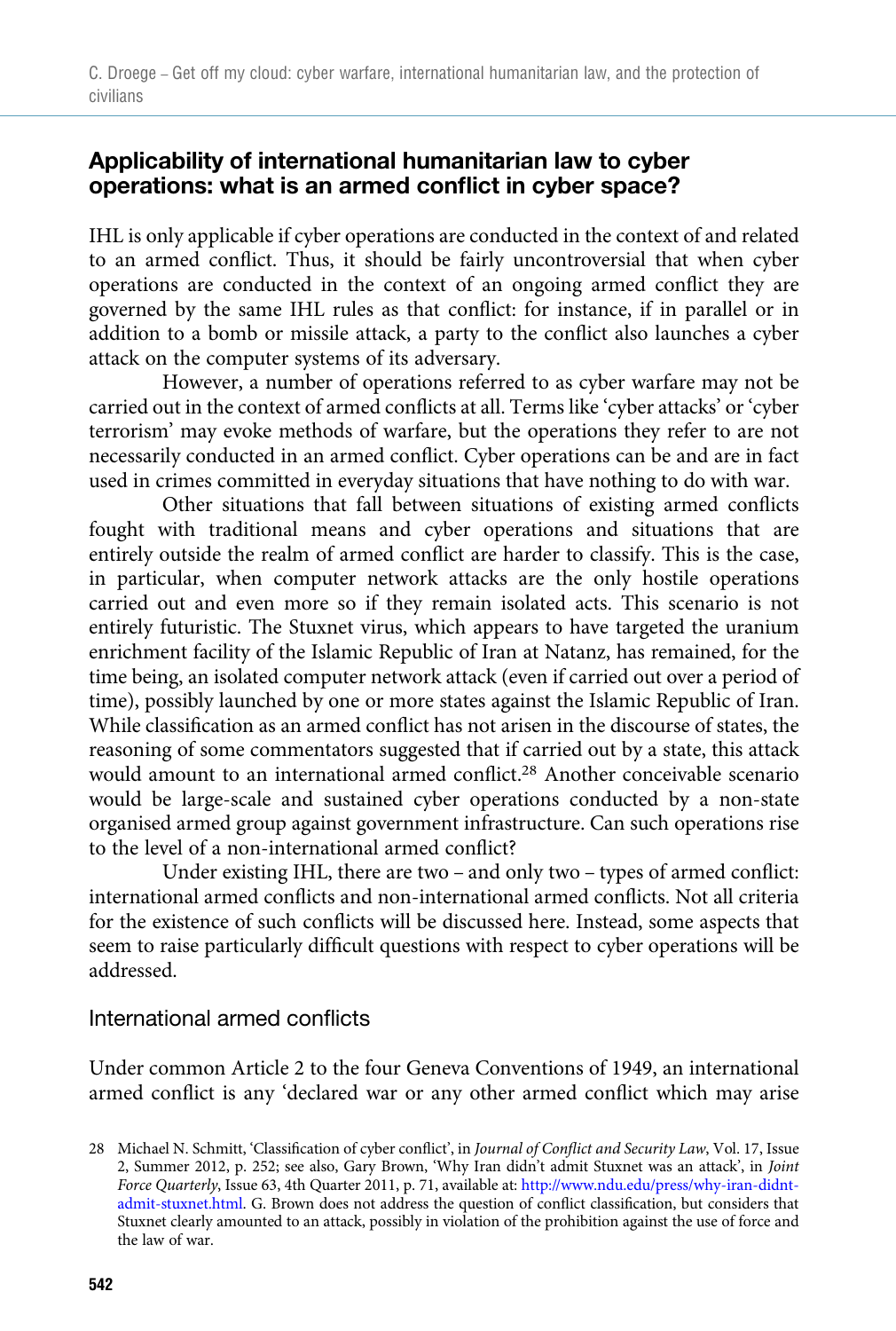between two or more States even if the state of war is not recognized by one of them'. There is no further treaty definition of international armed conflicts and it is by now accepted that, in the words of the International Criminal Tribunal for the former Yugoslavia (ICTY), an international armed conflict arises 'whenever there is a resort to armed force between States'.<sup>29</sup> The application of IHL depends on the factual situation and not on the recognition of a state of armed conflict by the parties thereto.

The specific question that arises in cyber warfare is whether an international armed conflict can be triggered by a computer network attack in the absence of any other (kinetic) use of force. The answer depends on whether a computer network attack is (1) attributable to the state and (2) amounts to a resort to armed force – a term that is not defined under IHL.

#### Attribution of conduct to the state

The question of attribution of an operation to a state could raise particularly difficult questions in cyber space where anonymity is the rule rather than the exception. Yet, as long as the parties cannot be identified as two or more states it is impossible to classify the situation as an international armed conflict. While this is a challenge in factual rather than in legal terms, a way of overcoming the uncertainty in fact would be through legal presumptions. For instance, if a computer network attack originated from the government infrastructure of a particular state, a presumption could be drawn that the operation is attributable to the state – especially in light of the rule of international law that states must not knowingly allow their territory to be used for acts contrary to the rights of other states.<sup>30</sup> There are, however, two objections to this approach.

First, the existing rules of international law do not support such a presumption. For instance, the Articles on Responsibility of States for Internationally Wrongful Acts of the International Law Commission do not contain rules on presumption of attribution of conduct to a state. Also, the International Court of Justice (ICJ) set a high threshold for attribution of conduct to a state in the context of the right to self-defence. In the Oil Platforms case, it effectively held that the burden of proof rests on the state invoking the right of self-defence:

Court has simply to determine whether the United States has demonstrated that it was the victim of an 'armed attack' by Iran such as to justify it using armed force in self-defence; and the burden of proof of the facts showing the existence of such an attack rests on the United States.<sup>31</sup>

<sup>29</sup> International Criminal Tribunal for the Former Yugoslavia (ICTY), Prosecutor v. Tadic, Case No. IT-94-1-A, Appeals Chamber Decision on the Defence Motion for Interlocutory Appeal on Jurisdiction, 2 October 1995, para. 70 (emphasis added). The situations foreseen in Article 1(4) AP I are also considered international armed conflicts for States Party to AP I.

<sup>30</sup> International Court of Justice (ICJ), Corfu Channel case (United Kingdom v. Albania), Judgment of 9 April 1949, p. 22; see also, Rule 5 of the Tallinn Manual, above note 27.

<sup>31</sup> ICJ, Oil Platforms case (Islamic Republic of Iran v. United States of America), Judgment of 6 November 2003, para. 57.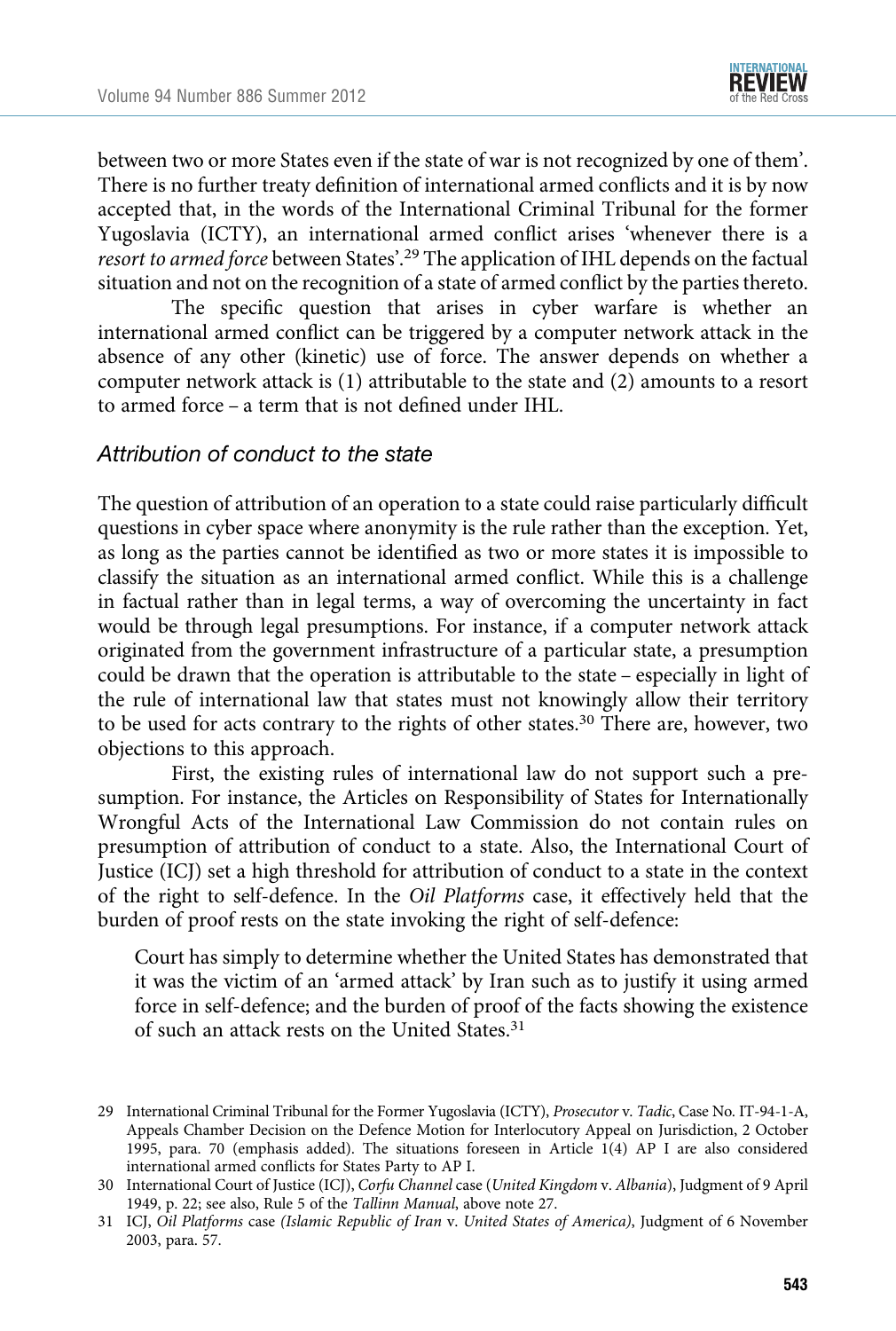While this statement was made in the context of the right to self-defence in *jus ad* bellum, it can be generalized to all factual questions of attribution of conduct to a state. Since it is a presumption about facts, it would be nonsensical to presume facts for one purpose and not for another.

Second, such a presumption would also be too far-reaching in the particular context of cyber warfare. Given the difficulty of shielding computer infrastructure from manipulation and the ease with which one can remotely control a computer and pose under a different identity in cyber space, it would be placing a very high burden on governments to hold them accountable for all operations originating from their computers without any further proof.32

Another more frequently discussed question is the attribution of cyber attacks launched by private parties, such as hacker groups, to the state. Apart from the factual questions raised by the anonymity of cyber operations, the legal rules for attribution of acts of private parties to a state are set out in the Articles on Responsibility of States for Internationally Wrongful Acts.33 In particular, a state is responsible for the conduct of a person or group of persons 'if the person or group of persons is in fact acting on the instructions of, or under the direction or control of, that State in carrying out the conduct'. <sup>34</sup> What exactly 'direction or control' means in international law will have to be clarified over time. The ICJ requires that for an act of a private party (be it an individual or a member of an organised group) to be imputable to the state the direction or effective control of the state over the operation in the course of which the alleged violations were committed has to be demonstrated, and not only generally in respect of the overall actions taken by the persons or groups of persons having committed the violations.35 In the absence of such control over the specific operation it cannot be imputed to the state, even when committed by a group with a high degree of dependency on the state authorities.<sup>36</sup> In the same vein, the commentary on the Articles on State Responsibility requires that the state direct or control the specific operation and that the conduct be an integral part of that operation.37 The ICTY has gone further and argued that where a group, such as an armed opposition group, is organised it is enough that the state authorities exercise 'overall control' over such an organised and hierarchically

- 32 The Tallinn Manual takes a similar legal view in Rule 7: 'The mere fact that a cyber operation has been launched or otherwise originates from governmental cyber infrastructure is not sufficient evidence for attributing the operation to that State but is an indication that the State in question is associated with the operation'.
- 33 International Law Commission, Draft Articles on the Responsibility of States for Internationally Wrongful Acts, Yearbook of the International Law Commission, 2001, Vol. II (Part Two). Text reproduced as it appears in the annex to General Assembly resolution 56/83 of 12 December 2001, and corrected by document A/56/49(Vol. I)/Corr.4 (hereinafter 'Articles on State Responsibility').
- 34 Article 8 of the Articles on State Responsibility.

35 ICJ, Military and Paramilitary Activities in and against Nicaragua (Nicaragua v. United States of America), Judgment of 27 June 1986, paras 115–116 (hereinafter 'Nicaragua case'); ICJ, Case concerning the Application of the Convention on the Prevention and Punishment of the Crime of Genocide (Bosnia and Herzegovina v. Serbia and Montenegro), Judgment, 26 February 2007, paras 400–406.

<sup>36</sup> Nicaragua case, above note 35, para. 115.

<sup>37</sup> Report of the International Law Commission on the work of its fifty-third session (23 April–1 June and 2 July–10 August 2001), UN Doc. A/56/10, Commentary on Article 8 of the Draft Articles on State Responsibility, para 3.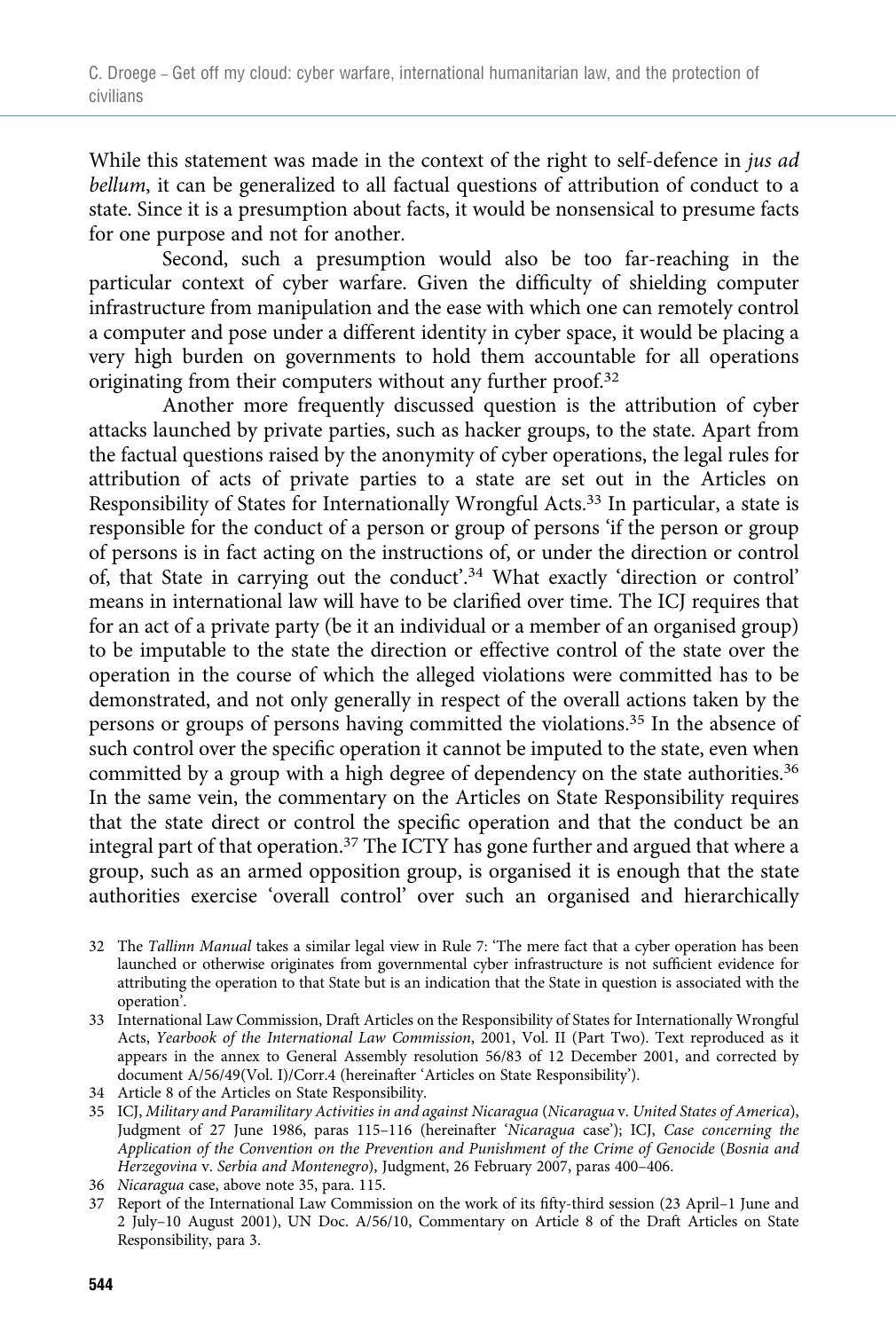

structured group without a need for specific control or direction over individual conduct.38 However, the ICTY has also acknowledged that where the controlling state is not the territorial state, 'more extensive and compelling evidence is required to show that the State is genuinely in control of the units and groups' – meaning that the state's involvement in the planning of military operations or its coordination role might be more difficult to demonstrate.39 The International Law Commission's commentary states: 'it will be a matter of appreciation in each case whether particular conduct was or was not carried out under the control of a State, to such an extent that the conduct controlled should be attributed to it'.<sup>40</sup> This discussion, however, is not specific to the cyber domain. Once the facts are established, the same legal criteria apply as with any other attribution of the conduct of private parties to a state. The difficulty, here again, will most likely lie in the factual assessment.

#### Resort to armed force

The second criterion to be fulfilled is that of 'resort to armed force' between states.

Before turning to the questions raised by cyber warfare in this respect, it is worth clarifying very briefly that the classification of a conflict as an international armed conflict under IHL (jus in bello) is separate from the question of jus ad bellum. The two are often amalgamated, including in cyber warfare.

Under jus ad bellum, the question is whether and when cyber operations amount to a use of force within the meaning of Article 2(4) of the UN Charter and/or to an armed attack within the meaning of Article 51 of the UN Charter, and under what circumstances they trigger a right to self-defence.<sup>41</sup> Whatever the views in this jus ad bellum discussion, it should be recalled that the objects of regulation of jus ad bellum and jus in bello are entirely distinct: while jus ad bellum specifically regulates inter-state relations and the requirements for the lawful resort to force between states, jus in bello regulates the behaviour of parties to the conflict and its object and purpose is to protect the military and civilian victims of war. Thus, an act could constitute a resort to armed force for the purpose of qualifying an international armed conflict, without prejudice to the question whether it also constitutes a use of force within the meaning of Article 2(4) of the UN Charter

<sup>38</sup> ICTY, Prosecutor v. Dusko Tadic, IT-94-1, Appeals Chamber Judgment of 15 July 1999, para. 120. It is sometimes said that the question before the Tribunal was one of qualification of the conflict as noninternational or international; however, the argument that the two questions are entirely separate is not convincing as it would lead to the conclusion that a state could be a party to a conflict by virtue of its control over an organized armed group but not be responsible for the acts committed during that conflict.

<sup>39</sup> Ibid., paras 138–140.

<sup>40</sup> Commentary on Article 8 of the Draft Articles on State Responsibility, above note 37, para. 5.

<sup>41</sup> See Marco Roscini, 'World wide warfare – jus ad bellum and the use of cyber force', in Max Planck Yearbook of United Nations Law, Vol. 14, 2010, p. 85; Michael N. Schmitt, 'Computer network attack and the use of force in international law: thoughts on a normative framework', in Columbia Journal of Transnational Law, Vol. 37, 1998–1999, p. 885; Herbert S. Lin, 'Offensive cyber operations and the use of force', in Journal of National Security Law and Policy, Vol. 4, 2010, p. 63; David P. Fidler, 'Recent developments and revelations concerning cybersecurity and cyberspace: implications for international law', in ASIL Insights, 20 June 2012, Vol. 16, no. 22; Tallinn Manual, above note 27, Rules 10–17.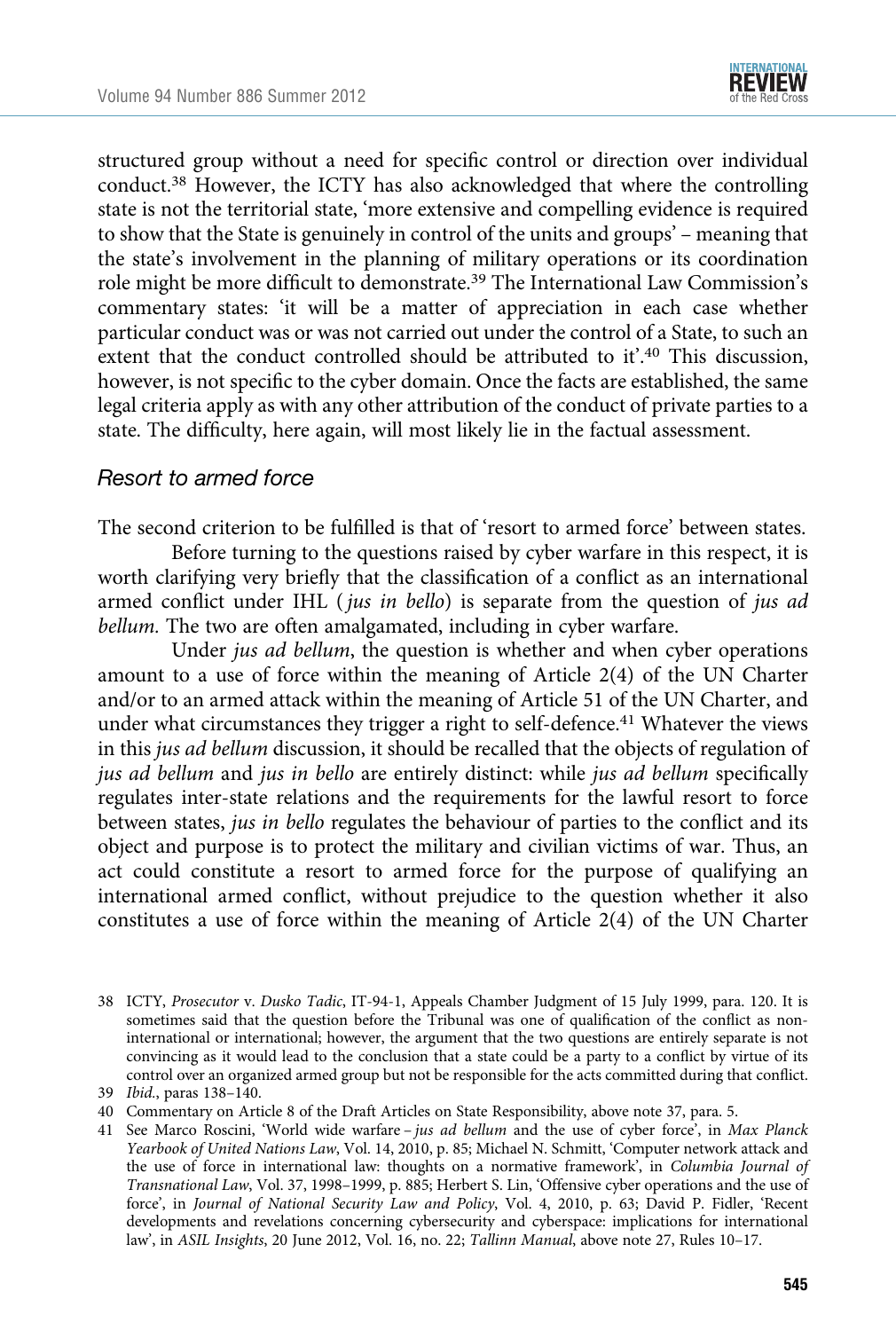C. Droege – Get off my cloud: cyber warfare, international humanitarian law, and the protection of civilians

(though it is likely), let alone an armed attack under Article 51. This differentiation equally applies to cyber operations.

Turning to jus in bello, there is no treaty definition of the meaning of armed force in IHL because it is a jurisprudential criterion. Traditionally, the objective of war is to prevail over the enemy, and in traditional warfare, conflict entails the deployment of military means, leading to military confrontation. Thus, when traditional means or methods of warfare are used – such as bombing, shelling, or the deployment of troops – it is uncontroversial that these amount to armed force. But computer network attacks do not entail the use of such arms.

In the absence of traditional weapons and kinetic force – what can be considered to amount to armed force in the cyber realm?

The first step is to compare the analogous effects of computer network attacks to those of kinetic force. Most commentators are of the view that if a computer network attack is attributable to a state and has the same effects as kinetic resort to force it would trigger an international armed conflict.42 Indeed, if a computer network attack causes airplanes or trains to collide, resulting in death or injury, or widespread flooding with large-scale consequences, there would be little reason to treat the situation differently from equivalent attacks conducted through kinetic means or methods of warfare.

This parallel is therefore useful for situations in which computer network attacks lead to death or injury, or physical damage or destruction of infrastructure. However, it might be insufficient to capture the whole range of possible effects of cyber operations and the damage that they can cause, which will not necessarily resemble the physical effects of traditional weapons. Cyber operations will frequently be resorted to in order not to physically destroy or damage military or civilian infrastructure, but rather to affect its functioning, for instance by manipulating it, and even to do so without the manipulation being detected. For instance, an electrical grid might be left untouched physically but nonetheless be put out of commission by a computer network attack. Similarly, a country's banking system might be manipulated without any of the infrastructure being damaged physically and without the manipulation of the underlying system even being noticeable for some time. At first sight, even in the absence of traditional military means or of immediate physical destruction, the potential effects of such disruptions – which might be far more extensive or severe than, say, the destruction of a particular building or group of buildings – on the population would speak in favour of considering them a resort to armed force. However, states – even victim states – might seek to avoid an escalation of international confrontations or have

<sup>42</sup> M. N. Schmitt, 'Classification of cyber conflict', above note 28, p. 251; Knut Dörmann, 'Applicability of the Additional Protocols to Computer Network Attacks', ICRC, 2004, p. 3, available at: [http://www.icrc.org/](http://www.icrc.org/eng/resources/documents/misc/68lg92.htm;) [eng/resources/documents/misc/68lg92.htm](http://www.icrc.org/eng/resources/documents/misc/68lg92.htm;); Heather Harrison Dinniss, Cyber Warfare and the Laws of War, Cambridge University Press, Cambridge, 2012, p. 131; Nils Melzer, Cyberwarfare and International Law, UNIDIR Resources Paper, 2011, p. 24, available at: [http://www.unidir.ch/pdf/ouvrages/pdf-1-92-](http://www.unidir.ch/pdf/ouvrages/pdf-1-92-9045-011-L-en.pdf) [9045-011-L-en.pdf.](http://www.unidir.ch/pdf/ouvrages/pdf-1-92-9045-011-L-en.pdf) Nils Melzer argues that since the existence of an international armed conflict depends mainly on the occurrence of armed hostilities between states, cyber operations would trigger an armed conflict not only by death, injury, or destruction, but also by directly adversely affecting the military operations or military capacity of the state.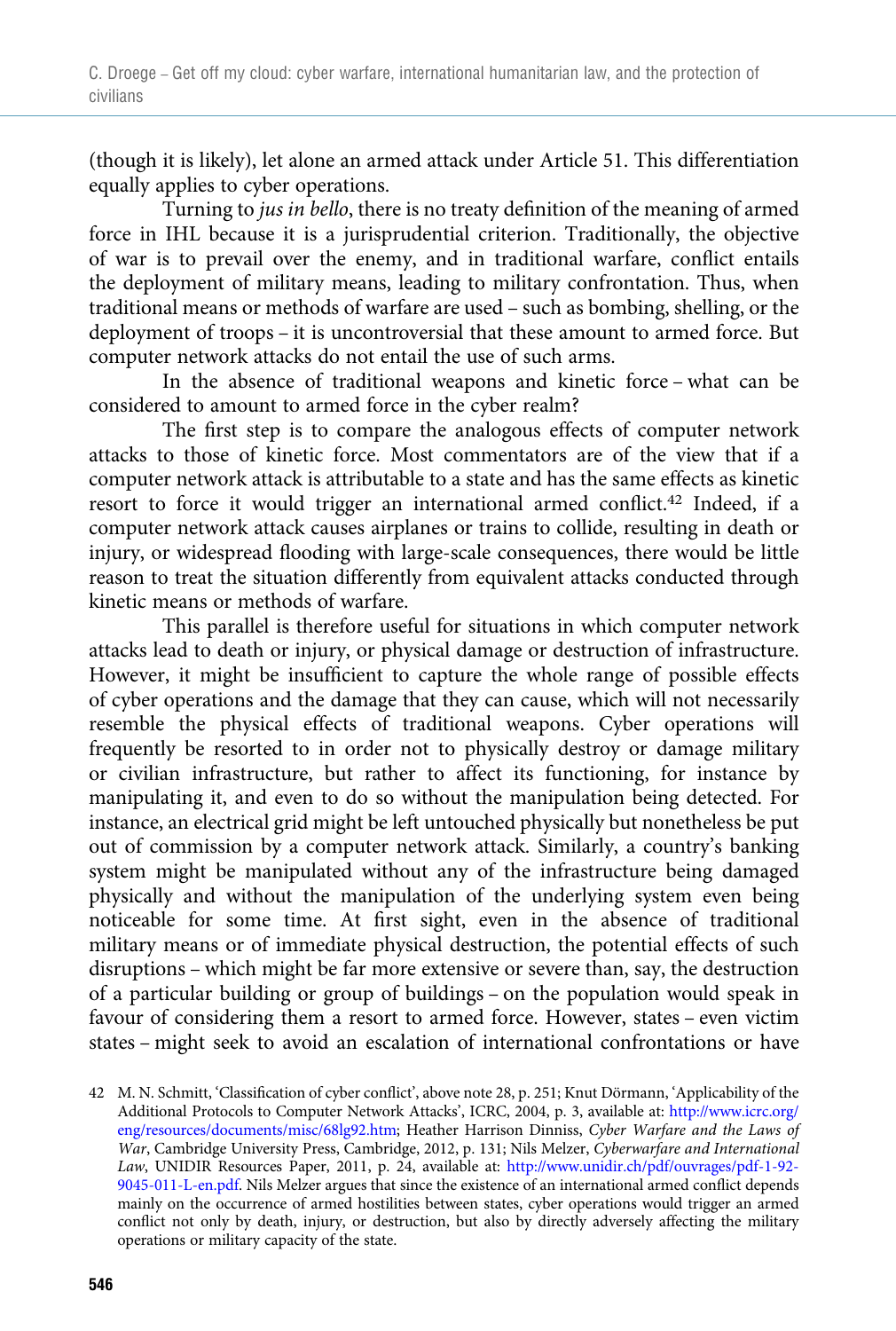

other reasons to avoid treating such types of attacks as triggering an armed conflict. It is difficult at this point to infer any legal positions, since states appear to remain mostly silent in the face of cyber attacks.<sup>43</sup> In the absence of clear state practice there are several possible approaches to this question.

One approach is to consider any hostile cyber operation that affects the functioning of objects as a resort to armed force. The object and purpose of IHL in general, and in particular the absence of a threshold of violence for the existence of an international armed conflict – which is to avoid a gap in protection, particularly the protection of the civilian population from the effects of war – would speak in favour of including such cyber operations in the definition of armed force for the purpose of triggering an armed conflict. Also, considering the importance that states attach to the protection of critical infrastructure in their cyber strategies, it might well be the case that they will consider computer network attacks by another state aimed at incapacitating such infrastructure as the beginning of an armed conflict.<sup>44</sup> Moreover, in the absence of an armed conflict the protective scope of IHL would not govern the situation. Other bodies of law such as jus ad bellum, cyber crime law, space law, or telecommunications law might, of course, apply and provide their own protection. The analysis of their effect is beyond the scope of this article, but all of the other bodies of law would pose their own set of questions. For instance, international human rights law might apply, but would a computer network attack, conducted from the other side of the globe against civilian infrastructure, fulfil the requirement of effective control for the purpose of applicability of human rights law? Also, to what extent would human rights law provide sufficient protection against the disruption of infrastructure the effects of which on the lives of civilians is not necessarily immediately identifiable?

Another approach would be to not focus exclusively on the analogous effects of the cyber operation but to consider a combination of factors that would indicate armed force. These factors would include a certain severity of the consequences of the cyber operation, the means employed, the involvement of the military or other parts of the government in the hostile operation, the nature of the target (military or not), and the duration of the operation. Taking an example outside of the cyber realm, if the chief of staff of a state's armed forces was killed in an air attack by another state this would certainly be considered as amounting to an international armed conflict. However, if he or she was killed by the sending of a

<sup>43</sup> See also, G. Brown, above note 28.

<sup>44</sup> N. Melzer, above note 42, p. 14. Melzer argues that reference might be made to the concept of critical infrastructure to consider the 'scale and effects' of a computer network attack for the purposes of identifying an armed attack within the meaning of Article 51 of the UN Charter. For French policy, see Agence Nationale de la Sécurité des Systèmes d'Information, Défense et sécurité des systèmes d'informations, available at: [http://www.ssi.gouv.fr/IMG/pdf/2011-02-15\\_Defense\\_et\\_securite\\_des\\_](http://www.ssi.gouv.fr/IMG/pdf/2011-02-15_Defense_et_securite_des_systemes_d_information_strategie_de_la_France.pdf;) [systemes\\_d\\_information\\_strategie\\_de\\_la\\_France.pdf;](http://www.ssi.gouv.fr/IMG/pdf/2011-02-15_Defense_et_securite_des_systemes_d_information_strategie_de_la_France.pdf;) for German policy, see Bundesamt für Sicherheit in der Informationstechnik, Schutz Kritischer Infrastrukturen, available at: [https://www.bsi.bund.de/DE/](https://www.bsi.bund.de/DE/Themen/Cyber-Sicherheit/Strategie/Kritis/Kritis_node.html;) [Themen/Cyber-Sicherheit/Strategie/Kritis/Kritis\\_node.html;](https://www.bsi.bund.de/DE/Themen/Cyber-Sicherheit/Strategie/Kritis/Kritis_node.html;) for Canadian policy, see National Strategy for Critical Infrastructure, available at: <http://www.publicsafety.gc.ca/prg/ns/ci/ntnl-eng.aspx;> for the policy of the United Kingdom, see The UK Cyber Security Strategy, available at: [http://www.cabinetof](http://www.cabinetoffice.gov.uk/resource-library/cyber-security-strategy;)fice. [gov.uk/resource-library/cyber-security-strategy;](http://www.cabinetoffice.gov.uk/resource-library/cyber-security-strategy;) for Australian policy, see CERT Australia, Australia's National Computer Emergency Response Team, available at: <https://www.cert.gov.au/>.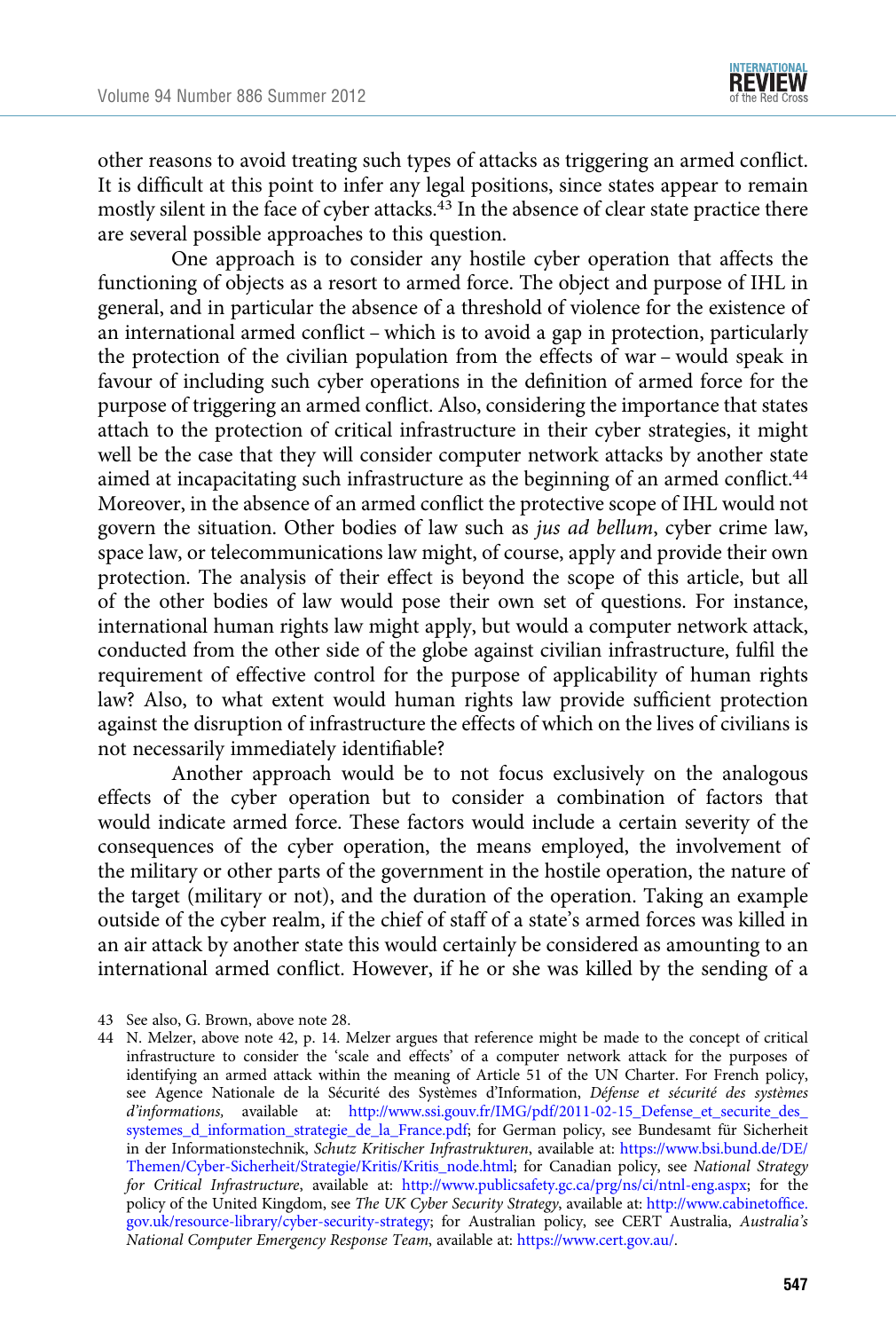poisoned letter would this also be considered in and of itself as amounting to an international armed conflict?45 What if the target was a civilian? Are the means of destroying infrastructure relevant? For instance, if parts of a nuclear installation were sabotaged by infiltrated foreign agents, would this also amount to a resort to armed force? Does it make a difference whether the target is military or civilian?

In the cyber realm, it is possible, for instance, that states might treat computer network attacks on their military infrastructure differently from those affecting civilian systems. This might not be entirely technically logical because use of force is use of force, whether against a civilian or a military object. But the threshold of harm that states are willing to tolerate might be lower when it comes to operations that are targeted at and degrade their military capability.

Following such an approach, if the computer network attack is only punctual and of short duration, it may be that it will only be considered as armed force if its consequences are of a particular severity. The example of the Stuxnet attack as reported in the press seems to indicate that computer network attacks might – at least for some time – remain isolated hostile acts of one state towards another, without other kinetic operations, particularly if the attacker wishes to remain anonymous, wishes for the attack to remain undetected for some time, or wishes (for political or other reasons) to avoid an escalation of force and further hostilities and armed conflict. If one relied solely on whether a kinetic attack with the same effects amounts to armed force, one might have to come to the conclusion that such an attack constitutes armed force because the Stuxnet virus is reported to have caused the physical destruction of about one thousand IR-1 centrifuges which had to be replaced at the uranium enrichment facility at Natanz.<sup>46</sup> Indeed, if the centrifuges of a nuclear installation were destroyed by bombardment by another state's air force, such an attack would be considered a resort to armed force and trigger an international armed conflict. But because the means of the attack were not kinetic, no other attacks in connection to it were reported and it caused no known damage beyond the centrifuges, it arguably falls short of armed force triggering an international armed conflict.

To sum up, it remains to be seen if and under what conditions states will treat computer network attacks as armed force. The mere manipulation of a banking system or other manipulation of critical infrastructure, even if it leads to serious economic loss, would probably stretch the concept of armed force beyond its object and purpose – the effects are not equivalent to the destruction caused by physical means. But the disruption of such vital infrastructure as electricity or water supply systems, which would inevitably lead to severe hardship for the population if it lasted over a certain period, even if not to death or injury, might well have to be

<sup>45</sup> In How Does Law Protect in War?, Vol. I, 3rd edn, ICRC, Geneva, 2011, p. 122, Marco Sassòli, Antoine Bouvier, and Anne Quintin differentiate between force by the military or other agents of the state: '[w]hen the armed forces of two States are involved, suffice for one shot to be fired or one person captured (in conformity with government instructions) for IHL to apply, while in other cases (e.g. a summary execution by a secret agent sent by his government abroad), a higher level of violence is necessary'.

<sup>46</sup> This is the opinion of M. N. Schmitt, above note 28, p. 252; on the damage caused see D. Albright, P. Brannan and C. Walrond, above note 23; D. E. Sanger, above note 23.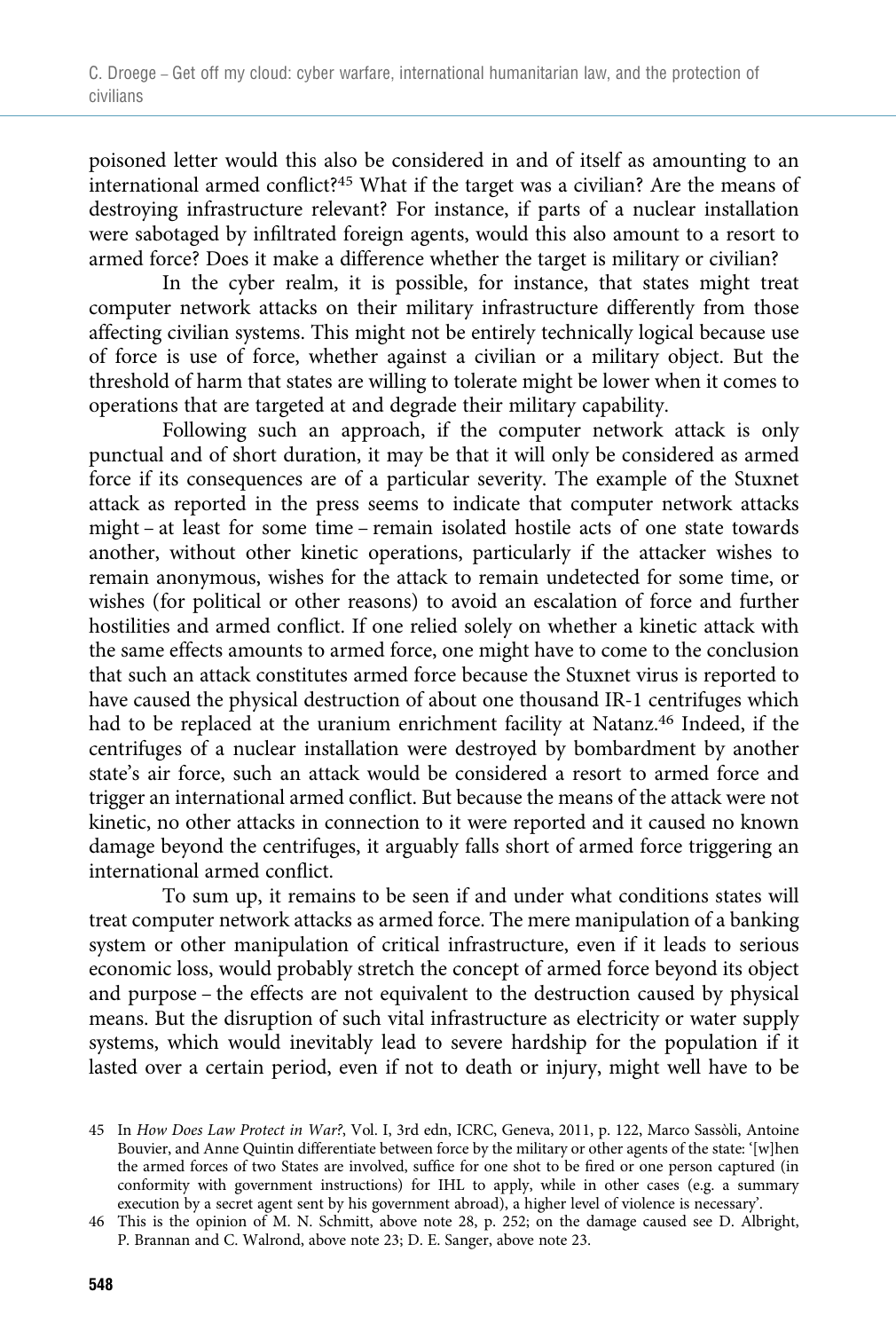

considered as armed force. Although the effects are not equivalent to physical effects, they are precisely the kind of severe consequences from which IHL seeks to protect the civilian population.

It is true that states cannot circumvent their obligations under IHL by their own designation of the act. The application of the law of international armed conflict was divorced from the need for official pronouncements many decades ago in order to avoid cases in which states could deny the protection of this body of rules. This is made clear by common Article 2, as the ICRC Commentary thereto suggests:

[a] State can always pretend, when it commits a hostile act against another State, that it is not making war, but merely engaging in a police action, or acting in legitimate self-defence. The expression 'armed conflict' makes such arguments less easy.<sup>47</sup>

Nonetheless, while it is true that in a specific incident, the classification of the conflict does not depend on the position of the states concerned, state practice and opinio juris determine the interpretation of the international law definition of 'international armed conflicts'.The classification of cyber conflicts will probably be determined in a definite manner only through future state practice.

Non-international armed conflicts

When it comes to non-international armed conflicts in the cyber realm, the main question is how to differentiate between criminal behaviour and armed conflict. It is not rare to hear or read about the actions of hacker or other groups, including groups such as Anonymous or Wikileaks, being referred to as 'war'. <sup>48</sup> Of course, such statements do not necessarily allude to armed conflict, or more precisely noninternational armed conflict, in a legal sense. Nevertheless, it is worth clarifying the parameters for qualifying a situation as a non-international armed conflict.

In the absence of a treaty definition, state practice and doctrine has led to a definition of non-international armed conflicts that the ICTY has summed up as follows: a non-international armed conflict exists 'whenever there is ... protracted armed violence between governmental authorities and organised armed groups or between such groups within a State'.<sup>49</sup> The 'protracted' requirement has with time

<sup>47</sup> Jean Pictet (ed.), Commentary on the Geneva Convention for the Amelioration of the Condition of the Wounded and Sick in Armed Forces in the Field, ICRC, Geneva, 1952, p. 32. This is a different question from that of animus belligerendi: isolated acts are sometimes not considered to amount to armed conflict, not because they do not reach a certain level of intensity, but rather because they lack animus belligerendi, for instance accidental border incursions; see UK Joint Service Manual of the Law of Armed Conflict, Joint Service Publication 383, 2004, para. 3.3.1, available at: [http://www.mod.uk/NR/rdonlyres/82702E75-9A14-](http://www.mod.uk/NR/rdonlyres/82702E75-9A14-4EF5-B414-49B0D7A27816/0/JSP3832004Edition.pdf) [4EF5-B414-49B0D7A27816/0/JSP3832004Edition.pdf.](http://www.mod.uk/NR/rdonlyres/82702E75-9A14-4EF5-B414-49B0D7A27816/0/JSP3832004Edition.pdf)

<sup>48</sup> See, e.g., Mark Townsend et al., 'WikiLeaks backlash: The first global cyber war has begun, claim hackers', in The Observer, 11 September 2010, available at: [http://www.guardian.co.uk/media/2010/dec/11/](http://www.guardian.co.uk/media/2010/dec/11/wikileaks-backlash-cyber-war;) [wikileaks-backlash-cyber-war;](http://www.guardian.co.uk/media/2010/dec/11/wikileaks-backlash-cyber-war;) Timothy Karr, 'Anonymous declares cyberwar against "the system"', in The Huffington Post, 3 June 2011, available at: [http:/](http://www.huffingtonpost.com/timothy-karr/anonymous-declares-cyberw_b_870757.html)/www.huffi[ngtonpost.com/timothy-karr/anonymous](http://www.huffingtonpost.com/timothy-karr/anonymous-declares-cyberw_b_870757.html)[declares-cyberw\\_b\\_870757.html](http://www.huffingtonpost.com/timothy-karr/anonymous-declares-cyberw_b_870757.html).

<sup>49</sup> ICTY, Prosecutor v. Tadic, above note 29, para. 70.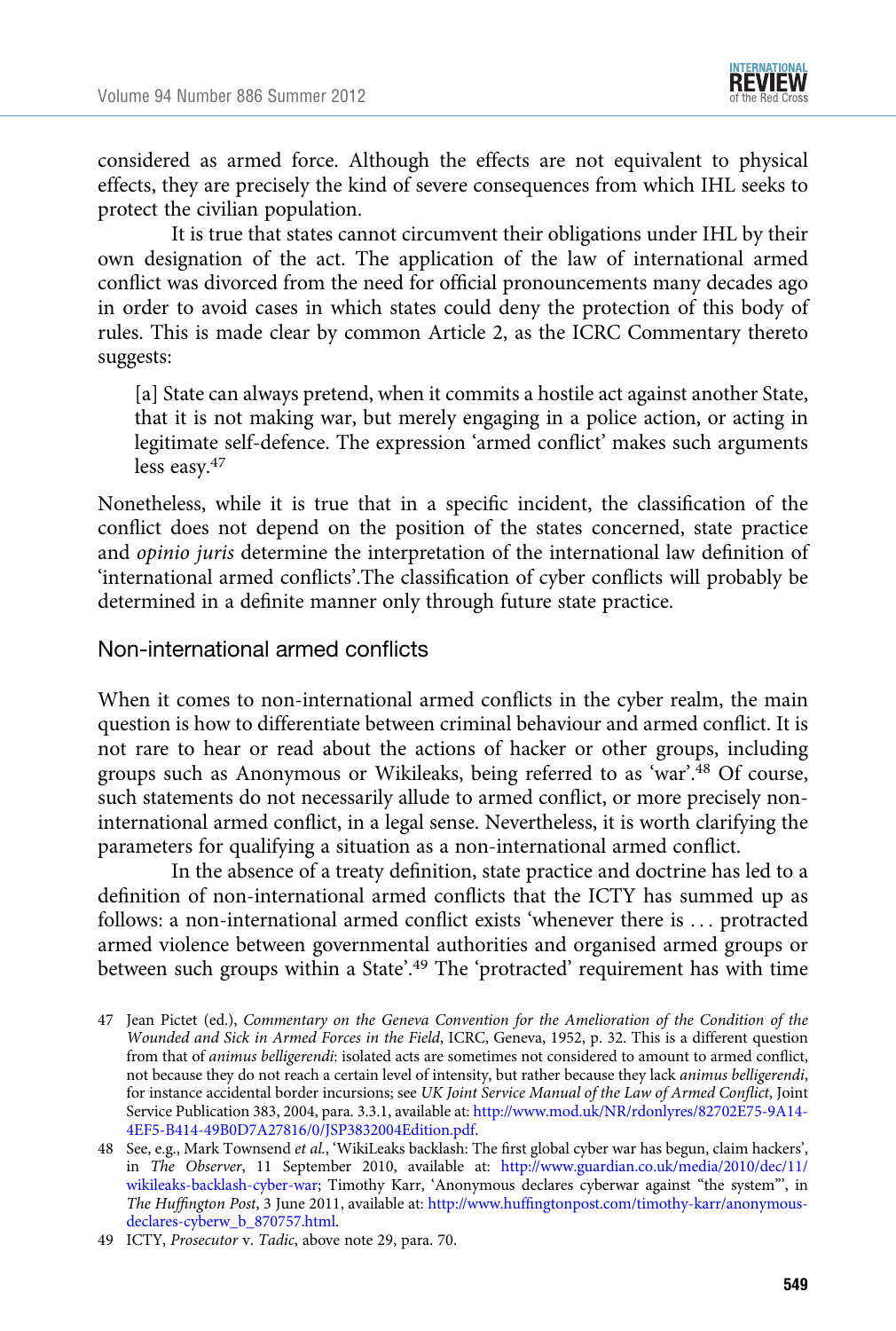been subsumed under a requirement that the violence must reach a certain intensity. Thus, two criteria determine the existence of a non-international armed conflict: the armed confrontation must reach a minimum level of intensity and the parties involved in the conflict must show a minimum of organisation.50

## Organised armed groups

For a group to qualify as an organised armed group that can be a party to a conflict within the meaning of IHL, it needs to have a level of organisation that allows it to carry out sustained acts of warfare and comply with IHL. Indicative elements include the existence of an organisational chart indicating a command structure, the authority to launch operations bringing together different units, the ability to recruit and train new combatants, and the existence of internal rules.<sup>51</sup> While the group does not need to have the level of organisation of state armed forces, it must possess a certain level of hierarchy and discipline and the ability to implement the basic obligations of IHL.52

With respect to hacker or other similar groups, the question that arises is whether groups that are organised entirely online can constitute armed groups within the meaning of IHL. As Michael Schmitt puts it:

The members of virtual organisations may never meet nor even know each other's actual identity. Nevertheless, such groups can act in a coordinated manner against the government (or an organized armed group), take orders from a virtual leadership, and be highly organized. For example, one element of the group might be tasked to identify vulnerabilities in target systems, a second might develop malware to exploit those vulnerabilities, a third might conduct the operations and a fourth might maintain cyber defences against counterattacks.53

However, the requirement that organised armed groups must have some form of responsible command and the capacity to implement IHL would seem to preclude virtually organised groups from qualifying as organised armed groups; it would be difficult, for instance, to establish an effective system of discipline within such a group in order to ensure respect for IHL.<sup>54</sup> In other words, it is unlikely that groups of hackers or groups that are merely linked by virtual communication would have

<sup>50</sup> There are two types of non-international armed conflicts. All non-international armed conflicts are covered by common Article 3 to the Geneva Conventions; in addition, the provisions of Additional Protocol II apply to non-international armed conflicts 'which take place in the territory of a High Contracting Party between its armed forces and dissident armed forces or other organized armed groups which, under responsible command, exercise such control over a part of its territory as to enable them to carry out sustained and concerted military operations and to implement this Protocol' (AP II, Art. 1(1)).

<sup>51</sup> For a review of the indicative factors taken into account by the ICTY in its case law, see ICTY, Prosecutor v. Boskoski, IT-04-82-T, Trial Chamber Judgement of 10 July 2008, paras 199–203. See also, ICTY, Prosecutor v. Limaj, IT-03-66-T, Trial Chamber Judgement of 30 November 2005, paras 94–134; ICTY, Prosecutor v. Haradinaj, IT-04-84-T, Trial Chamber Judgement of 3 April 2008, para. 60.

<sup>52</sup> ICTY, Prosecutor v. Boskoski, ibid., para. 202.

<sup>53</sup> M. N. Schmitt, above note 28, p. 256.

<sup>54</sup> Ibid., p. 257.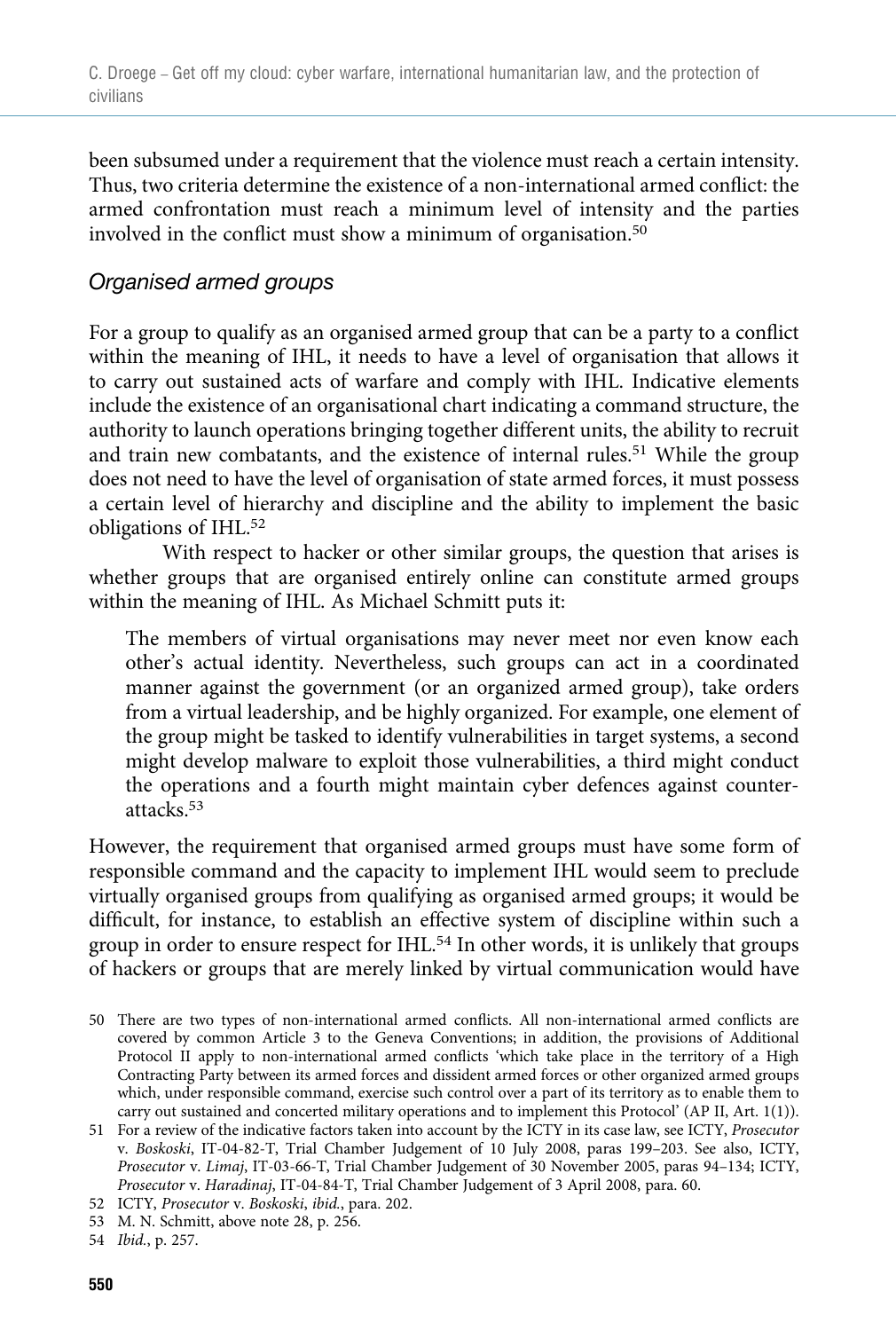

the organisation or command (and disciplinary) structure required to constitute a party to the conflict.<sup>55</sup>

#### Intensity

Cyber operations conducted in the context of and in relation to an existing noninternational armed conflict are governed by IHL. The question that arises, although it may seem futuristic at this point, is whether the required level of intensity for a non-international armed conflict could be reached if cyber means alone are being used (assuming that there are two or more parties to the conflict).

Contrary to the classification of international armed conflicts, there is agreement that a non-international armed conflict only exists if the hostilities reach a certain level of intensity. The ICTY has pointed to a number of indicative factors to be taken into account to assess the intensity of the conflict, such as the collective character of hostilities, the resort to military force, not simply police force, the seriousness of attacks and whether there has been an increase in armed clashes, the spread of clashes over territory and over a period of time, the distribution of weapons among both parties to the conflict, the number of civilians forced to flee from the combat zones, the types of weapons used, in particular the use of heavy weapons, and other military equipment, such as tanks and other heavy vehicles, the extent of destruction and the number of casualties caused by shelling or fighting.<sup>56</sup> Would the necessary intensity threshold be reached by cyber operations alone?

The starting point, again, is to compare the intensity of the consequences to that of kinetic operations. There is no reason why cyber operations cannot have the same violent consequences as kinetic operations, for instance if they were used to open the floodgates of dams, or to cause aircraft or trains to collide. In such circumstances, and if such violence is not merely sporadic, it may meet the threshold for a non-international armed conflict.

However, cyber operations in themselves would not have many of the effects mentioned above as indicators of the intensity of the violence (armed clashes, the deployment of military force, heavy weapons, etc.). It would likely be the consequences of the cyber operations alone that are severe enough to reach the intensity required, such as extensive destruction or disastrous effects on large parts of the population through repeated attacks.

#### Summary

It is likely to be uncontroversial that IHL will apply to cyber operations that are conducted within the framework of an ongoing international or non-international armed conflict alongside kinetic operations. In the absence of kinetic operations,

<sup>55</sup> See the discussion in the Tallinn Manual about the different types of groups that could be considered, above note 27, Commentary on Rule 23, paras 13–15.

<sup>56</sup> See, e.g., ICTY, Prosecutor v. Limaj, above note 51, paras 135–170; ICTY, Prosecutor v. Haradinaj, above note 51, para. 49; ICTY, Prosecutor v. Boskoski, above note 51, paras 177–178.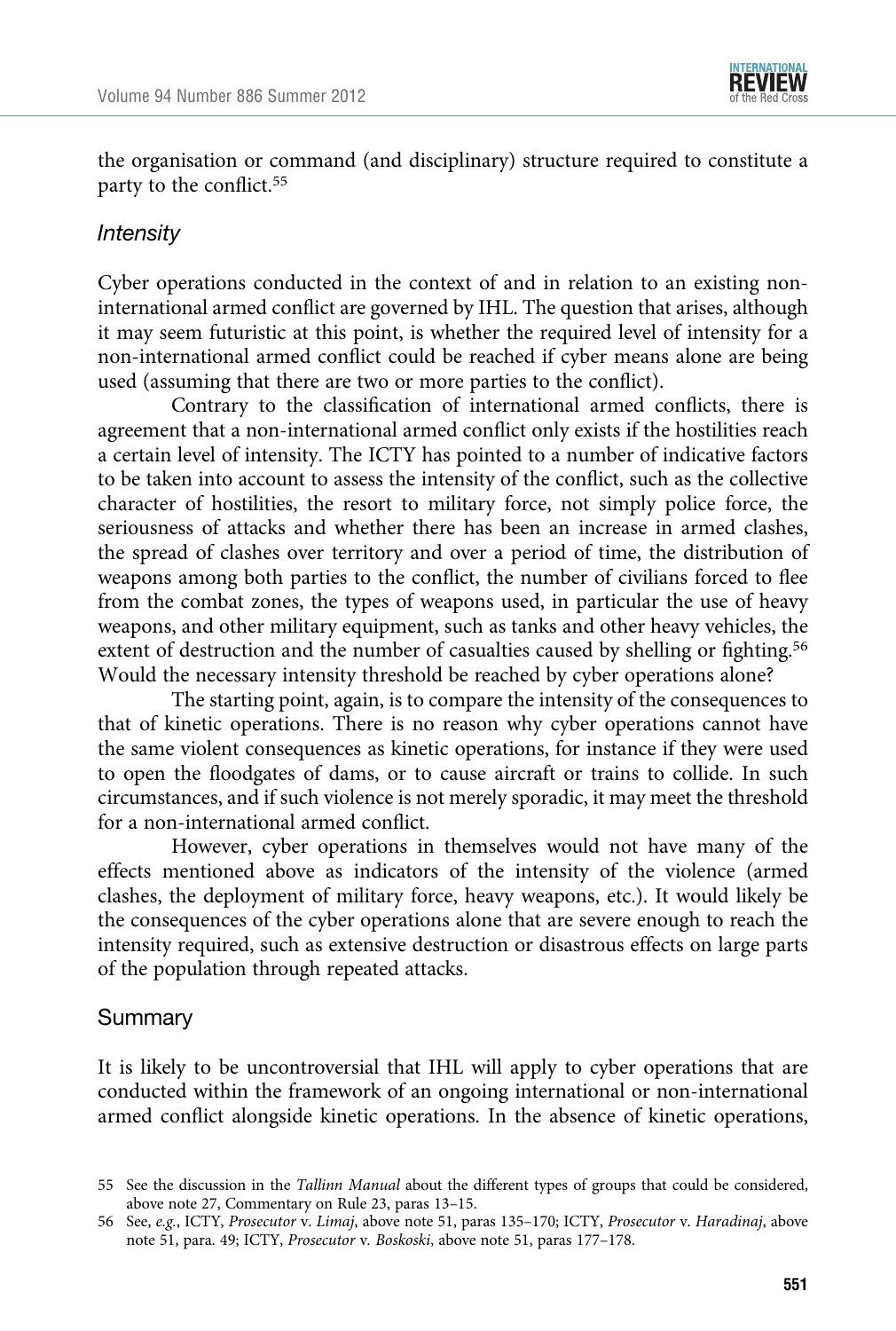'pure' cyber warfare is not excluded in theory, but it remains to be seen whether there will be many examples in practice in the near future.

In particular, it remains unclear in what direction state practice will tend. Given the reluctance of states to admit situations of armed conflict, in particular non-international armed conflict, the tendency could be to avoid a discourse of armed conflict. This is not only due to the likely anonymity of many computer network attacks and the practical problems of attribution, but also to the fact that most of the situations might not amount to extreme cases of physical destruction caused by computer network attacks but rather to low-level, bloodless manipulation of infrastructure. States might choose to deal with such situations as matters of law enforcement and criminal law, and not see them as being governed by the legal framework applicable to armed conflicts.

## Application of the rules on the conduct of hostilities

If cyber operations are conducted in the context of an armed conflict they are subject to the rules of IHL, in particular the rules on the conduct of hostilities. The fact that cyber weapons rely on new technologies does not by itself call into question the applicability of IHL to them.

However, cyber warfare poses serious challenges to the very premises on which IHL is predicated, in particular the distinction – and actual possibility to distinguish – between military and civilian objects. Thus, the question is not so much whether the rules on the conduct of hostilities apply to cyber warfare, but rather how they apply – how they must be interpreted to make sense in this new realm.

Which acts are subject to the IHL rules on the conduct of hostilities?

Before turning to the rules on the conduct of hostilities – in particular the principles of distinction, proportionality, and precaution – it is important to address a question that has been a subject of debate for some time, namely what type of conduct, in particular what type of cyber operation, triggers the rules on the conduct of hostilities.

The question is critical. Only if a certain cyber operation is subject to the principle of distinction is it prohibited to target it directly at civilian infrastructure; and if it is directed at a military objective, the incidental effects on the civilian infrastructure must be taken into account if the operation is subject to the principle of proportionality.

The reason why this debate arises is that cyber space is different from traditional theatres of war in that the means and methods of attack do not entail traditional kinetic force, or what is commonly understood as violence. Thus, a number of cyber operations can have a severe effect on the targeted object by disrupting its functioning, but without causing the physical damage to the object that would occur in traditional warfare.

It is therefore critical for the civilian population that this question be clarified. Depending on how narrowly or broadly one views the types of cyber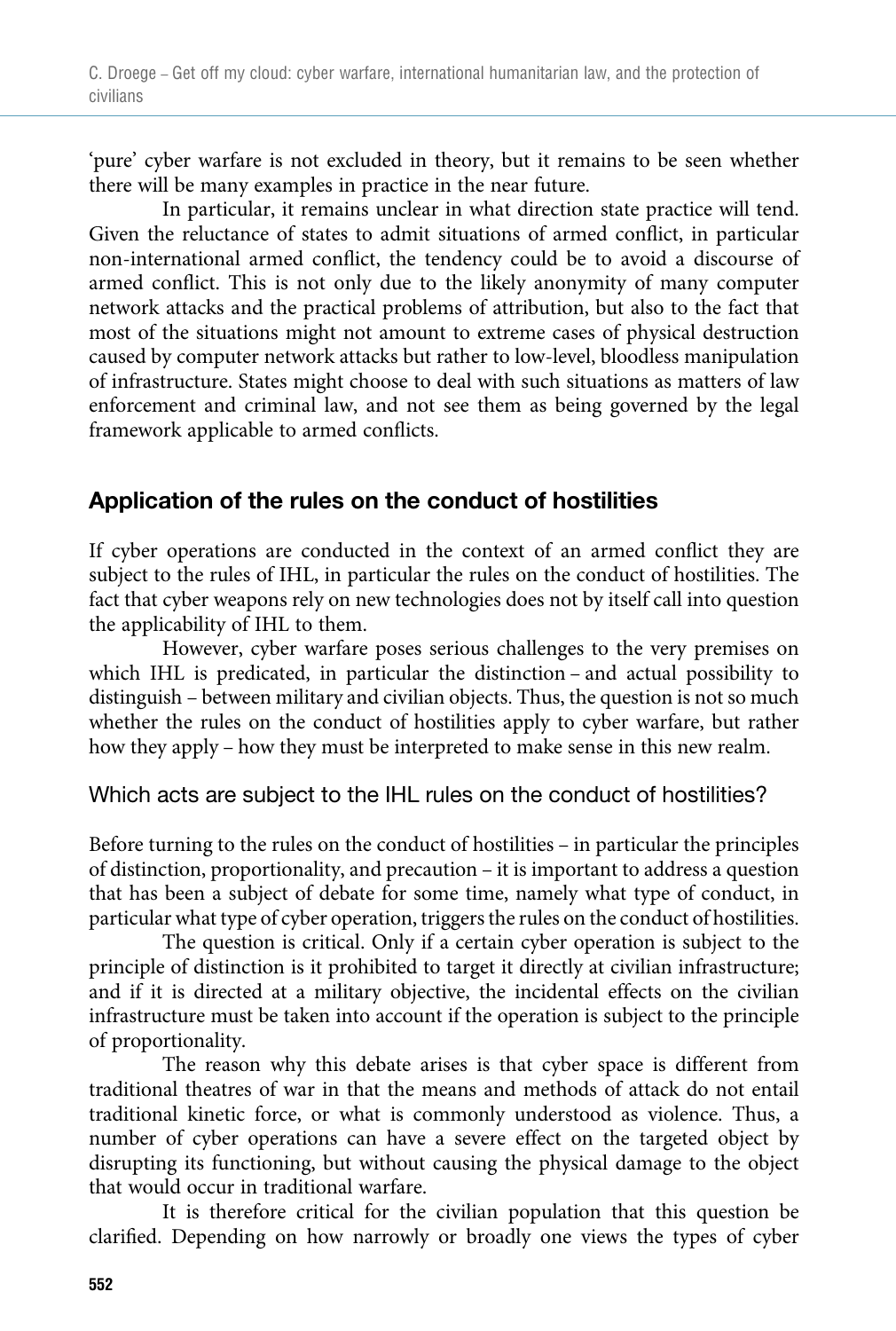operations that are subject to the rules on the conduct of hostilities, the following could be prohibited or lawful in the context of an armed conflict:

- . disrupting the civilian electrical grid or water treatment system (without physical damage thereto);
- . directing a denial of service attack on an Internet banking system with significant impact on the ability of a few million bank customers to access banking services;<sup>57</sup>
- . disrupting the website of an adversary state's stock exchange without affecting its trading functions;<sup>58</sup>
- . directing a denial of service attack on a private airline's online booking system in order to cause inconvenience to the civilian population;
- . blocking the websites of Al Jazeera or the BBC because they contain information that contributes to the enemy's operational picture;
- . blocking access to Facebook for the entire population because it contains proinsurgency propaganda;
- . shutting down the Internet and cell phone networks in a specific region of a country to curb propaganda by the adversary.<sup>59</sup>

This leads to two questions: first, do the core rules of IHL on the conduct of hostilities – that is, the principles of distinction, proportionality, and precaution – only apply to operations that constitute attacks within the meaning of IHL, or do they apply to military operations more generally? Second, which cyber operations constitute attacks within the meaning of IHL?

## What triggers the rules on the conduct of hostilities: 'attacks', 'military operations', 'hostilities'?

As to the first question, the difference in views arises from the general rule on the conduct of hostilities, as formulated in Articles 48 et seq. of Additional Protocol I and largely recognized as customary law. Article 48 of Additional Protocol I requires that:

In order to ensure respect for and protection of the civilian population and civilian objects, the Parties to the conflict shall at all times distinguish between the civilian population and combatants and between civilian objects and

<sup>57</sup> This occurred in Estonia in May 2007; see Larry Greenemeier, 'Estonian attacks raise concern over cyber "nuclear winter" ', in Information Week, 24 May 2007, available at: [http://www.informationweek.com/](http://www.informationweek.com/estonian-attacks-raise-concern-over-cybe/199701774) [estonian-attacks-raise-concern-over-cybe/199701774.](http://www.informationweek.com/estonian-attacks-raise-concern-over-cybe/199701774)

<sup>58</sup> See, for example, Yolande Knell, 'New cyber attack hits Israeli stock exchange and airline', in BBC News, 16 January 2012, available at: [http://www.bbc.co.uk/news/world-16577184.](http://www.bbc.co.uk/news/world-16577184)

<sup>59</sup> In Egypt, the government shut down the Internet and cell phone network for five days to curb protests: 'Internet blackouts: reaching for the kill switch', in The Economist, 10 February 2011, available at: [http://](http://www.economist.com/node/18112043) [www.economist.com/node/18112043.](http://www.economist.com/node/18112043) Similar measures were taken by the Chinese government in reaction to unrest in Xinjiang and Tibet: Tania Branigan, 'China cracks down on text messaging in Xinjiang', in The Guardian, 29 February 2010, available at: [http://www.guardian.co.uk/world/2010/jan/29/xinjiang](http://www.guardian.co.uk/world/2010/jan/29/xinjiang-china)[china](http://www.guardian.co.uk/world/2010/jan/29/xinjiang-china), and Tania Branigan, 'China cut off internet in area of Tibetan unrest', in The Guardian, 3 February 2012, available at: [http://www.guardian.co.uk/world/2012/feb/03/china-internet-links-tibetan-unrest.](http://www.guardian.co.uk/world/2012/feb/03/china-internet-links-tibetan-unrest)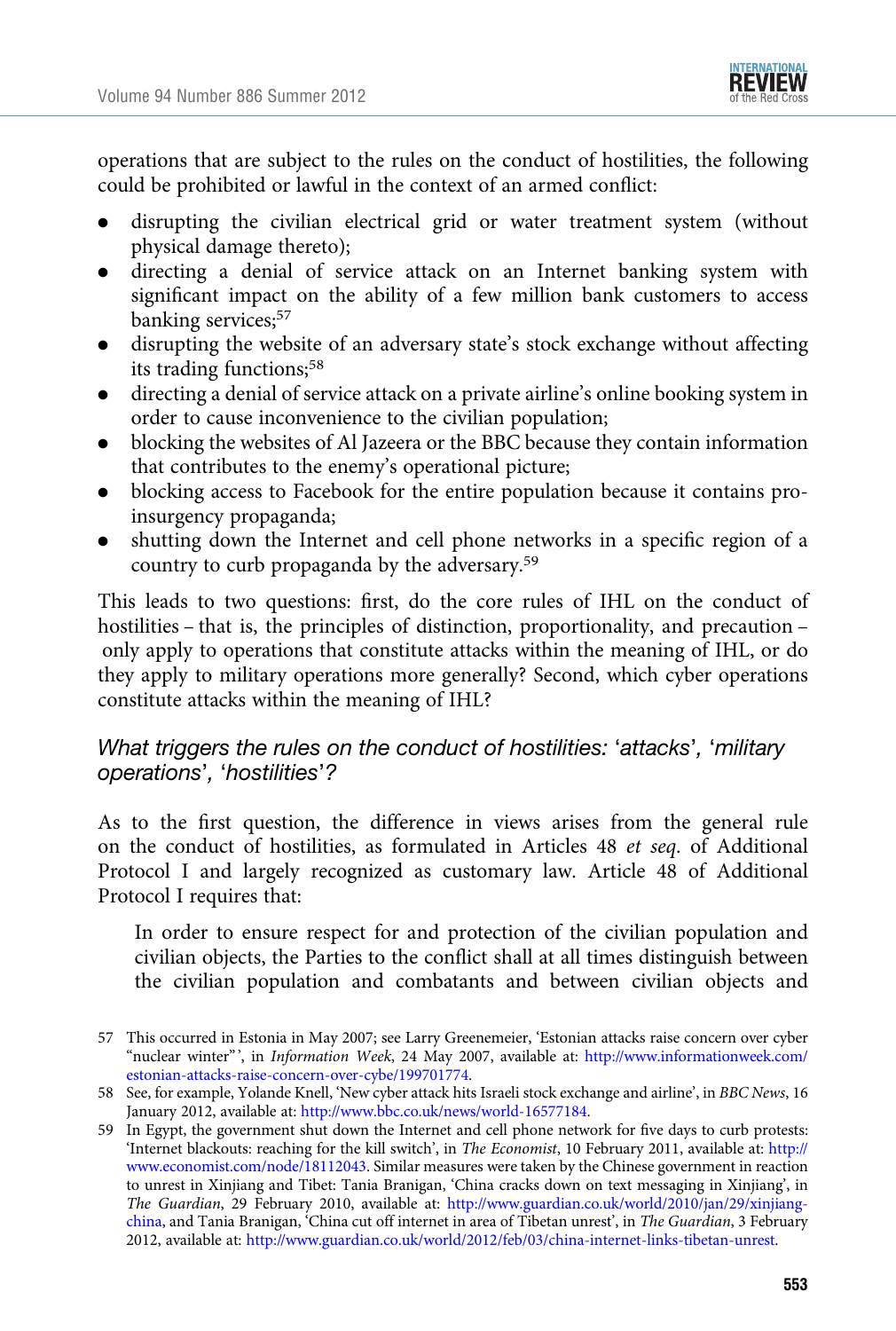military objectives and accordingly shall direct their operations only against military objectives. (emphasis added)

The subsequent rules on the conduct of hostilities are then mainly formulated as restrictions on attacks more specifically. For instance, Article 51 of Additional Protocol I, after stating, in its first paragraph, that '[t]he civilian population and individual civilians shall enjoy general protection against the dangers arising from military operations', goes on to state that '[t]he civilian population as such, as well as individual civilians, shall not be the object of attack' and that 'indiscriminate attacks are prohibited'. An attack in violation of the principle of proportionality is defined in Article 51(5)(b) of Additional Protocol I as 'an attack which may be expected to cause incidental loss of civilian life, injury to civilians, damage to civilian objects, or a combination thereof, which would be excessive in relation to the concrete and direct military advantage anticipated'. Article 51(6) prohibits 'attacks against the civilian population or civilians by way of reprisals'. Article 52 states that 'attacks shall be limited strictly to military objectives'. The principle of precaution in Article 57 requires that 'with respect to attacks', a number of precautions should be taken. There are many more Articles that use the term 'attack' when restricting the rights of belligerents.<sup>60</sup>

Thus, the first argument revolves around the question whether the rules on the conduct of hostilities are limited to those acts of hostilities that constitute attacks (as defined in Article 49 of Additional Protocol I) or whether they apply to a broader range of military operations. Broadly speaking, three views have been put forward.

Most commentators are of the opinion that the structure and wording of Additional Protocol I show that, while Article 48 provides a general principle of protection of the civilian population, this general principle is 'operationalized' in the subsequent articles. Only those cyber operations that constitute attacks are subject to the principles of distinction, proportionality, and precaution.<sup>61</sup> An argument made by Michael Schmitt in this regard is that some military operations can be intentionally directed against civilians, for instance psychological operations – which in his view shows that not all military operations are subject to the principle of distinction.62

Nils Melzer considers that the debate on the concept of attack does not provide a satisfactory answer to the question because the rules on the conduct of hostilities do not only apply to attacks strictly speaking, but to other operations, too. In his view:

accurately understood, the applicability of the restraints imposed by IHL on the conduct of hostilities to cyber operations depends not on whether the operations in question qualify as 'attacks' (that is, the predominant form of

<sup>60</sup> See, e.g., AP I, Arts 12, 54–56.

<sup>61</sup> M. N. Schmitt, 'Cyber operations and the jus in bello: key issues', in Naval War College International Law Studies, Vol. 87, 2011, p. 91; Robin Geiss and Henning Lahmann, 'Cyber warfare: applying the principle of distinction in an interconnected space', in Israeli Law Review, Vol. 45, No. 3, November 2012, p. 2.

<sup>62</sup> M. N. Schmitt, ibid., p. 91.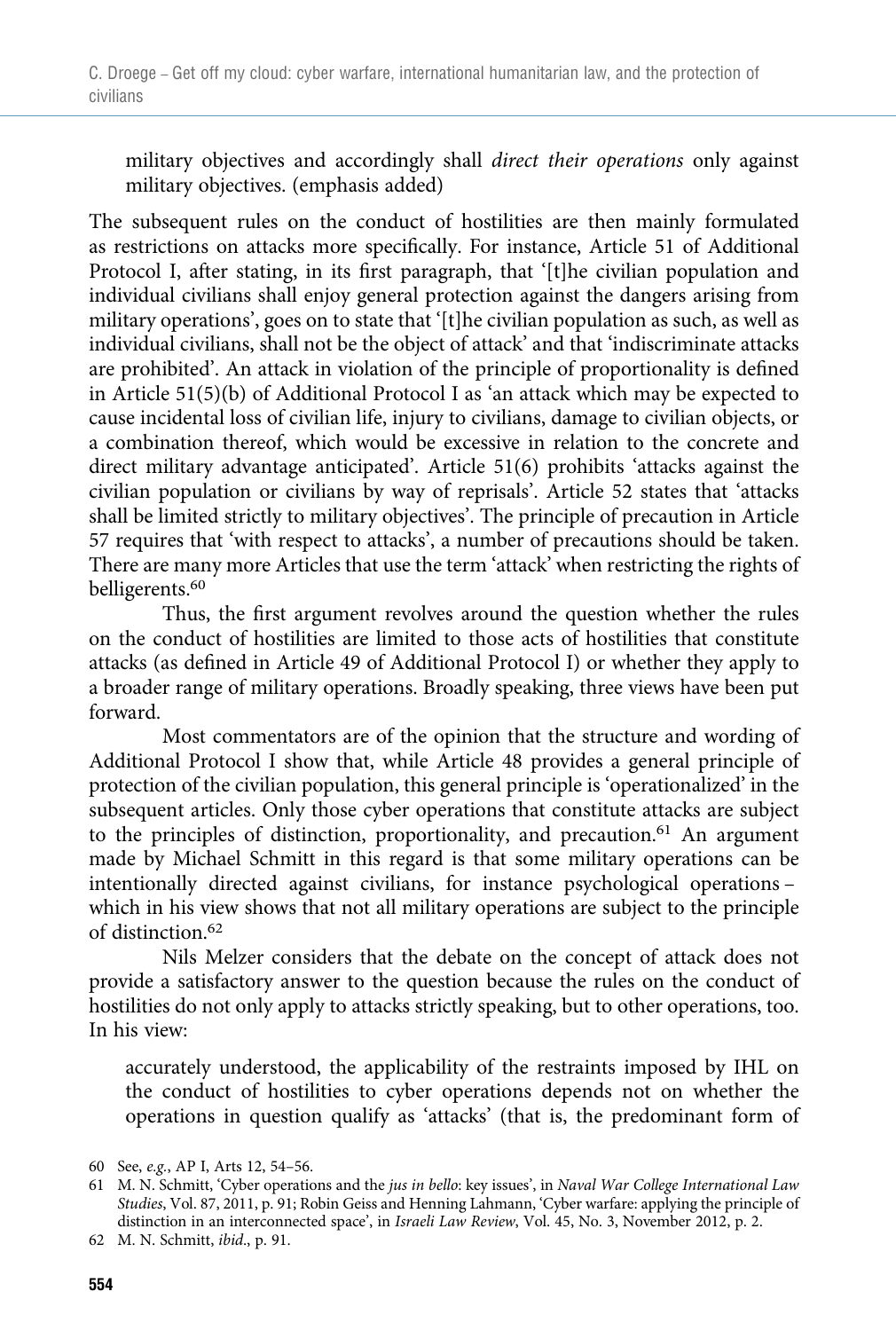conducting hostilities), but on whether they constitute part of 'hostilities' within the meaning of IHL.<sup>63</sup>

His view is that cyber operations that are designed to harm the adversary, either by directly causing death, injury, or destruction or by directly adversely affecting military operations or military capacity, must be regarded as hostilities.64 For instance, cyber operations aiming to disrupt or incapacitate an enemy's computercontrolled radar or weapons systems, logistic supply, or communication networks would qualify as hostilities even if they do not cause physical damage. However, cyber operations conducted for the general purpose of intelligence gathering would not fall under hostilities. As far as the non-destructive incapacitation of civilian objects is concerned, Melzer does not come to a definite conclusion but points to the dilemma between adopting a too restrictive or a too permissive interpretation of the law.<sup>65</sup>

Melzer's argument is attractive in that it gives effect to the very object and purpose of the rules on the conduct of hostilities, which is that 'innocent civilians must be kept outside hostilities as far as possible and enjoy general protection against danger arising from hostilities'.<sup>66</sup> However, it leaves open the most critical question, namely whether operations that disrupt civilian infrastructure without destroying it fall under the concept of hostilities.

Heather Harrison Dinniss argues that the prohibition of targeting civilians and civilian objects is not limited to attacks.67 Rather, she points to the wording of Article 48 of Additional Protocol I and the first sentences of Articles 51 and 57 to argue that the civilian population must be protected not only against attacks, but also more generally against the effects of military operations. Thus, she submits that the principles of distinction, proportionality, and precaution also apply to computer network attacks that fall within the definition of a military operation. To fall within the definition, 'the computer network attack must be associated with the use of physical force, but it does not have to result in violent consequences itself.<sup>68</sup>

Despite these arguments in favour of expanding the types of operations to which the rules on the conduct of hostilities must apply, it is clear that states did differentiate in Additional Protocol I between the general principles in the respective chapeaux of the rules of distinction and precaution and the specific rules relating to attacks, and that they found it necessary to define attacks specifically in Article 49 of the Protocol. It is difficult to depart from this dichotomy between military operations and attacks.

Nonetheless, Dinniss's argument makes sense of the fact that Articles 48, 51, and 57 contain general clauses that impose limitations for military operations

<sup>63</sup> N. Melzer, above note 42.

<sup>64</sup> Ibid., p. 28.

<sup>65</sup> Ibid.

<sup>66</sup> Y. Sandoz, C. Swinarski and B. Zimmermann (eds), Commentary on the Additional Protocols of 8 June 1977 to the Geneva Conventions of 12 August 1949, ICRC/Martinus Nijhoff Publishers, Dordrecht, 1987, para. 1923 (hereinafter Commentary on the Additional Protocols).

<sup>67</sup> H. H. Dinniss, above note 42, pp. 196–202.

<sup>68</sup> Ibid., p. 201.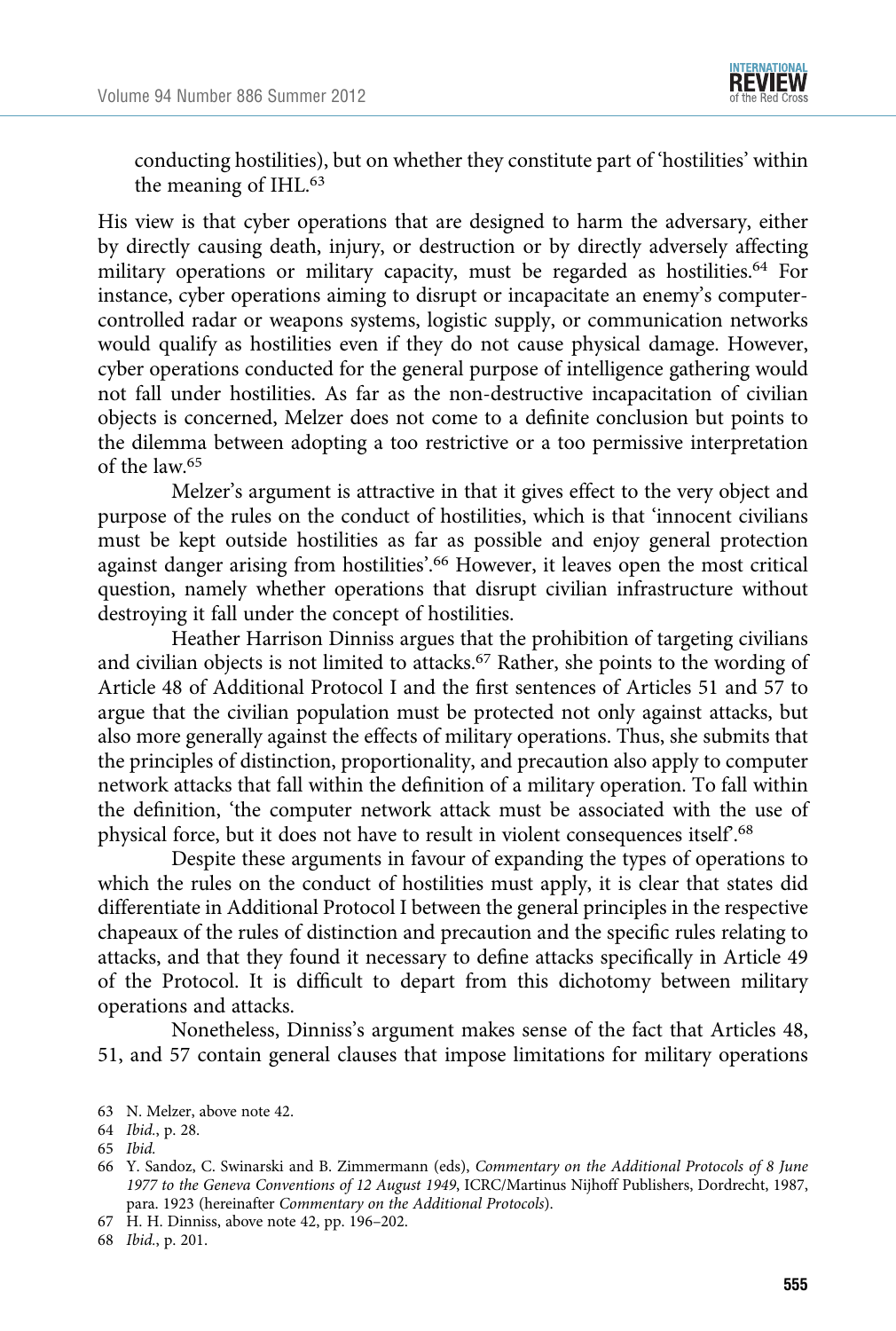and not only attacks and the content of which would otherwise be difficult to explain. A systematic interpretation of these clauses means that the chapeaux have a meaningful content and are not superfluous. Also, the argument made by Michael Schmitt that some operations, such as psychological operations, can be directed at civilians, implying that some military operations could be directed at civilians, rests on a misunderstanding of the concept of military operations. Indeed, while it is true that some cyber operations, such as psychological operations, can be directed at the civilian population, this is because they do not fall under military operations or hostilities within the meaning intended by the Protocol's drafters. According to the ICRC Commentary, the term 'operations' in Article 48 means military operations and refers to 'all movements and acts related to hostilities that are undertaken by armed forces'. <sup>69</sup> The term 'military operations' in Article 51 is described as 'all the movements and activities carried out by armed forces related to hostilities'. <sup>70</sup> And in Article 57 it 'should be understood to mean any movements, manoeuvres and other activities whatsoever carried out by the armed forces with a view to combat'.<sup>71</sup> In other words, operations such as propaganda, espionage, or psychological operations will not fall under the concepts of hostilities or military operations and are therefore not governed by the principles of distinction, proportionality, and precaution, even if they are carried out by the armed forces.

Thus, while some of the more specific content of Articles 51 and 57 of Additional Protocol I might address the specificities of attacks, there is a good argument that other military operations cannot be entirely exempt from the obligations of distinction, proportionality, and precaution, since Article 48 and the chapeaux of Articles 51 and 57 would otherwise be superfluous. However, since there is disagreement about this question it is prudent to nonetheless have a closer look at the definition of 'attack' and what types of cyber operation fall under it. Indeed, most of the cyber operations in the examples mentioned above fall under the concept of attack and would be prohibited if targeted at civilian infrastructure. Thus, it will be shown that in most of the examples given above the operations amount to attacks, and hence the question whether only 'attacks' or also 'hostilities' or 'military operations' are subject to the rules on the conduct of hostilities is moot.

## What is an attack?

As said above, operations in cyber space differ from traditional warfare in that the means and methods of attack do not entail traditional kinetic force, or what is commonly understood as violence. Yet, attacks are defined in Article 49(1) of Additional Protocol I (which reflects customary IHL) as 'acts of violence against the

<sup>69</sup> Commentary on the Additional Protocols, above note 68, para. 1875.

<sup>70</sup> Ibid., para. 1936.

<sup>71</sup> Ibid., para. 2191.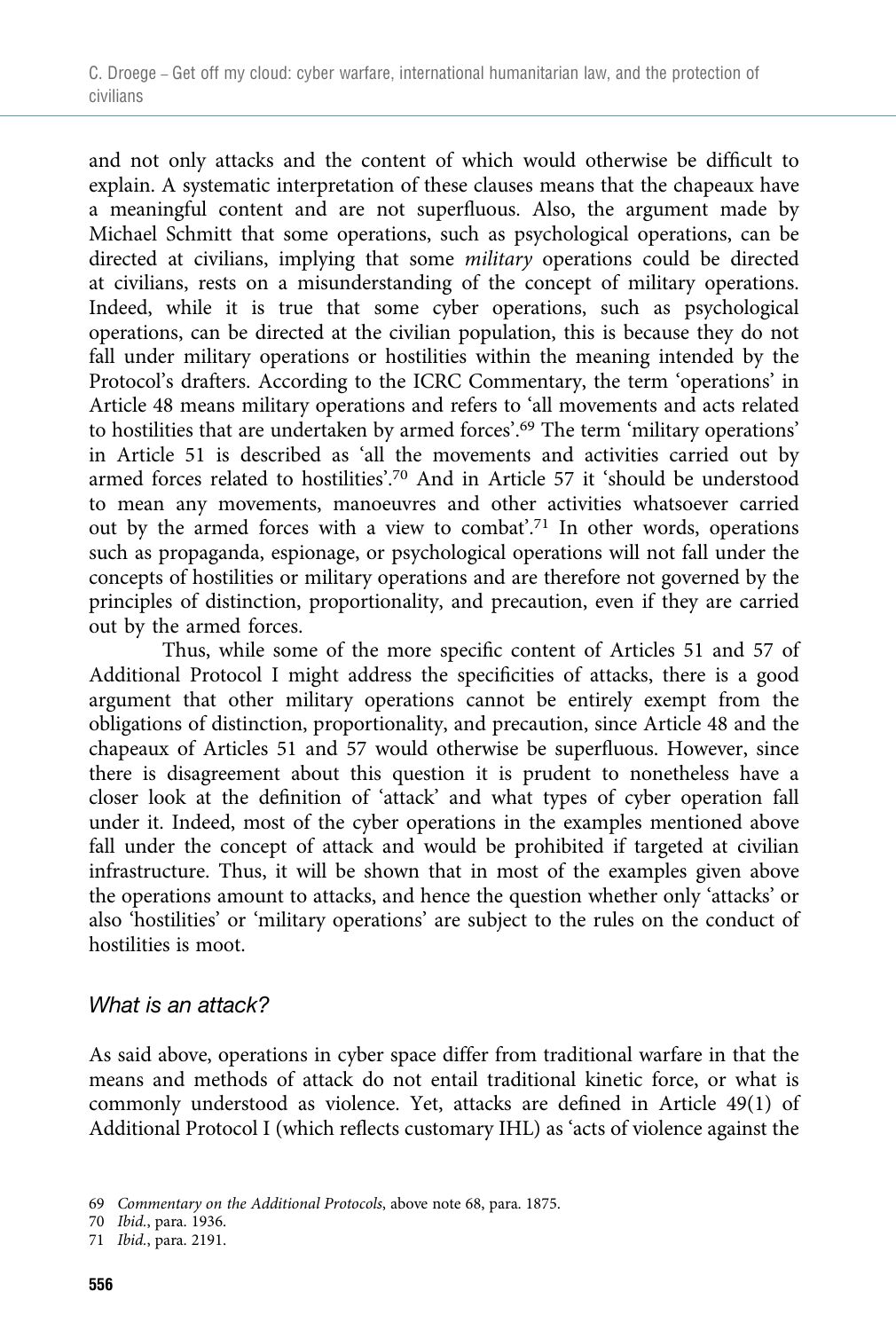adversary, whether in offence or in defence'. In the mind of the drafters, this connoted physical violence.

First, it should be recalled that, based on the fact that an attack must be an act of violence, there is broad agreement nowadays that violence does not refer to the means of the attack – which would only encompass kinetic means.72 Military operations that result in violent consequences constitute attacks. For instance, it is uncontroversial that the use of biological, chemical, or radiological agents would constitute an attack, even though the attack does not involve physical force.73 Therefore, it has been accepted for a long time that what defines an attack is not the violence of the means, but the violence of the consequences.<sup>74</sup> Thus, even a data stream passed through cables or satellite could fall under the concept of attack.

The controversy lies on the side of the effects of cyber operations. It turns on those operations that do not cause death or injury to persons or physical destruction or damage to objects as kinetic operations would, but rather disrupt the functioning of objects without causing them physical damage – such as in the examples given above. As these examples show, the consequences of cyber operations do not necessarily have violent effects in that they do not cause physical damage or destruction. In the examples given above the consequences in the physical realm would be at the most indirect: for instance, if the electrical grid is shut down, this may lead to power outages for vital services such as hospitals. In some cases the consequences are limited to the ability to communicate or engage in commercial activities, such as when a banking system is disrupted. Can such operations be considered attacks within the meaning of Article 49 of Additional Protocol I?

Two positions have been put forward with respect to this question. According to Michael Schmitt's earlier writings:

[a] cyber operation, like any other operation, is an attack when resulting in death or injury of individuals, whether civilians or combatants, or damage to or destruction of objects, whether military objectives or civilian objects.75

Damage, in this view, only refers to physical damage. Computer network attacks that cause mere inconvenience, or merely temporarily interrupt the functioning of objects, do not constitute attacks unless they cause human suffering. Critically, the mere disruption of the functionality of an object, short of leading to such human

<sup>72</sup> Yoram Dinstein, The Conduct of Hostilities under the Law of International Armed Conflict, Cambridge University Press, Cambridge, 2004, p. 84; M. N. Schmitt, above note 61, p. 5.

<sup>73</sup> ICTY, Prosecutor v. Dusko Tadic´, Decision on the Defence Motion for Interlocutory Appeal, 2 October 1995, paras. 120 and 124 (regarding chemical weapons); Tallinn Manual, above note 27, Commentary on Rule 30, para. 3; Emily Haslam, 'Information warfare: technological changes and international law', in Journal of Conflict and Security Law, Vol. 5, No. 2, 2000, p. 170.

<sup>74</sup> Michael N. Schmitt, 'Wired warfare: computer network attack and jus in bello', in International Review of the Red Cross, Vol. 84, No. 846, June 2002, p. 377; Tallinn Manual, above note 27, Commentary on Rule 30, para. 3.

<sup>75</sup> M. N. Schmitt, above note 61, p. 6.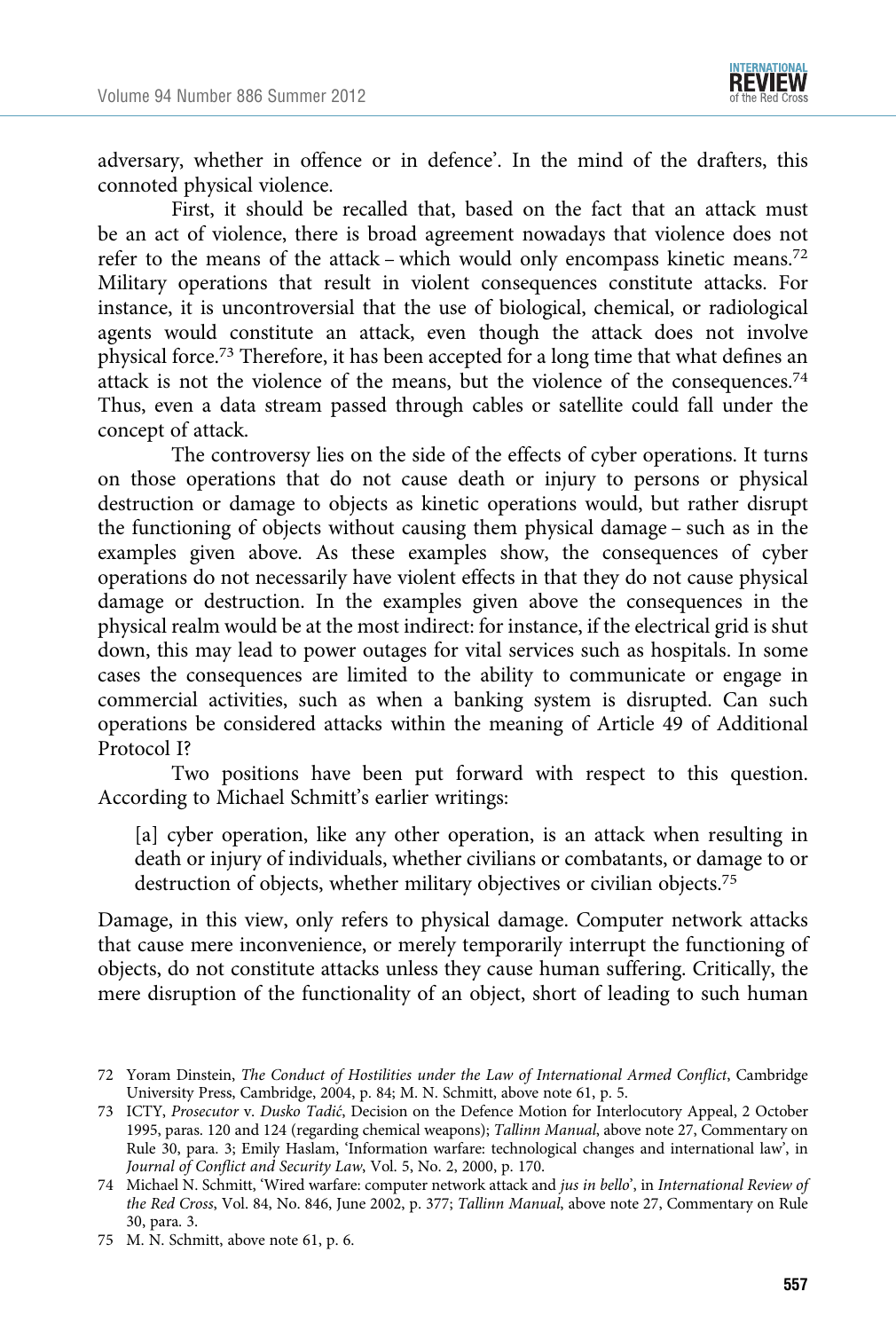C. Droege – Get off my cloud: cyber warfare, international humanitarian law, and the protection of civilians

suffering or short of resulting in physical damage or the complete and permanent loss of functionality of the targeted object, does not amount to an attack.<sup>76</sup>

According to Knut Dörmann, cyber operations can also constitute attacks even if they do not lead to the destruction of the object. This view is predicated on the definition of a military objective in Article 52(2) of Additional Protocol I, which states that a military objective is one '... whose total or partial destruction, capture or neutralization, in the circumstances ruling at the time, offers a definite military advantage'. From the term 'neutralization' it can be seen that '[i]t is irrelevant whether an object is disabled through destruction or in any other way'.<sup>77</sup> Critics answer that the definition of military objectives is not entirely on point because it presupposes an attack in the first place and does not define the attack in itself.78 This criticism fails to acknowledge that 'neutralization' was meant to encompass 'an attack for the purpose of denying the use of an object to the enemy without necessarily destroying it'.<sup>79</sup> This shows that the drafters had in mind not only attacks that are aimed at destroying or damaging objects, but also attacks for the purpose of denying the use of an object to the enemy without necessarily destroying it. So, for instance, an enemy's air defence system could be neutralized through a cyber operation for a certain duration by interfering with its computer system but without necessarily destroying or damaging its physical infrastructure.<sup>80</sup>

More recently, the Tallinn Manual defines a cyber attack as 'a cyber operation, whether offensive or defensive, that is reasonably expected to cause injury or death to persons or damage or destruction to objects'. <sup>81</sup> However, as the commentary shows, experts disagreed as to what exactly was to be understood as 'damage' to objects, and whether or what type of impairment of the functioning of an object would fall within its definition.82

The weakness of the first opinion is that it is under-inclusive. First, it would not make sense to consider that if a civilian object is rendered useless, regardless of the way in which this was done, it is not damaged. Whether an electrical grid is put out of order by physical damage or interference with the computer system by which it is run cannot be a relevant criterion. A contrary opinion would lead to the conclusion that the destruction of one house by bombing would be an attack, but the

- 77 K. Dörmann, above note 42, p. 4.
- 78 M. N. Schmitt, above note 61, p. 8.
- 79 Michael Bothe, Karl Josef Partsch and Waldemar A. Solf, New Rules for Victims of Armed Conflicts: Commentary to the Two 1977 Protocols Additional to the Geneva Conventions of 1949, Martinus Nijhoff Publishers, Dordrecht, 1982, p. 325.
- 80 This was reportedly done in the September 2007 Israeli air attack on a Syrian structure believed to be housing a nuclear-weapons development programme. Israel had hacked into the Syrian air defences and controlled them during the attack; see 'Arab & Israeli cyber-war', in Day Press News, 22 September 2009, available at: <http://www.dp-news.com/en/detail.aspx?articleid=55075>.
- 81 Tallinn Manual, above note 27, Rule 30.
- 82 Ibid., Commentary on Rule 30, paras 10–12.

<sup>76</sup> Michael Schmitt now takes a somewhat different position and argues that '[d]estruction includes operations that, while not causing physical damage, nevertheless "break" an object, rendering it inoperable, as in the case of a cyber operation that causes a computer-reliant system to no longer function unless repaired'; "Attack" as a term of art in international law: the cyber operations context', in 2012 4th International Conference on Cyber Conflict, C. Czosseck, R. Ottis and K. Ziolkowski (eds), 2012, NATO CCD COE Publications, Tallinn, p. 291; see also M. N. Schmitt, above note 28, p. 252.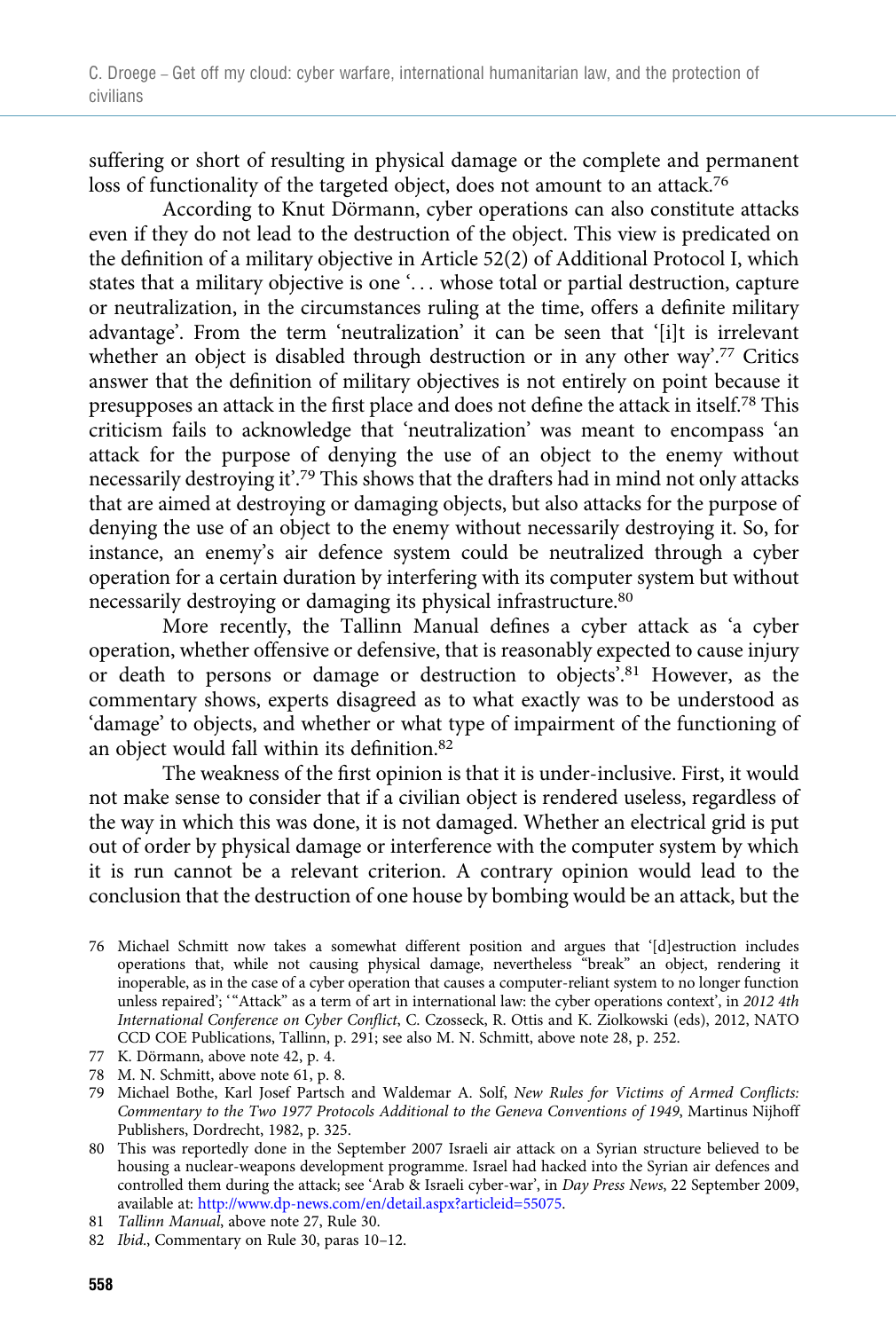disruption of an electrical grid supplying thousands or millions of people would not. Second, reference to the principle of proportionality gives an indication of the incidental effects against which the rules on the conduct of hostilities mean to protect civilians, namely excessive 'incidental loss of civilian life, injury to civilians, damage to civilian objects'. 'Damage' is different from 'destruction'. It means 'harm ... impairing the value or usefulness of something ...'.<sup>83</sup> Thus, disrupting the functioning of certain systems by interfering with their underlying computer systems can amount to damage insofar as it impairs their usefulness. Third, the view that there must be complete and permanent loss of functionality without physical damage does not make sense in information technology. Since data can always be restored or changed there is no permanent and complete loss of functionality of an object short of physical damage. Thus, an attack must also be understood to encompass such operations that disrupt the functioning of objects without physical damage or destruction, even if the disruption is temporary.

Yet, an overly broad interpretation of the term 'attack' would mean that all interferences with civilian computer systems would amount to attacks: the interruption of email or social network communications, of online booking or shopping systems, etc. To equate such disruptions of what are essentially communication systems with attacks would probably go beyond the scope of what was envisaged by the rules on the conduct of hostilities. These rules have traditionally sought to prevent damage to civilian infrastructure that manifests itself in the physical world, not interference with propaganda, communication, or economic life. In today's world, the reliance of civilian life on communication systems blurs these lines, and it is not easy to distinguish between what is 'mere' communication and what goes beyond.

Existing IHL norms and their object and purpose provide a number of indications for distinguishing between operations that amount to attacks and those that do not. First, as said above, the concept of 'attacks' does not include dissemination of propaganda, embargoes, or other non-physical means of psychological or economic warfare.<sup>84</sup> Cyber operations that are equivalent to espionage, to the dissemination of propaganda, to embargoes, or other non-physical means of psychological or economic warfare will not fall under the definition of 'attacks'.

Second, IHL does not prohibit blockades or economic sanctions that deliberately target not only the military but also the civilian population and economy. Thus, the term 'attack' cannot comprise cyber operations that would be tantamount to economic sanctions. This is not to say that such operations would not have limits under IHL (such as the prohibition of destroying, removing, or rendering useless objects indispensable to the survival of the civilian population or obligations with respect to the passage of humanitarian relief), but, since they do not constitute attacks, there is no prohibition under IHL against directing them at civilians.

<sup>83</sup> Concise Oxford Dictionary.

<sup>84</sup> M. Bothe et al., above note 79, p. 289.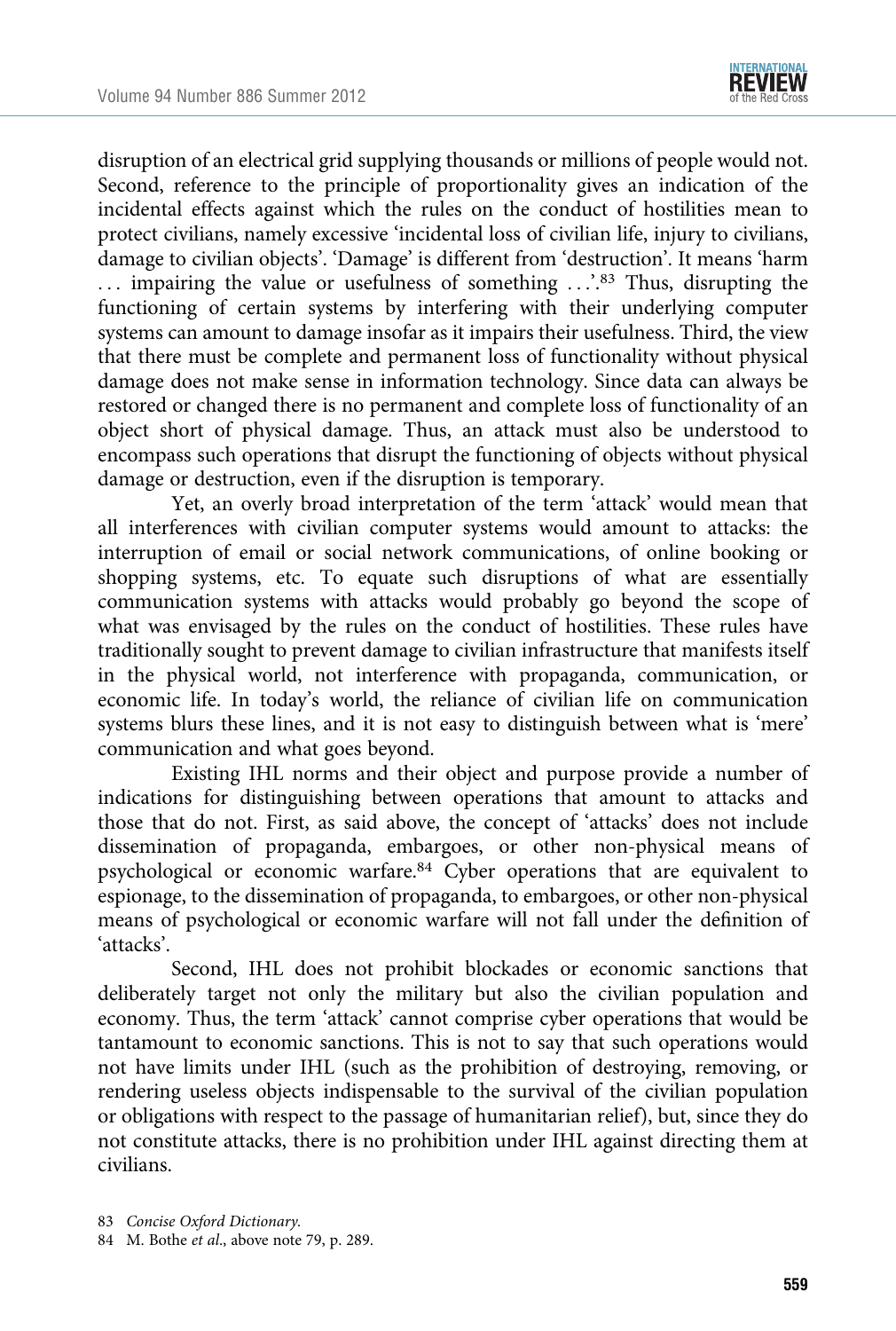C. Droege – Get off my cloud: cyber warfare, international humanitarian law, and the protection of civilians

Third, the rules on the conduct of hostilities do not intend to prohibit all operations that interfere with civilian communication systems. For instance, not all denial of service operations,<sup>85</sup> such as blocking a television broadcast or a university website, would amount to an attack. Mere interference with propaganda, for instance, will probably also not constitute an attack. The parallel of such operations in the physical world is probably the jamming of radio communications or television broadcasts – which is not considered an attack in the sense of IHL.

To differentiate between those operations that amount to attacks and those that do not, the criterion of inconvenience is sometimes put forward.<sup>86</sup> The argument is inconvenience, such as rationing of food, need not be taken into account for 'incidental civilian damage'. Therefore, something that causes mere inconvenience cannot amount to and attack. While the criterion of inconvenience is not without its merits, there might be disagreement on what represents inconvenience in terms of interferences with cyber technology and communication. For instance, while it might be possible to agree that the interruption of an online booking system causes mere inconvenience, consensus might be more difficult to achieve around issues such as interference with banking services. It remains to be seen how these interferences will be considered in the future, in particular in state practice.

#### **Summary**

In sum, a cyber operation can constitute an attack within the meaning of IHL when it causes death or injury or physical destruction or damage, but also if it interferes with the functioning of an object by disrupting the underlying computer system. Thus, if an air defence system is put out of order by a cyber operation, if a cyber operation disrupts the functioning of an electrical grid, or if the banking system is disabled, this amounts to an attack. However, not all cyber operations directed at disrupting the functioning of infrastructure amount to attacks. Where the operation is not directed at the physical infrastructure relying on the computer system, but essentially at blocking communication, it is more akin to jamming radio signals or television broadcasts – unless it is, of course, part of an attack, such as blocking an air defence system. The difference lies in the fact that in some cases it is the communication function of cyber space alone that is being targeted; in other cases, it is the functioning of the object beyond cyber space in the physical world. While interference with cyber systems that leads to disruption in the physical world constitutes attacks, the question of

<sup>85</sup> That is, cyber operations that make the targeted computer's service unavailable to the usual users or customers.

<sup>86</sup> M. N. Schmitt, above note 74, p. 377; Program on Humanitarian Policy and Conflict Research at Harvard University, Commentary on the HPCR Manual on International Law Applicable to Air and Missile Warfare, 2010, Commentary on Article 1(d), para. 7, available at: [http://www.ihlresearch.org/amw/](http://www.ihlresearch.org/amw/aboutmanual.php) [aboutmanual.php](http://www.ihlresearch.org/amw/aboutmanual.php) (hereinafter Commentary on HPCR Manual on Air and Missile Warfare); Michael N. Schmitt, 'Cyber operations in international law: the use of force, collective security, self-defense and armed conflict', in National Research Council, Proceedings of a Workshop on Deterring Cyber Attacks, Washington, DC, The National Academies Press, 2010, p. 155.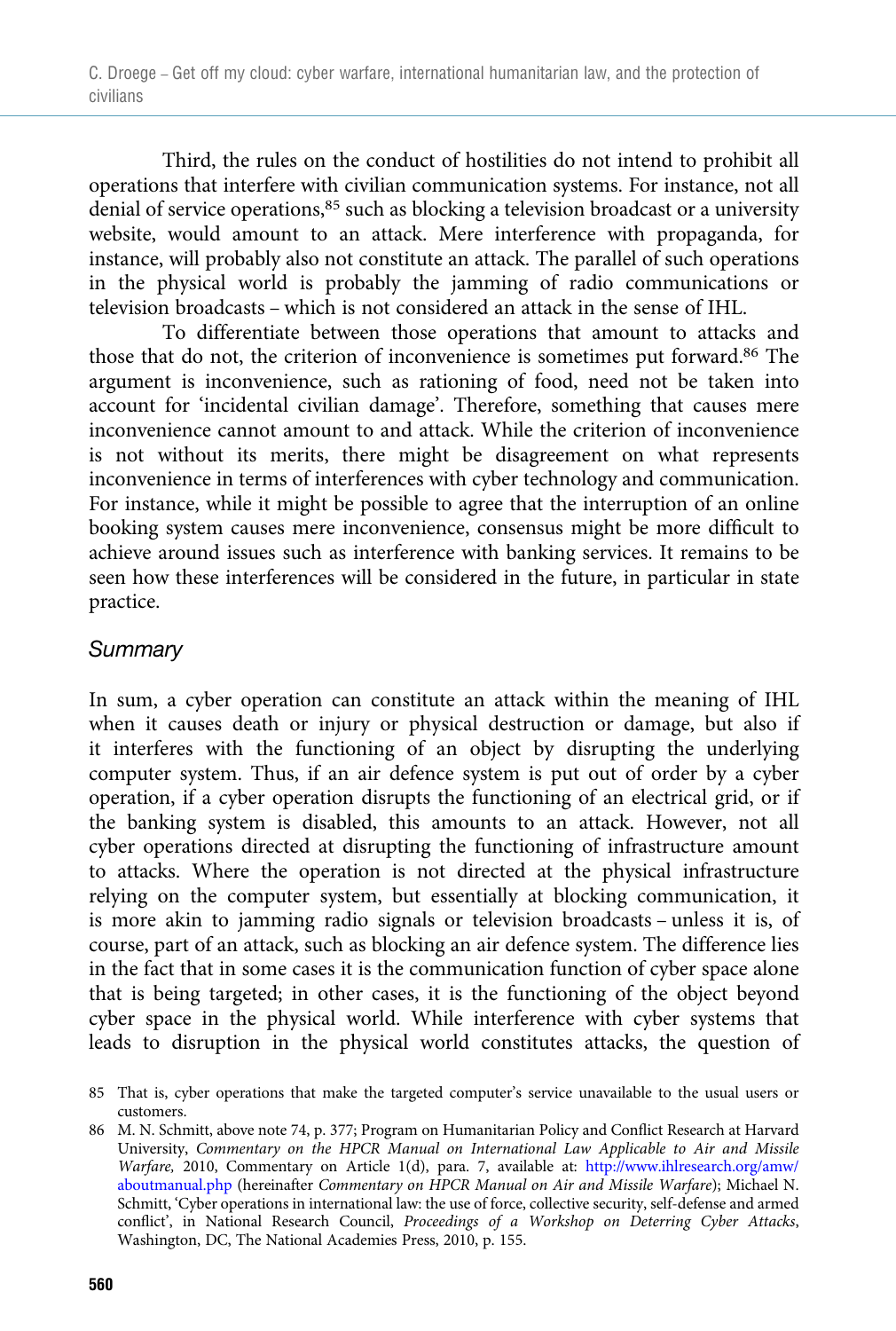

interference with communication systems such as email systems or the media is not entirely solved.

#### The principle of distinction

The principle of distinction requires that parties to a conflict distinguish at all times between civilians and combatants and between civilian objects and military objectives.<sup>87</sup> It is, in the words of the ICJ, a cardinal principle of IHL.88 Attacks may only be directed against combatants or military objectives. This means that, in planning and carrying out cyber operations, the only targets permissible under IHL are military objectives, such as computers or computer systems that make an effective contribution to concrete military operations. Attacks via cyber space may not be directed against computer systems used in purely civilian installations.

Some of the discussion around military objectives in cyber space is a cause for concern from the point of view of the protection of the civilian population. Indeed, it appears that cyber operations might be particularly well suited to target certain civilian objects, because they enable the belligerents to reach some targets that might have been less reachable previously, such as financial networks or medical data networks.<sup>89</sup> Some have argued that cyber warfare might lead to a sort of 'expanded target list' <sup>90</sup> compared to traditional warfare. Also, because cyber operations can disable an object's functioning without causing physical damage, some commentators have argued that the use of cyber operations expands the range of legitimate targets because it enables attacks with reversible effects against objects that it would otherwise be prohibited to attack.<sup>91</sup> It has also been argued that:

[t]he potentially non-lethal nature of cyber weapons may cloud the assessment of an attack's legality, leading to more frequent violations of the principle of distinction in this new form of warfare than in conventional warfare.<sup>92</sup>

Against this background, it is important to recall the rules of IHL governing attacks on objects and to address a number of specific legal problems that might arise through the use of computer network attacks.

- 87 AP I, Arts 48, 51 and 52; Jean-Marie Henckaerts and Louise Doswald-Beck (eds), Customary International Humanitarian Law, Vol. I, Rules, (hereinafter 'Study on customary international humanitarian law'), ICRC and Cambridge University Press, 2005, Rules 1–10.
- 88 ICJ, Legality of the Threat of Use of Nuclear Weapons, Advisory Opinion, 8 July 1996, para. 78.
- 89 Michael N. Schmitt, 'Ethics and military force: the jus in bello', Carnegie Council for Ethics in International Affairs, 7 January 2002, available at: [http://www.carnegiecouncil.org/studio/multimedia/](http://www.carnegiecouncil.org/studio/multimedia/20020107/index.html) [20020107/index.html](http://www.carnegiecouncil.org/studio/multimedia/20020107/index.html).
- 90 This is the expression used by Eric Talbot Jensen, 'Unexpected consequences from knock-on effects: a different standard for computer network operations?', in American University International Law Review, Vol. 18, 2002–2003, p. 1149.
- 91 Mark R. Shulman, 'Discrimination in the law of information warfare', in Columbia Journal of Transnational Law, 1999, pp. 963 ff.
- 92 Jeffrey T. G. Kelsey, 'Hacking into international humanitarian law: the principles of distinction and neutrality in the age of cyber warfare', in Michigan Law Review, Vol. 106, 2007–2008, p. 1439.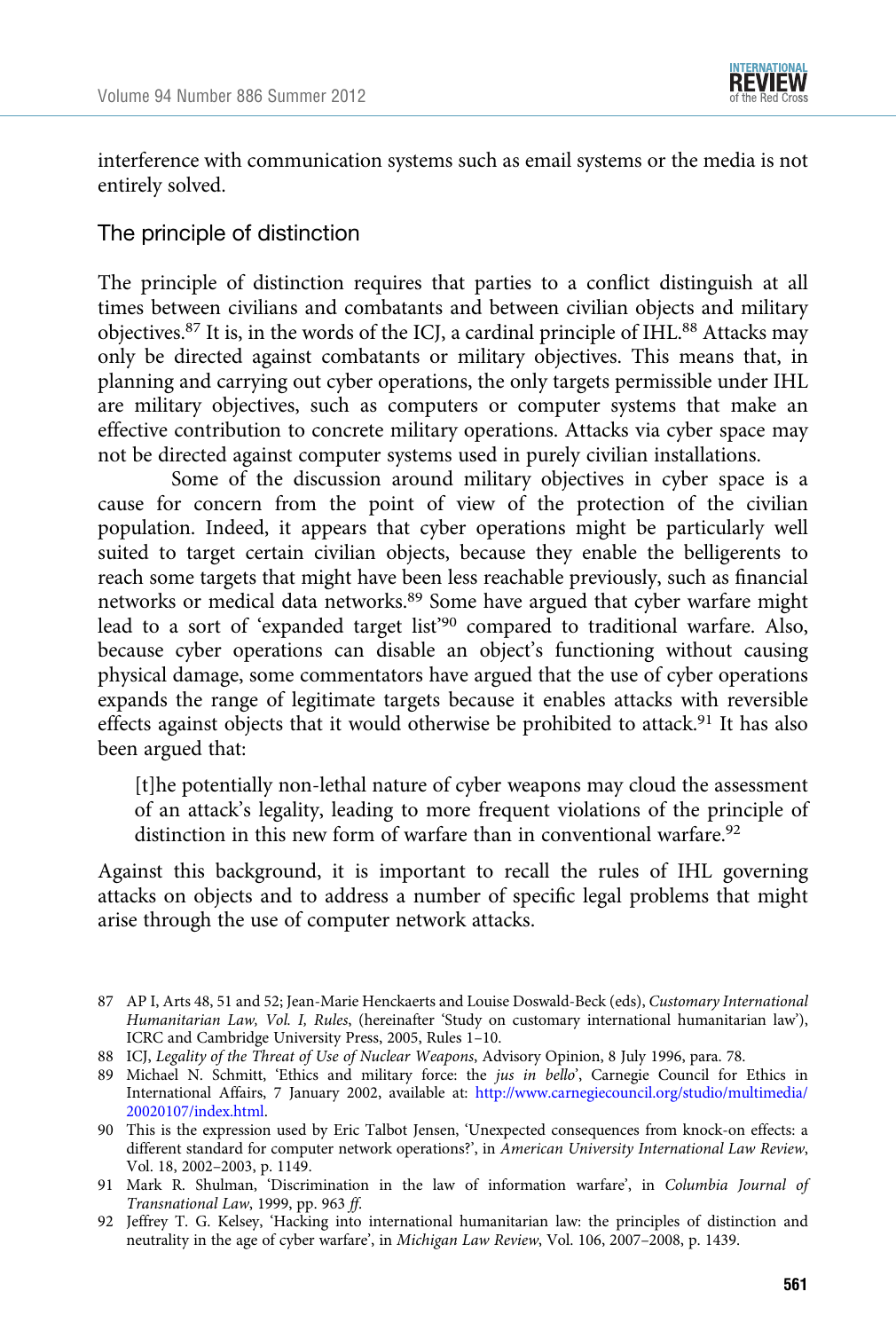C. Droege – Get off my cloud: cyber warfare, international humanitarian law, and the protection of civilians

Under IHL, civilian objects are all objects that are not military objectives.<sup>93</sup> Military objectives are defined in Article 52(2) of Additional Protocol I as:

those objects which by their nature, location, purpose or use make an effective contribution to military action and whose total or partial destruction, capture or neutralization, in the circumstances ruling at the time, offers a definite military advantage.

According to Article 52(3) of Additional Protocol I, objects that are normally dedicated to civilian purposes shall be presumed not to be used to make an effective contribution to military action. So, for instance, if some particularly sensitive civilian infrastructure, such as most chemical plants, relies on a closed computer network, this network must be presumed to be civilian.

As the wording of Article 52(2) makes clear, there must be a close nexus between the potential target and military action. The term 'military action' denotes the enemy's war-fighting capabilities. This nexus is established through the four criteria of nature, location, purpose, and use. Nature refers to the intrinsic character of an object, such as a weapon. Objects that are not military in nature may also make an effective contribution to military action by virtue of their particular location, their purpose, or their present use.

In this respect, four issues in particular should be highlighted that can have potentially serious implications for civilian infrastructure: most importantly, the fact that most international cyber infrastructure is in practice so-called dual-use infrastructure; the question whether factories producing hardware and software used by the military become military objectives; the targeting of objects with socalled war-sustaining capability; and the legal consequences of the social media networks being used for military purposes, such as information on targets.

## Dual-use objects in cyberspace

So-called dual-use objects – a term not found as such in IHL provisions – are those that are used for both civilian and military purposes. Due to their use for military purposes, they become military objectives under Article 52(2) of Additional Protocol I and legitimate targets of attack. Examples frequently given are parts of the civilian infrastructure that supply the military for their operations, such as power plants or electrical grids.

According to today's prevailing view, an object cannot be a civilian and a military object at the same time. The moment it is used for military action it becomes a military objective in its entirety (except if separable parts remain civilian – for instance, different buildings of a hospital).94 As opposed to the ICRC's 1956 proposal, which, outside purely military material and installations, mentioned

<sup>93</sup> AP I, Art. 52(1), reflective of customary international law; Study on customary international humanitarian law, above note 87, Rule 9.

<sup>94</sup> The Commander's Handbook on the Law of Naval Operations, Department of the Navy/Department of Homeland Security, USA, July 2007, para. 8.3; Tallinn Manual, above note 27, Commentary on Rule 39, para 1.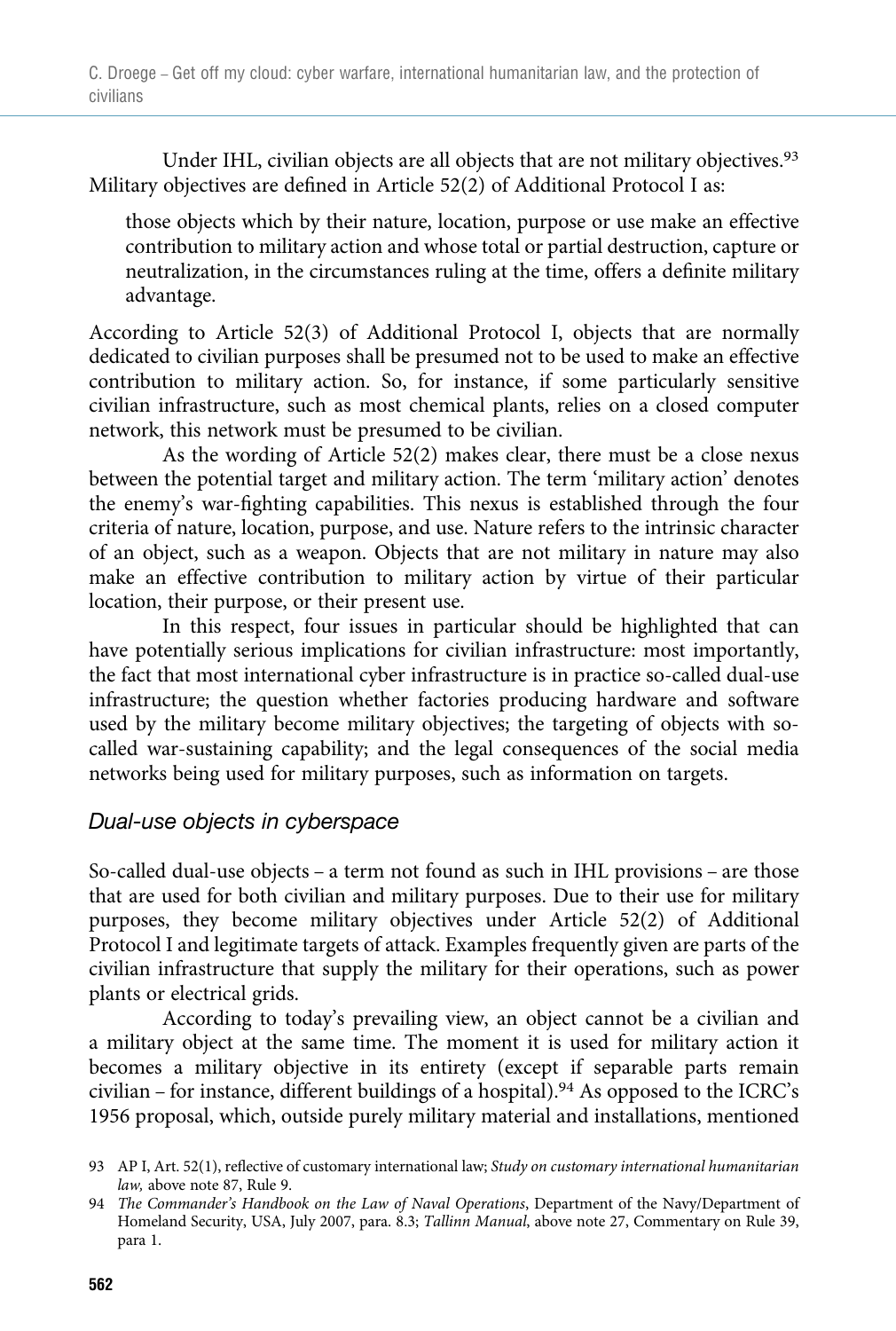civilian communication, transport, or industry 'of fundamental military importance' or 'fundamental importance for the conduct of the war', <sup>95</sup> it is generally considered today that the object becomes a military objective even if its military use is only marginal compared to its civilian use. For instance, if a plant provides a small percentage of fuel used in military operations, even if this is not its main purpose, it becomes a military objective.

The dangers in cyber space are evident: virtually the entire international cyber infrastructure – that is, computers, routers, cables, and satellites – is used for both civilian and military communications.<sup>96</sup> An undersea cable that transports military communications becomes a military objective – with the consequence that (subject to other rules of IHL, namely proportionality) it can not only be the subject of a cyber operation to interrupt the military communication, it could also be destroyed. Similarly, a server containing 5 per cent military data would become a legitimate target. This is particularly important to bear in mind in an era of increased cloud computing, where the users of cloud computing are typically not aware on what servers their data are being stored and what other data are stored on that server. It is reported that approximately 98 per cent of US government communications use civilian-owned and -operated networks.97

The danger that any part of the cyber infrastructure could be targeted is very real. Indeed, while in certain circumstances states might seek to disable very specific functions of the adversary's military infrastructure, the fact that all of cyber space is used for military operations means that in any armed conflict it will be of important strategic interest to degrade the adversary's communication networks and access to cyber space. This will mean denying the adversary access to critical routes in cyber space, degrading its main routers or access to major communication nodes, not just targeting specific computer systems of the military infrastructure.98 Unlike in the naturally occurring theatres of war, such as land or airspace, the man-made theatre of cyber space means that the

- 95 In the ICRC's Draft Rules for the Limitation of Danger incurred by the Civilian Population in Time of War, the list drawn up by the organization with the help of military experts and presented as a model, subject to modification, was as follows: 'I. The objectives belonging to the following categories are those considered to be of generally recognized military importance: ... (6) Those of the lines and means of communication (railway lines, roads, bridges, tunnels and canals) which are of fundamental military importance; (7) The installations of broadcasting and television stations; telephone and telegraph exchanges of fundamental military importance; (8) Industries of fundamental importance for the conduct of the war: (a) industries for the manufacture of armaments ...; (b) industries for the manufacture of supplies and material of a military character ...; (c) factories or plant constituting other production and manufacturing centres of fundamental importance for the conduct of war, such as the metallurgical, engineering and chemical industries, whose nature or purpose is essentially military; (d) storage and transport installations whose basic function it is to serve the industries referred to in  $(a)-(c)$ ; (e) installations providing energy mainly for national defence, e.g., coal, other fuels, or atomic energy, and plants producing gas or electricity mainly for military consumption.' (emphasis added). See Draft Rules for the Limitation of the Dangers incurred by the Civilian Population in Time of War, ICRC, 1956, available at: <http://www.icrc.org/ihl/INTRO/420?OpenDocument>.
- 96 See also R. Geiss and H. Lahmann, above note 61, p. 3.
- 97 Eric Talbot Jensen, 'Cyber warfare and precautions against the effects of attacks', in Texas Law Review, Vol. 88, 2010, p. 1534.
- 98 US Department of Defense, Quadrennial Defence Review Report, February 2010, pp. 37–38, available at: [http://www.defense.gov/qdr/images/QDR\\_as\\_of\\_12Feb10\\_1000.pdf](http://www.defense.gov/qdr/images/QDR_as_of_12Feb10_1000.pdf).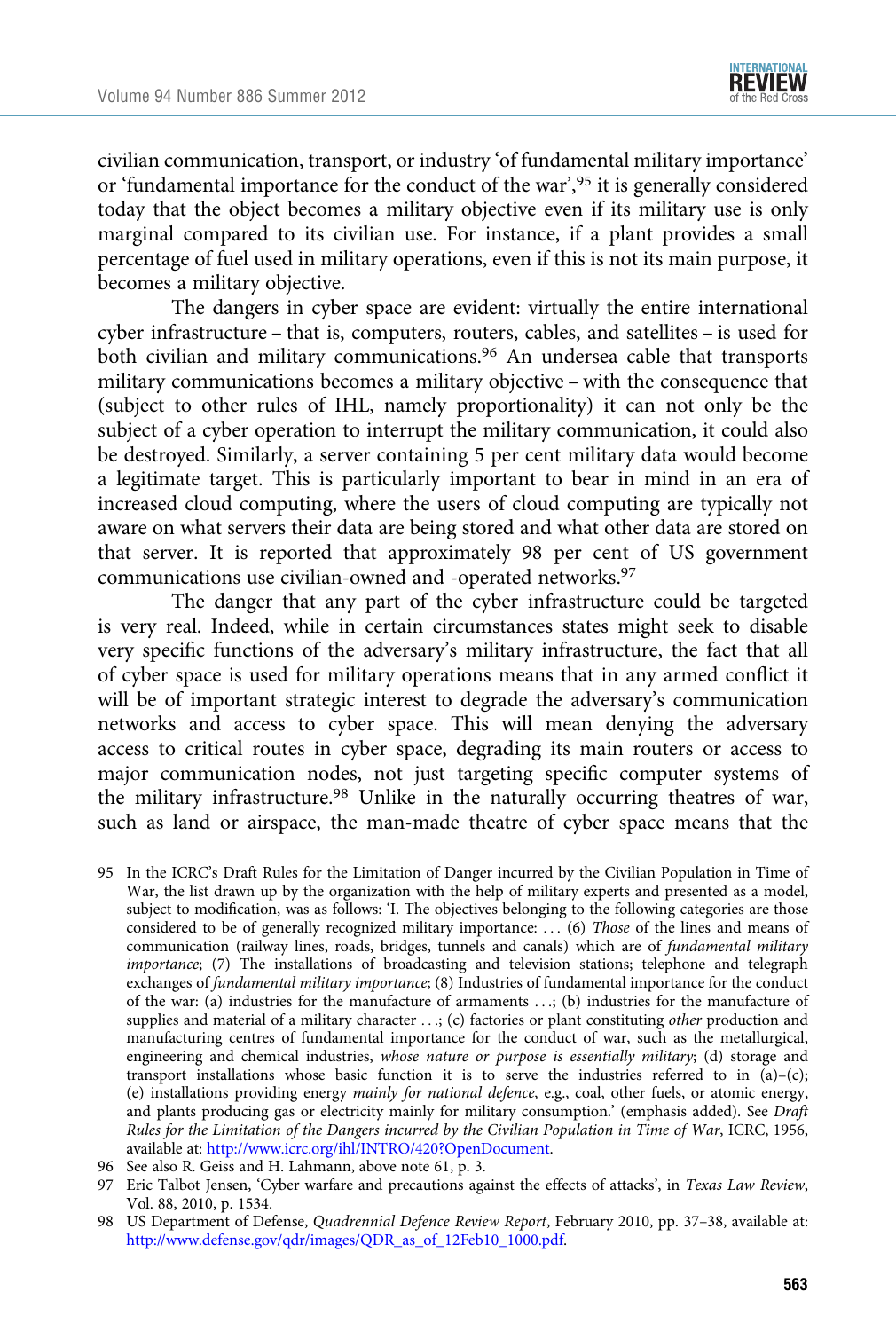belligerents will not only focus on the travelling weapon but on the routes themselves.<sup>99</sup> For instance, in airspace, only the aircraft qualifies as a military objective; in cyber warfare, however, the physical infrastructures through which the cyber weapons (malicious codes) travel qualify as military objectives.

The humanitarian consequences of this situation are of utmost concern for the protection of the civilian population. In a world in which a large part of civilian infrastructure, civilian communication, finance, economy, and trade rely on international cyber infrastructure it becomes all too easy for parties to conflicts to destroy this infrastructure. There is no need to argue that a banking network is used for military action, or that an electrical grid is dual use. Disabling the major cables, nodes, routers, or satellites that these systems rely on will almost always be justifiable by the fact that these routes are used to transmit military information and therefore qualify as military objectives.

The Tallinn Manual states:

the circumstances under which the Internet in its entirety could be attacked [are] so highly unlikely as to render the possibility purely theoretical at the present time. Instead, the International Group of Experts agreed that, as a legal and practical matter, virtually any attack against the Internet would have to be limited to certain discrete segments thereof.100

It also mentions the principles of precaution and proportionality, which would have to be respected if the Internet or large portions thereof were targeted. However, while this might seem reassuring at first sight, it leaves the problem that whether or not the Internet in its entirety can be targeted, any of its segments can be targeted if used for military communication and its destruction or neutralization offers a definite military advantage (again subject to proportionality and precautions).

Furthermore, cyber space is resilient in the sense that if information cannot flow through one channel there are multiple routes and alternatives and the information can usually be transmitted through another path. As the Tallinn Manual states:

Cyber operations pose unique challenges in this regard. Consider a network that is being used for both military and civilian purposes. It may be impossible to know over which part of the network military transmissions, as distinct from civilian ones, will pass. In such cases, the entire network (or at least those aspects in which transmission is reasonably likely) qualifies as a military objective.101

The consequence of this would be that in some circumstances virtually all parts of the Internet might qualify as a military objective because they are all possible routes for the transmission of military information.

<sup>99</sup> R. Geiss and H. Lahmann, above note 61, p. 9.

<sup>100</sup> Tallinn Manual, above note 27, Commentary on Rule 39, para 5.

<sup>101</sup> Ibid., Commentary on Rule 39, para 3.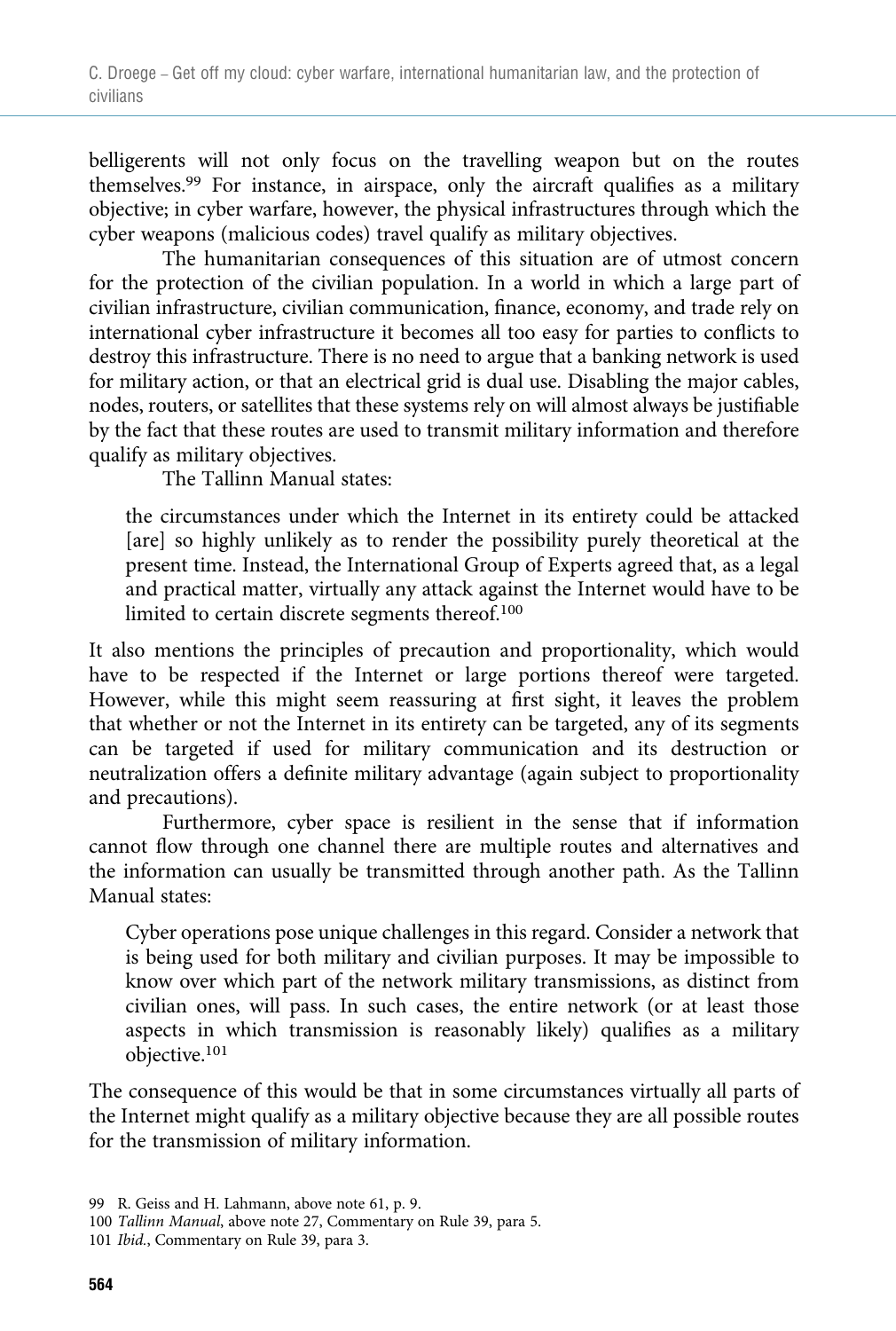

The prevailing wide interpretation of dual-use objects as military objectives is already not without its problems in the physical world.102 In cyber space the consequences could be exacerbated to an extreme point where nothing civilian remains and the basic rule that the civilian population shall enjoy general protection against dangers arising from military operations becomes virtually empty of content, subject only to the principles of proportionality and precaution.

Lastly, if most of the cyber infrastructure around the world is of a dual-use nature and could be considered a military objective, this raises the fundamental question of the geographical limits of the armed conflict. There are truly no borders in cyber space, and computer systems from anywhere can be (remotely) attacked, manipulated, or transformed into means of warfare and military objectives. It must be borne in mind that the consequence would not only be that such computers could be counter-hacked by the targeted computer systems. In theory, as military objectives they could be destroyed through kinetic means. For instance, a botnet could be used to launch an attack destroying an adversary's cyber infrastructure. To conduct such an operation, the party to the conflict launching the attack would remotely control thousands or millions of computers around the world, which would transmit the malware to the target computers. If such a botnet were to lead to all of the millions of computers that it uses throughout the world being defined as military objectives liable to attack, the result would be a sort of total cyber war. The logical consequence, that all these computers around the world become military targets, would be contrary to the foundations of the law of neutrality in international armed conflicts (and mainly with its underlying rationale, which is to spare the third country and its inhabitants from the effects of hostilities) or with the geographical limitations of the battlefield in non-international armed conflicts.103 In an international armed conflict the law of neutrality would put certain limits on the right of the attacked state to defend itself by attacking infrastructure in neutral territory.<sup>104</sup> First, the attacked state must notify the neutral state and give it a reasonable time to terminate the violation; second, the attacked state is allowed to take measures to terminate the violation of neutrality only if that violation

- 102 See also Marco Sassòli, 'Legitimate targets of attacks under international humanitarian law', Background Paper prepared for the Informal High-Level Expert Meeting on the Reaffirmation and Development of International Humanitarian Law, Cambridge, 27–29 January 2003, HPCR, 2003, pp. 3–6, available at: [http://www.hpcrresearch.org/sites/default/](http://www.hpcrresearch.org/sites/default/files/publications/Session1.pdf;)files/publications/Session1.pdf; William M. Arkin, 'Cyber warfare and the environment', in Vermont Law Review, Vol. 25, 2001, p. 780, describing the effects in 1991 of the air attacks on Iraqi electrical power on not only the civilian electricity supply, but also water distribution, purification, sewage, and the health infrastructure; R. Geiss and H. Lahmann, above note 61, p. 16.
- 103 The boundaries of the battlefield of non-international armed conflict are a matter of dispute and would go far beyond the scope of this article – but the difficulties raised by cyber warfare seem almost unanswerable in this respect. For the ICRC's view, see ICRC, Report on International Humanitarian Law and the challenges of contemporary armed conflicts, 31st International Conference of the Red Cross and Red Crescent, Geneva, 28 November–1 December 2011, Report prepared by the ICRC, October 2011, pp. 21–22; for a discussion of the geographical implications in cyber warfare, see the Tallinn Manual, above note 27, Commentary on Rule 21.
- 104 These are derived from Article 22 of the San Remo Manual on International Law Applicable to Armed Conflicts at Sea, of 12 June 1994, available at: [http://www.icrc.org/IHL.nsf/52d68d14de6160e0c12563](http://www.icrc.org/IHL.nsf/52d68d14de6160e0c12563da005fdb1b/7694fe2016f347e1c125641f002d49ce!OpenDocument) [da005fdb1b/7694fe2016f347e1c125641f002d49ce!OpenDocument](http://www.icrc.org/IHL.nsf/52d68d14de6160e0c12563da005fdb1b/7694fe2016f347e1c125641f002d49ce!OpenDocument).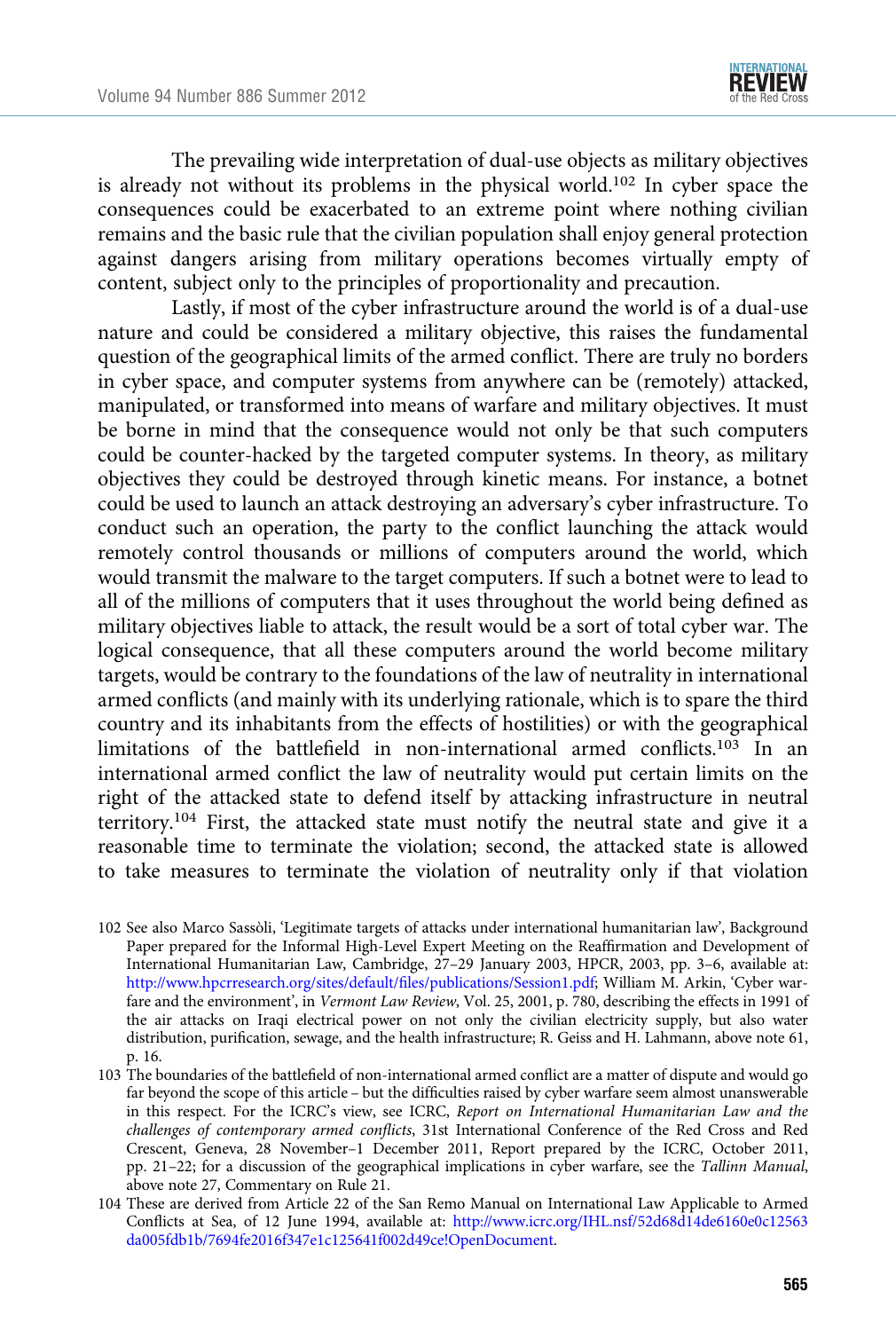constitutes a serious and immediate threat to its security and only if no other feasible and timely alternative exists to respond to the threat. These restrictions are relatively broad, and in order to be truly protective for the civilian population of the neutral state they would presumably have to be narrowly interpreted. In noninternational armed conflicts the law of neutrality is not applicable. However, it would completely break open the geographical limits of the battlefield of noninternational armed conflicts to consider that the armed conflict takes place anywhere where a computer, cable, or node is used for military action (and would therefore normally constitute a military objective).

In sum, it becomes clear that, in cyber space, the principle of distinction appears to hold little promise for the protection of civilian cyber infrastructure and all the civilian infrastructure that relies on it. In such situations the main legal protection for civilian infrastructure will be the principle of proportionality – which will be addressed below.<sup>105</sup>

The problem that, in cyber space, most infrastructure is dual use is certainly the most important concern and other legal issues appear less pressing. Some of them will nonetheless be addressed in the following paragraphs.

## Corporations that produce information technology used for military action

Since hardware and software are used for much military machinery, information technology (IT) corporations that produce them could be seen as 'war-supporting military objectives' <sup>106</sup> – in parallel with munitions factories. This would likely mean that a number of IT corporations around the world would constitute legitimate targets as many of them probably provide some IT infrastructure for the military.<sup>107</sup> Eric Talbot Jensen, for instance, asks whether the Microsoft Corporation would constitute a legitimate target 'based on the support it provides to the U.S. war effort by facilitating U.S. military operations'. In his view, '[t]he fact that the corporation and its headquarters provide a product that the military finds essential to function, as well as customer service to support that product, may provide sufficient facts to conclude that it is a dual use target', but he doubts whether a definite military advantage would accrue from such an attack.<sup>108</sup>

The example shows that the parallel with munitions factories should not be overstretched. The relevant criterion of Article 52(2) of Additional Protocol I is that the object must by its use make an effective contribution to military action.

<sup>105</sup> Commentary on HPCR Manual on Air and Missile Warfare, above note 86, Commentary on Rule 22(d), para. 7; Tallinn Manual, above note 27, Commentary on Rule 39, para. 2; E. T. Jensen, above note 90, p. 1157.

<sup>106</sup> M. N. Schmitt, above note 61, pp. 8 ff.

<sup>107</sup> It is reported that the US Department of Defense will host contractors who want to propose new technologies for cyber warfare: S. Shane, above note 3.

<sup>108</sup> E. T. Jensen, above note 90, pp. 1160 and 1168; see also E. T. Jensen, above note 97, p. 1544: 'If a civilian computer company produces, maintains, or supports government cyber systems, it seems clear that an enemy could determine that company meets the test of Article 52 and is targetable'.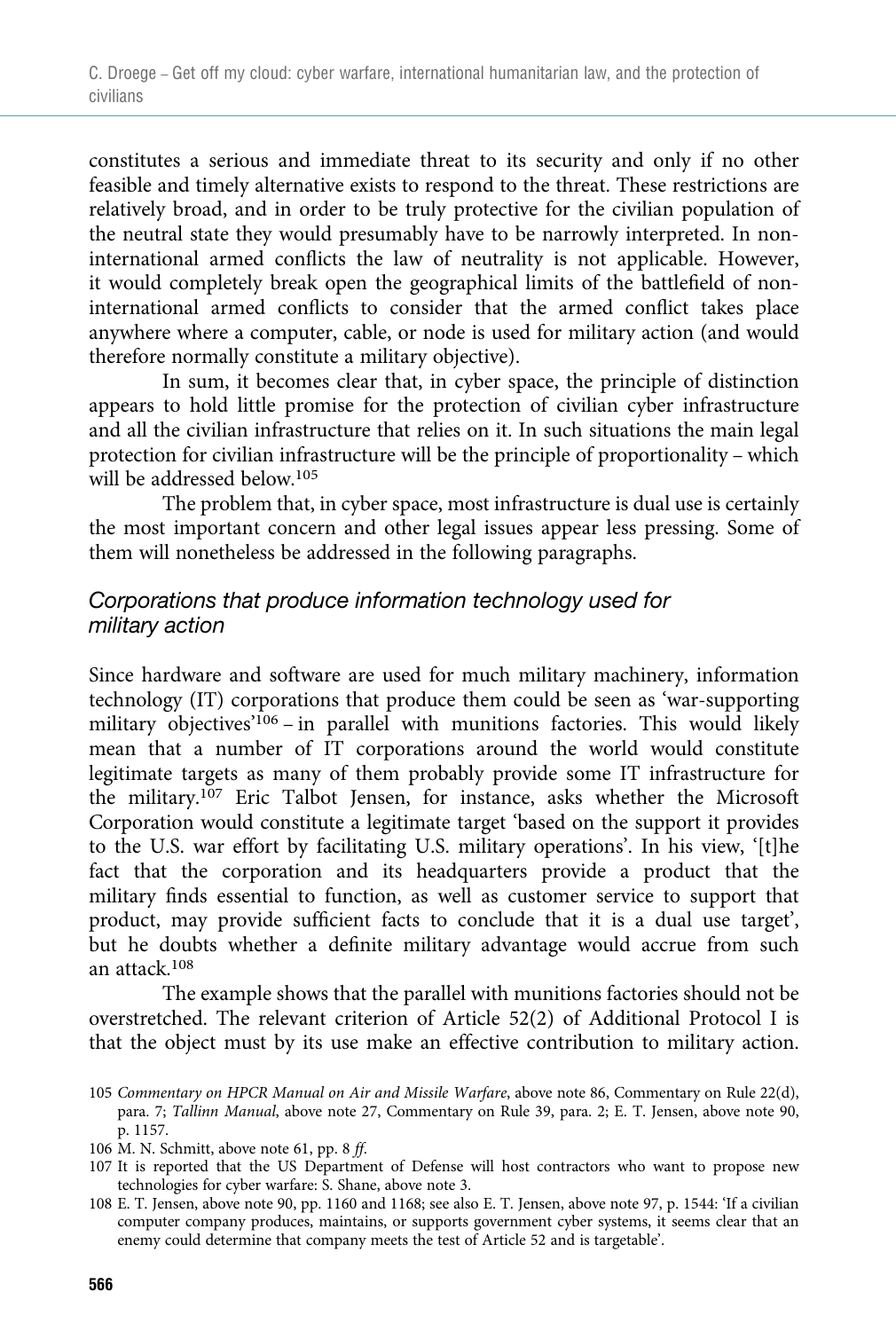

First, corporations as such are not physical objects, but legal entities, and so the question would instead be whether any of their locations (that is, buildings) have become military objectives. Second, there is a difference between weapons and IT tools. Weapons are by their nature military objectives, which generic IT systems are not. Thus, one might have to differentiate between factories that actually develop what might be called cyber weapons, that is specific codes/protocols that will be used for a specific computer network attack (so, for instance, the location where a specific virus like Stuxnet is being developed), and those that just provide the military with generic IT supplies, which are not so different from, say, food supplies.<sup>109</sup>

#### War-fighting capability or war-sustaining capability?

In cyber warfare, where the temptation to target civilian infrastructure is possibly higher than in traditional warfare, it is important to keep in mind that for a civilian object to become a military objective its contribution to military action must be directed towards the actual war-fighting capabilities of a party to the conflict. If an object merely contributes to the war-sustaining capability of a party to the conflict (its general war effort), it does not qualify as a military objective.

In the US Commander's Handbook on the Law of Naval Operations, the expression 'makes an effective contribution to military action' from Article 52(2) of Additional Protocol I has been widened and replaced by 'effectively contribute to the enemy's war-fighting or war-sustaining capability'.<sup>110</sup> This position is mainly geared towards economic targets, which may indirectly support or sustain the enemy's military capability.<sup>111</sup> A 1999 assessment of the law by the US Department of Defense's Legal Counsel in respect of cyber operations states:

purely civilian infrastructures must not be attacked unless the attacking force can demonstrate that a definite military advantage is expected from the attack. ... In a long and protracted armed conflict, damage to the enemy's economy and research and development capabilities may well undermine its war effort, but in a short and limited conflict it may be hard to articulate any expected military advantage from attacking economic targets.<sup>112</sup>

109 The Tallinn Manual also fails to come to a definite conclusion on this question: 'The difficult case involves a factory that produces items that are not specifically intended for the military, but which nevertheless are frequently put to military use. Although all of the Experts agreed that the issue of whether such a factory qualifies as a military objective by use depends on the scale, scope, and importance of the military acquisitions, the Group was unable to arrive at any definitive conclusion as to the precise thresholds.'

- 111 M. N. Schmitt, 'Fault lines in the law of attack', in S. Breau and A. Jachec-Neale (eds), Testing the Boundaries of International Humanitarian Law, British Institute of International and Comparative Law, London, 2006, pp. 277–307. For the underlying rationale of such an approach, see, for instance, Charles J. Dunlap, 'The end of innocence, rethinking noncombatancy in the post-Kosovo era', in Strategic Review, Vol. 28, Summer 2000, p. 9; Jeanne M. Meyer, 'Tearing down the façade: a critical look at current law on targeting the will of the enemy and Air Force doctrine', in Air Force Law Review, Vol. 51, 2001, p. 143; see J. T. G. Kelsey, above note 92, p. 1447, who advocates a new definition of military objectives in order to include certain civilian infrastructure and services.
- 112 Department of Defense Office of General Counsel, An Assessment of International Legal Issues in Information Operations, May 1999, p. 7, available at: [http://www.au.af.mil/au/awc/awcgate/dod-io-legal/](http://www.au.af.mil/au/awc/awcgate/dod-io-legal/dod-io-legal.pdf)

<sup>110</sup> The Commander's Handbook on the Law of Naval Operations, above note 94, para. 8.2.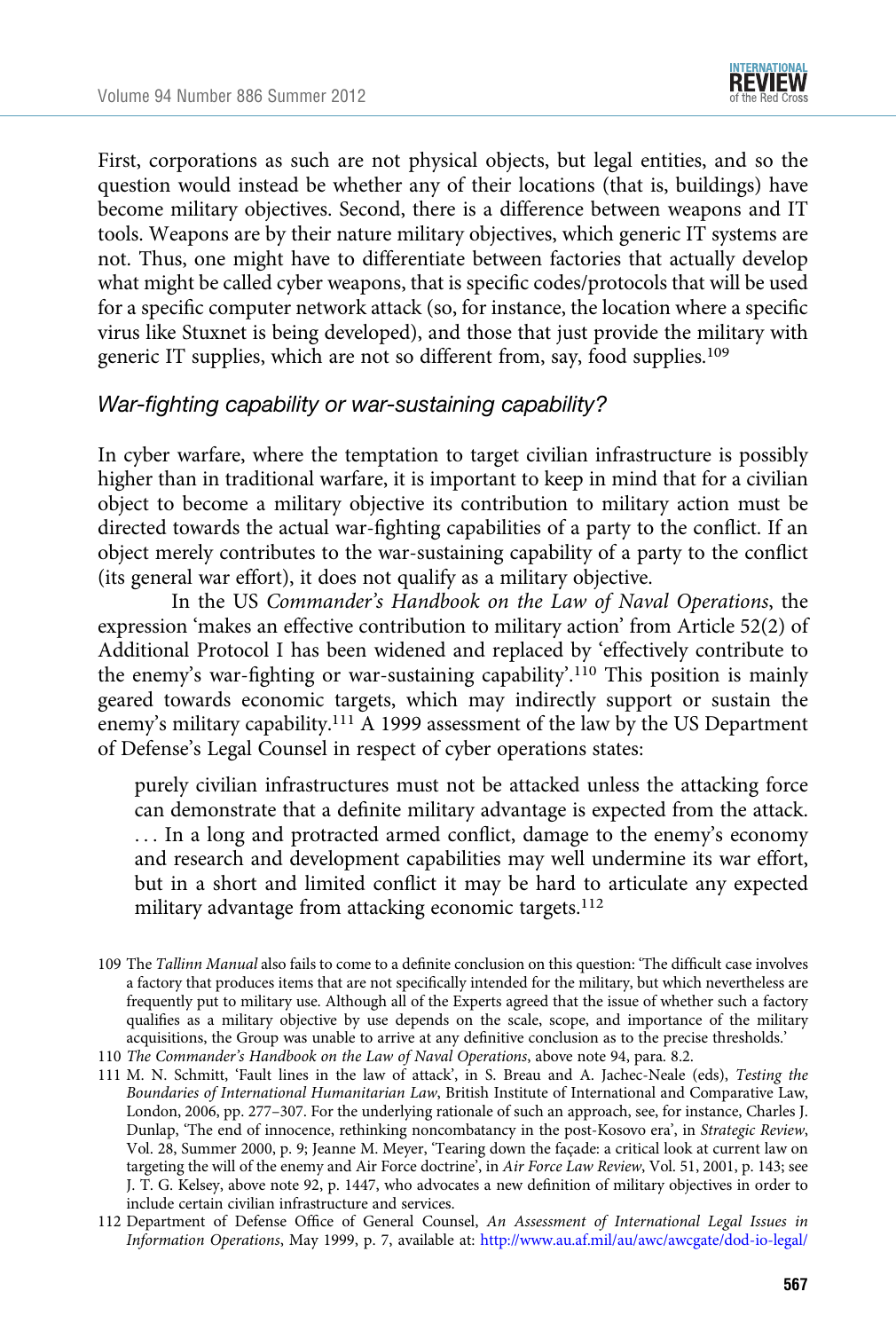These approaches overlook the legal restrictions imposed by IHL. Damage to the enemy's civilian economy, research, and development capabilities in themselves is never allowed under IHL, regardless of the perceived military advantage, and regardless of the duration of the conflict. Otherwise, there would be no limits to warfare as virtually the entire economy of a country can be considered to be war-sustaining.<sup>113</sup> It is particularly important to recall this in the context of cyber warfare and to point to the potentially devastating consequences of a broad definition of military objectives for the civilian population.

## The media and social networks

The Tallinn Manual addresses the thorny question of social networks being used for military purposes:<sup>114</sup>

Recent conflicts have highlighted the use of social networks for military purposes. For example, Facebook has been used for the organization of armed resistance operations and Twitter for the transmission of information of military value. Three cautionary notes are necessary. First, it must be remembered that this Rule [that an object used for both civilian and military purposes is a military objective] is without prejudice to the rule of proportionality and the requirement to take precautions in attack ... Second, the issue of the legality of cyber operations against social networks depends on whether such operations rise to the level of an attack. If the operations do not, the issue of qualification as a military objective is moot ... Third, this does not mean that Facebook or Twitter as such may be targeted; only those components thereof used for military purposes may be attacked [so long as the attack complies with other requirements of the law of armed conflict].115

The qualification of social networks such as Facebook or Twitter as military objectives would pose a number of problems. Indeed such networks contain such vast amounts of data – most of which is entirely unrelated to the specific information that would need to be targeted – that it would appear to be difficult to

[dod-io-legal.pdf](http://www.au.af.mil/au/awc/awcgate/dod-io-legal/dod-io-legal.pdf). The position of the United States in the latest Report of the Secretary-General is ambiguous at best when it states that the principles of jus in bello 'prohibit attacks on purely civilian infrastructure, the disruption or destruction of which would produce no meaningful military advantage'. If this is meant to imply that attacks on purely civilian infrastructure would not be allowed if the destruction or disruption would produce a meaningful military advantage, it would be incompatible with IHL, which never allows attacks on purely civilian objects (Report of the Secretary-General, 15 July 2011, UN Doc. A/66/152, p. 19).

<sup>113</sup> M. Sassòli, above note 102; Stephan Oeter, 'Means and methods of combat', in Dieter Fleck (ed.), The Handbook of Humanitarian Law in Armed Conflicts, Oxford University Press, Oxford, 1995, para. 442.5.

<sup>114</sup> It has been reported, for instance, that NATO acknowledged that social media such as Twitter, Facebook, and YouTube contributed to their targeting process in Libya, after being checked against other sources: Graeme Smith, 'How social media users are helping NATO fight Gadhafi in Libya', in The Globe and Mail, 14 June 2011; Tim Bradshaw and James Blitz, 'NATO draws on Twitter for Libya strikes', in The Washington Post, 16 June 2011.

<sup>115</sup> Tallinn Manual, above note 27, p. 114.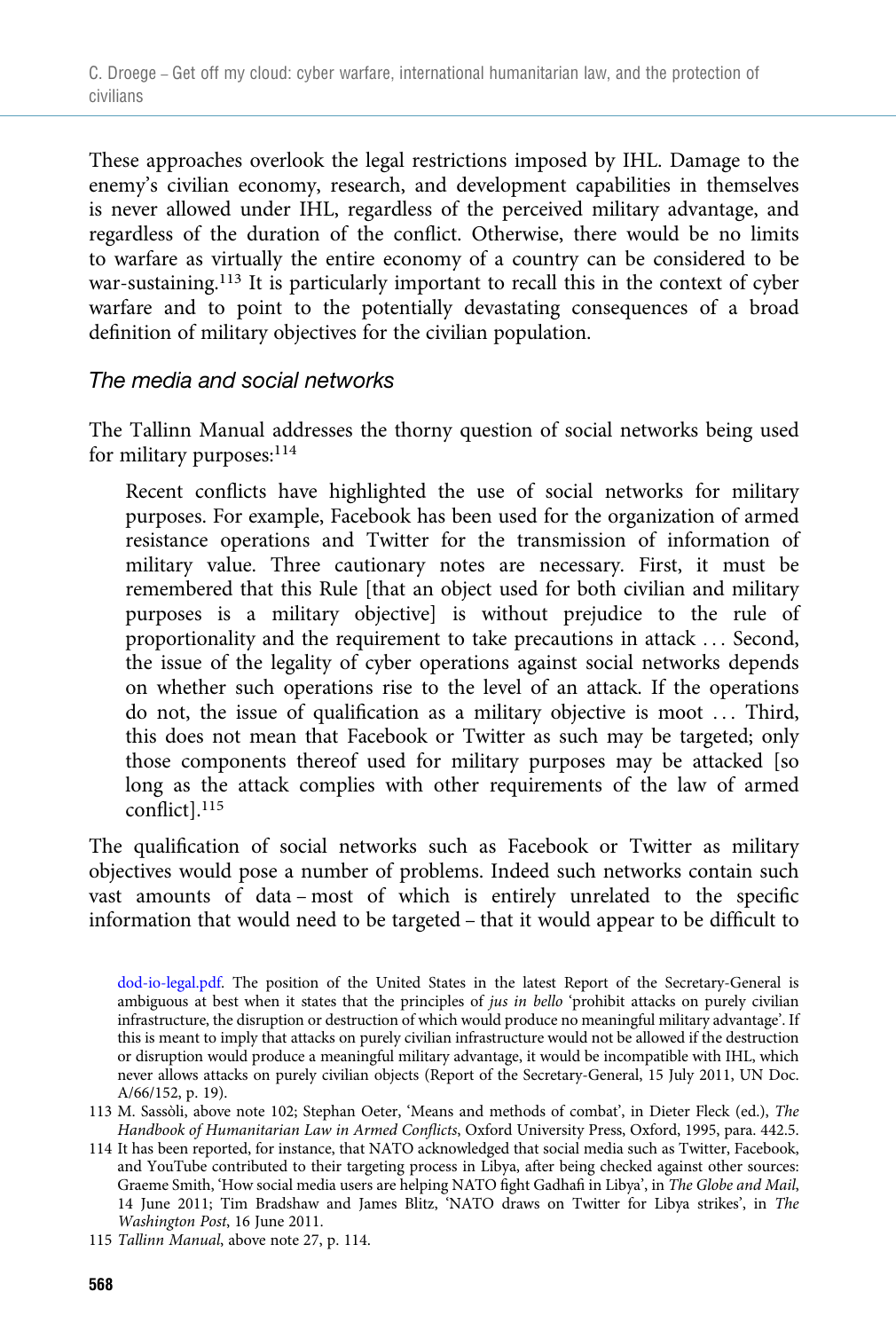qualify any such network as one military objective. A further question would be whether it is technically possible to only attack those components that are used for military purposes among the unstructured data of such networks.

An equally difficult question arises with respect to the media. The Tallinn Manual states:

An interesting case involves media reports. If such reports effectively contribute to the enemy's operational picture, depriving the enemy of them might offer a definite military advantage. Some members of the International Group of Experts took the position that cyber infrastructure supporting their transmission qualifies as a military objective, although they cautioned that the infrastructure could only be attacked subject to the Rules regarding attack, especially those on proportionality ... and precautions in attack ... In particular, they noted that the latter requirement would usually result in a requirement to only mount cyber operations designed to block the broadcasts in question. Other Experts argued that the nexus between the cyber infrastructure's contribution to military action was too remote to qualify the infrastructure as a military objective. All members of the International Group of Experts agreed that such assessments are necessarily very contextual.<sup>116</sup>

Even if a particular report would make an effective contribution to military action, this should not lead to the conclusion that either the media corporation responsible or the cyber infrastructure transmitting it can be the subject of attack. As far as media corporations are concerned, the potential consequences of accepting their targetability would be momentous. Take an international broadcaster like the BBC. First, the expression 'contributing to the enemy's operational picture' is far too broad, is broader than making a direct contribution to the enemy's military action, as required by Article 52(2) of Additional Protocol I. Second, even if the media report contained tactical information, for instance on specific targets, the proposition that the media company could be targeted is highly problematic. Beyond the corporation itself, if all of the cyber infrastructure through which the reports are transmitted were to be considered a military objective, this would mean a large part of the globe's cyber infrastructure – again, as with dual-use objects, bearing in mind that the consequence of considering an object a military objective is that it can also be targeted by kinetic means, implying that the physical location from where and through which the reports are being transmitted – could be damaged or destroyed. Last, as said above, the example of media corporations brings into sharp contrast the problem of the geographical limits of the battlefield. Also, the law of neutrality would impose a number of limits in an international armed conflict on a state's ability to target infrastructure in a neutral state.117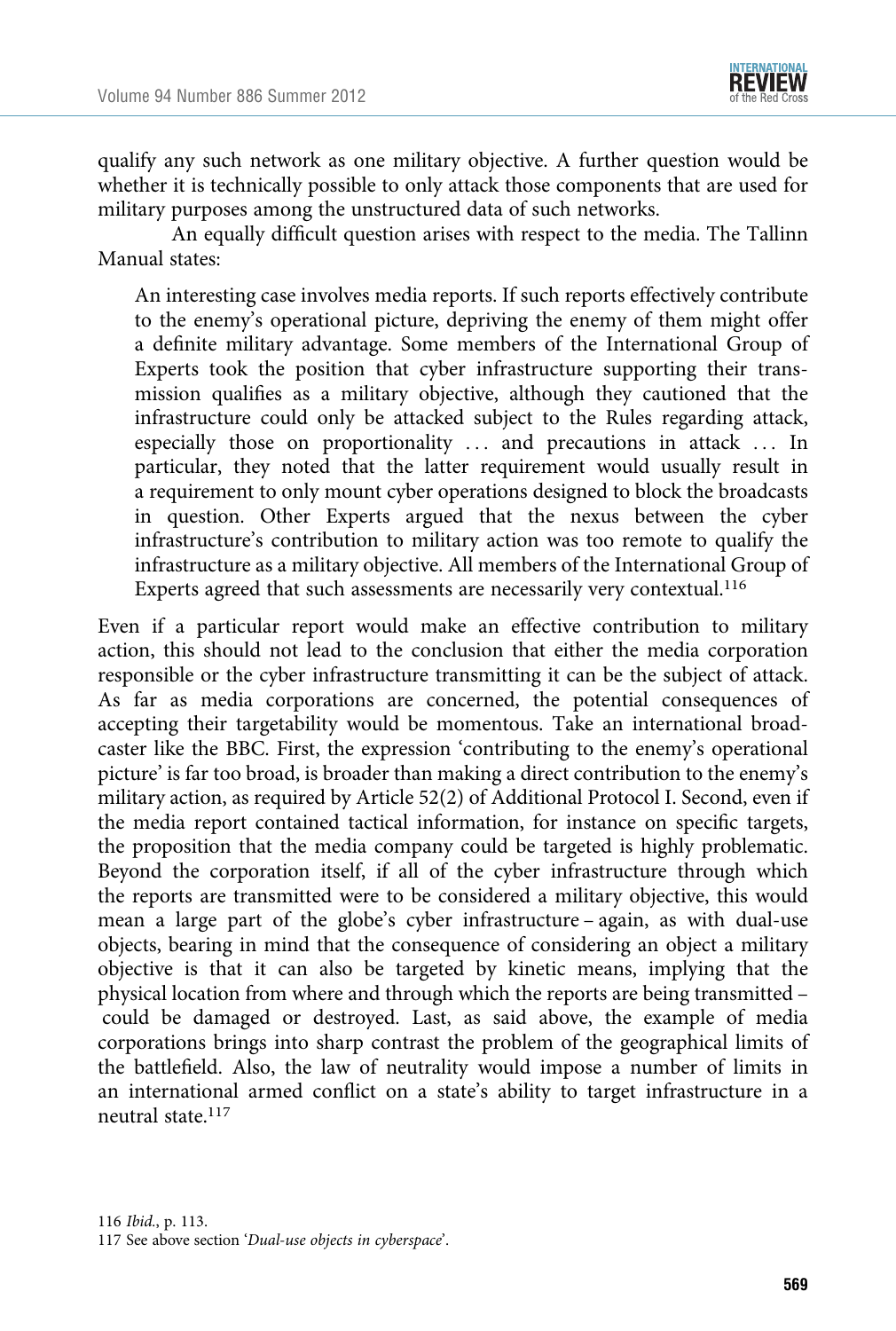## The prohibition of indiscriminate attacks and of indiscriminate means and methods of warfare

Indiscriminate attacks are prohibited.118 Indiscriminate attacks are those:

- . which are not directed at a specific military objective,
- . which employ a method or means of combat which cannot be directed at a specific military objective, or
- . which employ a method or means of combat the effects of which cannot be limited as required by IHL,

and consequently, in each such case, are of a nature to strike military objectives and civilians or civilian objects without distinction. Parties to a conflict 'must consequently never use weapons that are incapable of distinguishing between civilian and military targets'. 119

As said above, the fact that most of cyber space can probably be considered dual use is likely to make it difficult to separate military from civilian infrastructure. However, even where military and civilian infrastructure can still be separated and distinguished, another risk is that attacks will be indiscriminate because of the interconnectedness of cyber space.<sup>120</sup> Cyber space consists of innumerable interwoven computer systems across the world. Even if military computer systems are separate from civilian ones they are often interconnected with commercial, civilian systems and rely on them in whole or in part. Thus, it might well be impossible to launch a cyber attack on military infrastructure and limit the attack or its effects to just that military objective. Viruses and worms are examples of methods of computer network attack that could fall into this category if their effects are not limited by their creators. The use of a worm that replicates itself and cannot be controlled, and might therefore cause considerable damage to civilian infrastructure, would be a violation of IHL.121

This concern has been dismissed by some commentators as exaggerated, particularly based on the fact that, because most cyber operations would only be efficient if they targeted very specific, highly specialized systems, their effects on other computers would not be damaging. The example given is that of the Stuxnet virus, which was very precisely written to be used against the nuclear installations in the Islamic Republic of Iran.122

Indeed, if a virus is introduced into a closed military system or written to prevent its spreading into other systems, there might be no risk for outside civilian infrastructure. But it is quite imaginable that a party to a conflict takes no such precautions or develops cyber weapons that have effects on networks that it might

122 T. Rid, above note 24.

<sup>118</sup> Study on customary international humanitarian law, Rule 12; AP I, Art. 51(4).

<sup>119</sup> ICJ, above note 88, para. 78.

<sup>120</sup> K. Dörmann, above note 42, p. 5.

<sup>121</sup> The worm could either not be able to be directed at a specific military objective (cf. Study on customary international humanitarian law, Rule 12 (b), AP I, Art. 51(4)(b)) or have effects that cannot be limited as required by IHL (see Study on customary international humanitarian law, Rule 12(c), AP I, Art. 51(4)(c)).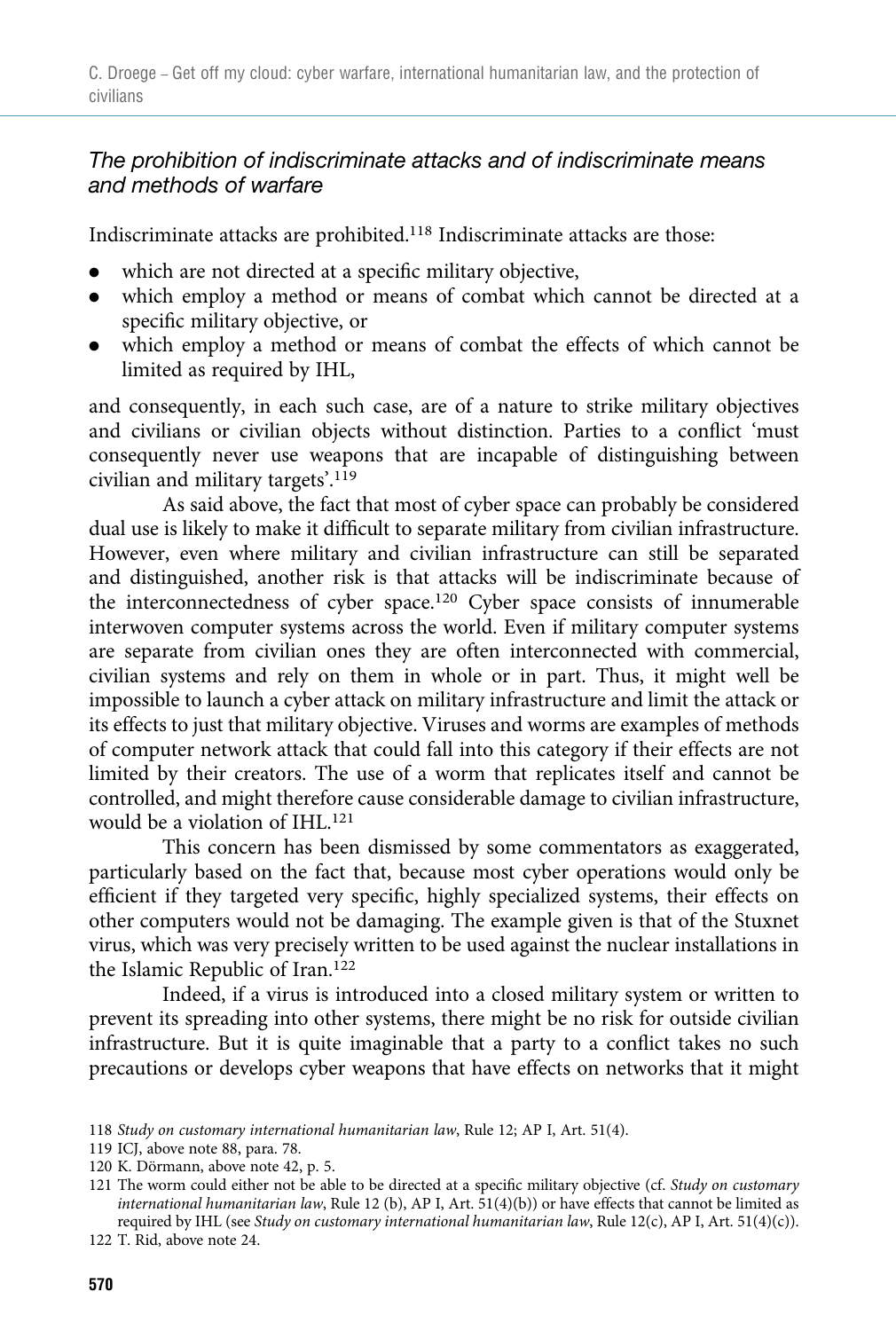

not have foreseen. The fact that it is possible to design cyber weapons that are not indiscriminate does not mean that there is not a high potential for indiscriminate attacks. Even the Stuxnet virus – as reported in the media – shows how difficult it is to control the effects of viruses; it is reported that this virus was not intended to infect computers outside the targeted systems of the nuclear installations, yet somehow it replicated itself outside Iran.123 While the spread of the virus far beyond the intentions of its creators might not have caused any damage, it shows how difficult it is to control that spread.

There is therefore a twofold burden on the belligerent parties. First, they may not employ cyber weapons that are indiscriminate by nature, such as viruses or worms that replicate without any possibility of controlling them (in parallel to bacteriological weapons, for instance). The use of such weapons should be outlawed during the review of the weapon when it is being developed or acquired – if it can never be employed without striking military and civilian objectives alike, it is incompatible with IHL requirements.124 Second, at each attack, the belligerent party has to verify whether, in the particular circumstances of the case, the cyber weapon employed can be and is directed at a military target and whether its effects can be controlled within the meaning of IHL.

The principle of proportionality

Considering the dual-use nature of most cyber infrastructure, on the one hand, and the risk of repercussions on civilian infrastructure when exclusively military computers or computer systems are targeted due to the interconnectedness of cyber space, on the other, there is serious concern that civilian infrastructure will be severely affected by cyber operations in armed conflicts. Thus, the principle of proportionality becomes a crucial rule for the protection of the civilian population.

The principle of proportionality is formulated in Article 51(5)(b) of Additional Protocol I, which reflects customary international law.125 An attack is prohibited if it 'may be expected to cause incidental loss of civilian life, injury to civilians, damage to civilian objects, or a combination thereof, which would be excessive in relation to the concrete and direct military advantage anticipated'.

As said above, damage to objects means 'harm ... impairing the value or usefulness of something ...'.<sup>126</sup> Thus, it is clear that the damage to be taken into account comprises not only physical damage, but also the loss of functionality of civilian infrastructure even in the absence of physical damage. It has been argued that 'cyber attacks may change the weight given to temporary consequences' in the

<sup>123</sup> D. E. Sanger, above note 23.

<sup>124</sup> This follows not only from AP I, Art. 36 for states party to the Protocol, but also from the general obligation of belligerent parties not to employ indiscriminate weapons.

<sup>125</sup> Study on customary international humanitarian law, above note 87, Rule 14.

<sup>126</sup> Concise Oxford Dictionary.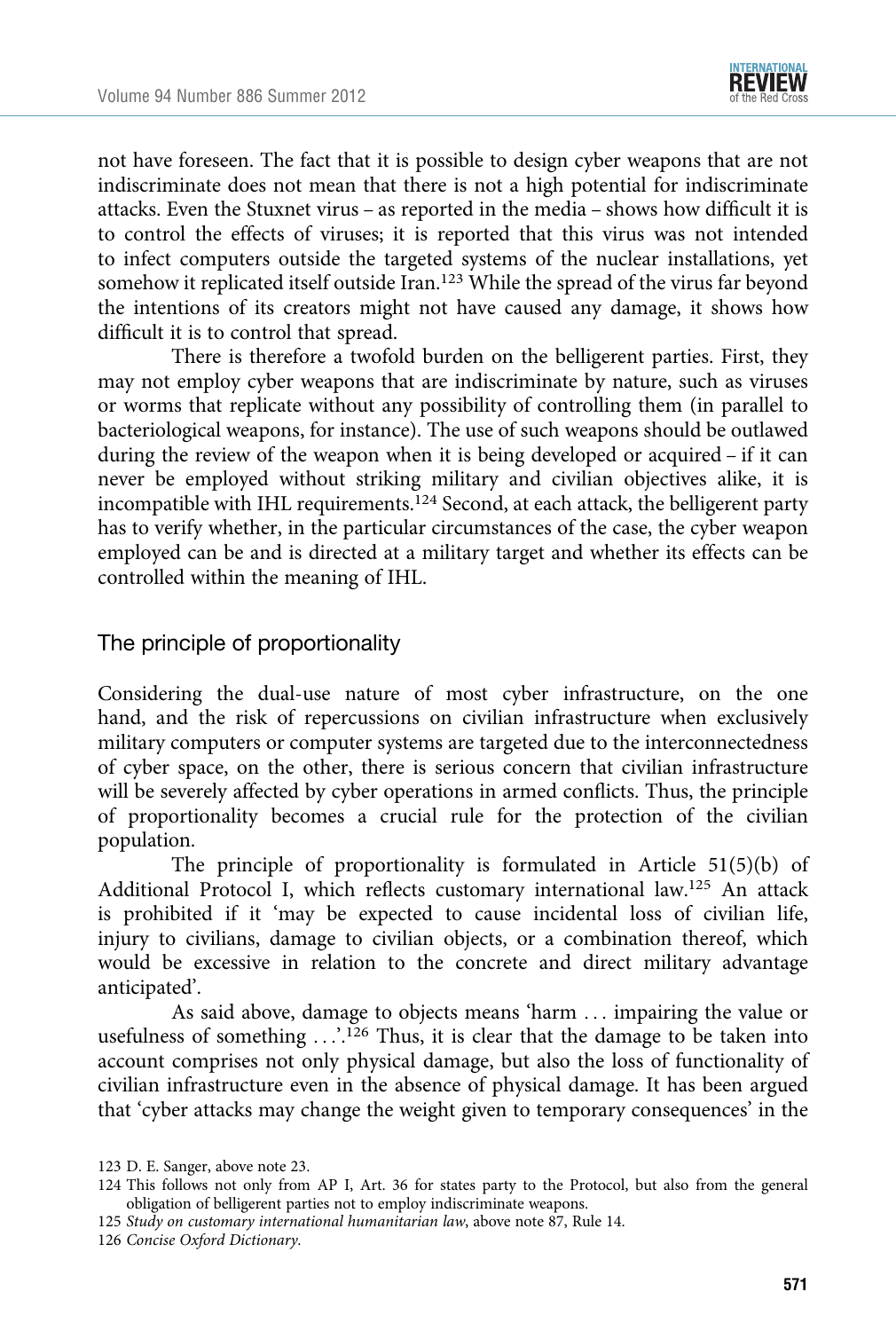proportionality assessment,<sup>127</sup> but there is no legal basis for this in IHL. As Geiss and Lahmann put it, any other reading would have the consequence that:

whereas the destruction of a single civilian car would amount to legally relevant, albeit rather insignificant, 'collateral damage', the disconnection of thousands or millions of households, companies and public services from the internet or other communication services, or the severance of online financial transactions for a country's entire economy and the corresponding economic and societal effects as such would not count as relevant elements to be factored into the proportionality calculus.128

It should be recognized, however, that if and when computer network attacks do cause damage to civilian infrastructure, including by temporarily disrupting it, the principle of proportionality suffers from a number of limitations (as it also does in traditional warfare).

First, as in all applications of the principle of proportionality, there remains a measure of uncertainty about what can be considered as excessive incidental damage to civilian objects as compared to the concrete and direct military advantage. Findings that incidental damage to civilian infrastructure is excessive as compared to the military advantage appear to be few and far between.129 This is not to say that proportionality poses no limits at all to attacks. But it remains to be seen how it will be interpreted with respect to cyber attacks.

On the one hand, it may be argued that since cyber operations are still in their infancy, little is known about their impact and commanders cannot be expected to anticipate their effects, and it is difficult to know what is 'expected' incidental civilian loss or damage in cyber warfare. On the other hand, this uncertainty is quantitative rather than qualitative; precisely because of the interwoven networks, the consequences for civilian infrastructure are obvious. In other words, incidental damage must be expected in most cases, even if its exact extent is difficult to assess.

Second, while it is by now largely undisputed that reverberating effects – that is, indirect second- or third-tier effects from an attack – must be taken into account, there remains some discussion as to how far this obligation

<sup>127</sup> Oona Hathaway et al., 'The law of cyber-attack', in California Law Review, Vol. 100, No. 4, 2012, p. 817.

<sup>128</sup> R. Geiss and H. Lahmann, above note 61, p. 17.

<sup>129</sup> See Louise Doswald-Beck, 'Some thoughts on computer network attack and the international law of armed conflict', in Michael N. Schmitt and Brian T. O'Donnell (eds), Computer Network Attack and International Law, International Law Studies, Vol. 76, 2002, p. 169 : '... examples ... have usually been when either the possible target was something that was military in nature but in the circumstances unusable or where the object's value as a military objective could not be verified.' See also, ICTY, Final Report to the Prosecutor by the Committee Established to Review the NATO Bombing Campaign Against the Federal Republic of Yugoslavia (hereinafter Final Report to the Prosecutor), 13 June 2000, para. 19. In response to the bombardment of the Pancevo industrial complex and of a petroleum refinery in Novi Sad by NATO forces during the war in Kosovo in 1999, which lead to the release of some 80,000 tonnes of crude oil into the soil and of many tonnes of other toxic substances, the Committee stated that '[i]t is difficult to assess the relative values to be assigned to the military advantage gained and harm to the natural environment, and the application of the principle of proportionality is more easily stated than applied in practice'.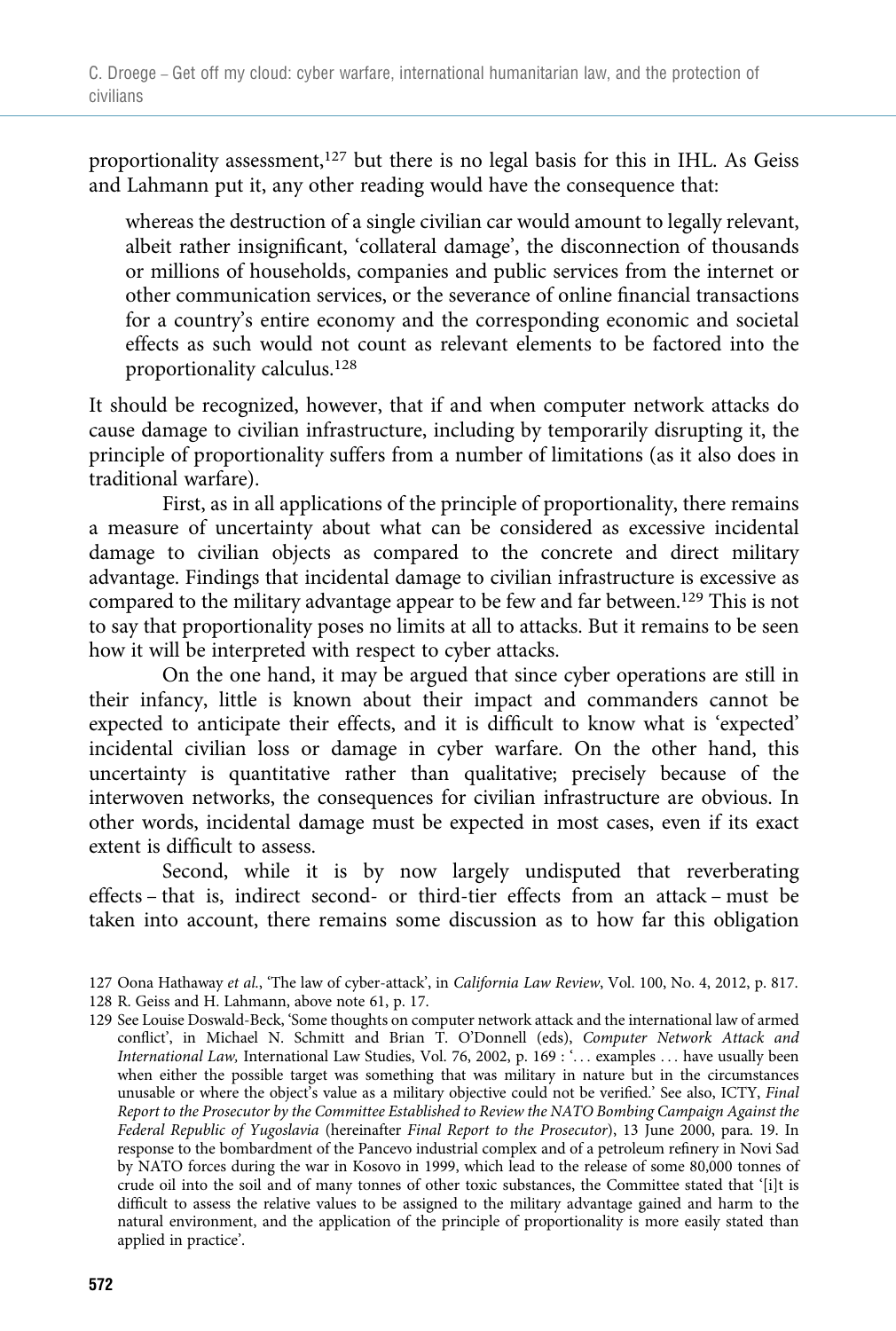

goes.130 Considering the wording of Article 51(5)(b) of Additional Protocol I ('may be expected'), it is reasonable to argue that foreseeable damages, even if they are long-term, second- and third-tier damages, must be taken into account.<sup>131</sup> In cyberspace, because of the interconnectedness of networks, it may be more difficult to foresee the effects than with a classic kinetic weapon, but at the same time it is all the more critical to do everything feasible to assess those effects. In practical terms this leads mainly to the question of precautions to be taken in attacks. Given the interconnectedness of information networks and the systems that rely on them, what can be expected of a commander in terms of verification in order to assess what the reverberating effects of the computer network attack will be?<sup>132</sup>

#### The principle of precaution

The principle of precaution in IHL has two aspects: precautions in attack and precautions against the effects of attacks.133

#### Precautions in attack

In the conduct of military operations constant care must be taken to spare the civilian population or civilian objects.134 Particular precautions required by IHL include doing everything feasible to verify that targets are military objectives,135 and taking all feasible precautions in the choice of means and methods of warfare with a view to avoiding and in any event minimizing incidental civilian casualties and damages to civilian objects.136 It also requires that parties to the conflict cancel or suspend an attack if it becomes apparent that it will cause excessive 'collateral damage'. 137

Thus, precautions may entail such obligations as taking measures to gather all available information to verify the target and the potential incidental effects of an attack.138 In cyber warfare, precautions may include mapping the network of

- 132 This must be differentiated from an indiscriminate attack in which the effects cannot be controlled.
- 133 See AP I, Arts 57 and 58; Study on customary international humanitarian law, above note 87, Rules 15–24.
- 134 AP I, Art. 57(1); Study on customary international humanitarian law, above note 87, Rule 15.
- 135 AP I, Art. 57(2)(a)(i); Study on customary international humanitarian law, above note 87, Rule 16.
- 136 AP I, Art. 57(2)(a)(ii); Study on customary international humanitarian law, above note 87, Rule 17.
- 137 AP I, Art. 57(2)(b); Study on customary international humanitarian law, above note 87, Rule 19.

<sup>130</sup> See, e.g., Commentary on HPCR Manual on Air and Missile Warfare, above note 86, Commentary on Rule 14, para. 4; Michael N. Schmitt, 'Computer network attack: the normative software', in Yearbook of International Humanitarian Law, The Hague, TMC Asser Press, 2001, p. 82.

<sup>131</sup> Tallinn Manual, above note 27, Commentary on Rule 51, para. 6; R. Geiss and H. Lahmann, above note 61, p. 16.

<sup>138</sup> ICTY, Final Report to the Prosecutor, para. 29: In its Final Report, the Committee Established to Review the NATO Bombing Campaign Against the Federal Republic of Yugoslavia described the obligation thus: 'A military commander must set up an effective intelligence gathering system to collect and evaluate information concerning potential targets. The commander must also direct his forces to use available technical means to properly identify targets during operations. Both the commander and the aircrew actually engaged in operations must have some range of discretion to determine which available resources shall be used and how they shall be used.'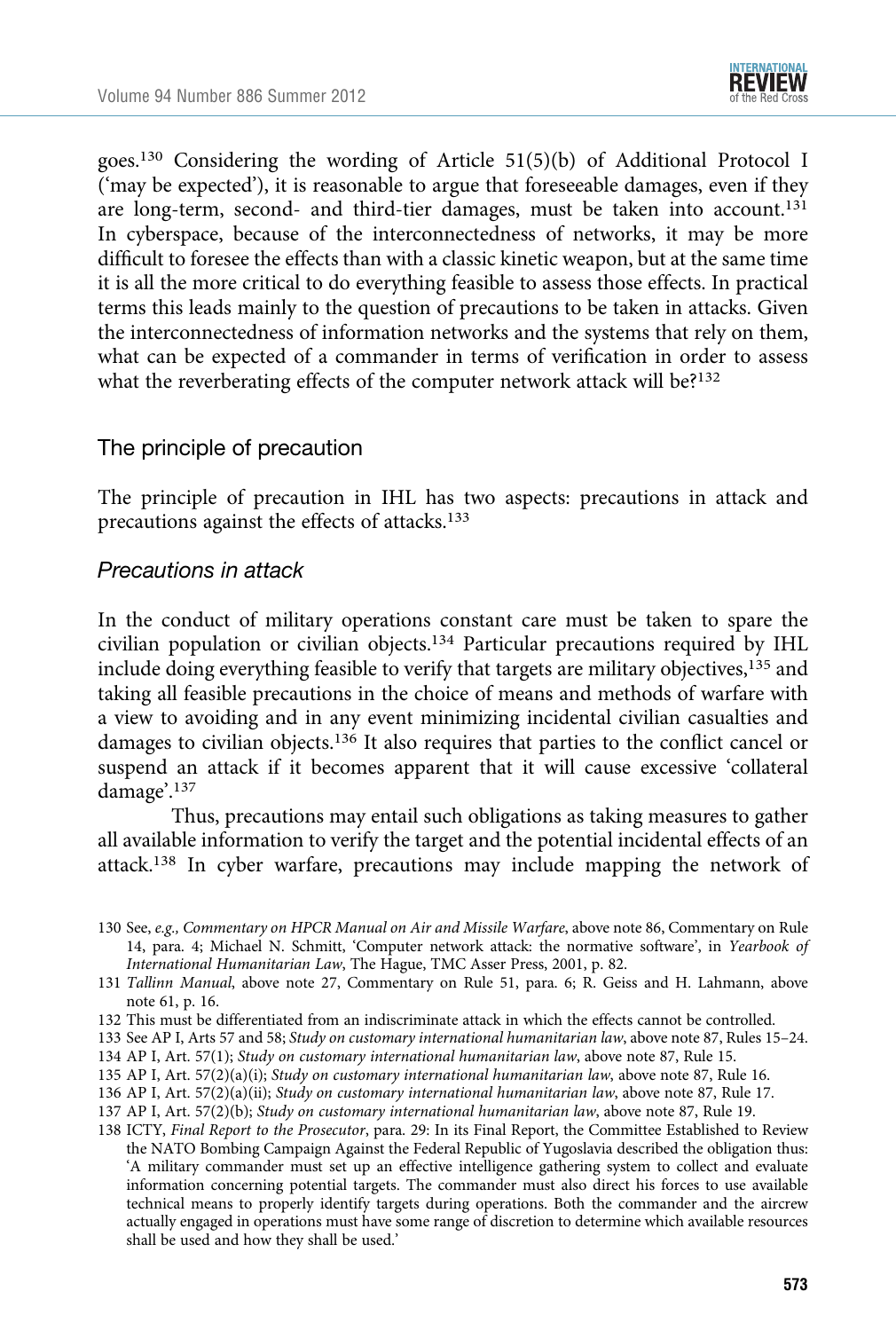the adversary,139 which will often be part of the development of computer network attacks in any case if they are specifically designed for a particular target computer system. If the information available is incomplete – as might be the case in cyber space due to its interconnectedness – the scope of the attack might have to be limited to only those targets on which there is sufficient information.<sup>140</sup>

The principle of precaution might require special technical expertise. The Tallinn Manual states that '[g]iven the complexity of cyber operations, the high probability of affecting civilian systems, and the sometimes limited understanding of their nature and effects on the part of those charged with approving cyber operations, mission planners should, where feasible, have technical experts available to assist them in determining whether appropriate precautionary measures have been taken'.<sup>141</sup> If expertise, and therefore the capacity to evaluate the nature of the target or the incidental civilian loss or damage, is not available, the attacker might have to refrain from the attack.

It is likely, however, that many cyber attacks in defence will be automatic, pre-programmed cyber operations against intrusions from the outside.<sup>142</sup> Such 'hack-backs' are automatic and simply target the computers from which the intrusion originates; as they are tackling a technical problem, they are not concerned with the civilian or military nature of the computers. In such contexts, and given that such cyber attacks will come from thousands or even millions of computers, states will have to carefully evaluate the lawfulness of such automatic hack-backs in light of the principle of precaution.

From another angle, the principle of precaution could, in some instances, entail an obligation to resort to cyber technology when it is available. Indeed, cyber operations might also cause less incidental damage to civilians or civilian infrastructure than kinetic operations. For instance, it might be less damaging to disrupt certain services used for military and civilian purposes than to destroy infrastructure completely. However, the extent of an obligation to resort to more sophisticated technology – in this case cyber technology – is not entirely settled. Indeed, there is as yet no international consensus that belligerent parties must at all times employ the most precise or the most technologically advanced weapon (the discussion on this issue mainly takes place with respect to precision-guided munitions).<sup>143</sup> Nonetheless, the principle of precaution contains an obligation not only to abide by the principles of distinction and proportionality, but also to do everything feasible to 'avoid and in any event minimize' incidental civilian loss or damage. In such cases, the principle of precaution arguably implies that

<sup>139</sup> E. T. Jensen, above note 90, p. 1185.

<sup>140</sup> Tallinn Manual, above note 27, Rule 53, para. 6.

<sup>141</sup> Ibid., Rule 52, para. 6.

<sup>142</sup> According to AP I, Art. 49, such defensive operations are also attacks' that have to abide by the principles of distinction, proportionality, and precaution.

<sup>143</sup> See Jean-François Quéguiner, 'Precautions under the law governing the conduct of hostilities', in International Review of the Red Cross, Vol. 88, No. 864, December 2006, p. 801; Commentary on HPCR Manual on Air and Missile Warfare, above note 86, Commentary on Rule 8, para. 2.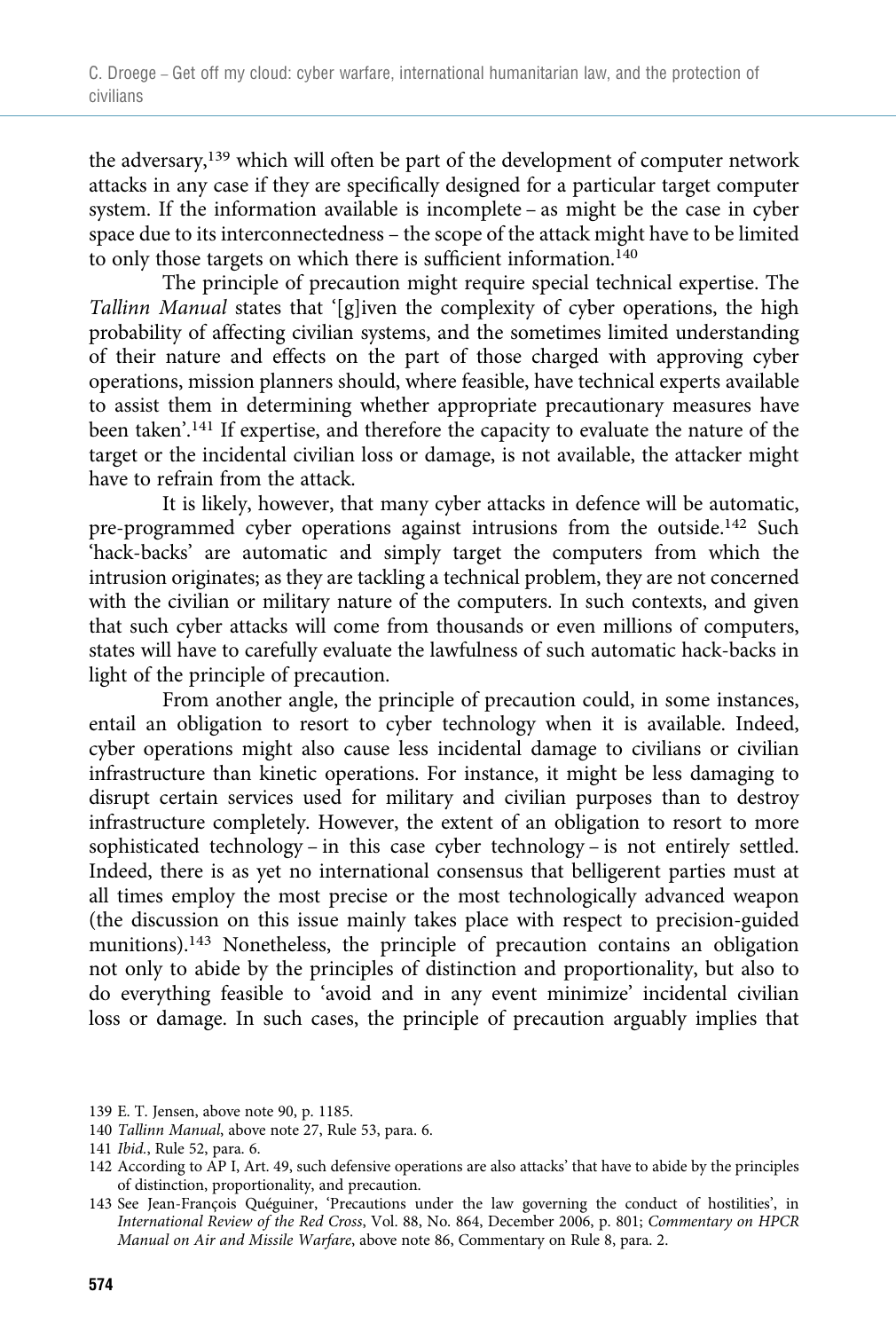

commanders should choose the less harmful means available at the time of the attack to achieve their military aim.<sup>144</sup>

#### Precautions against the effects of attacks

The principle of precautions against the effects of attacks requires that the parties to conflicts, among others, 'to the maximum extent feasible ... endeavour to remove the civilian population, individual civilians and civilian objects under their control from the vicinity of military objectives' and 'take the other necessary precautions to protect the civilian population, individual civilians and civilian objects under their control against the dangers arising from military operations'.<sup>145</sup> This means that states have an obligation to either keep military objects apart from civilians and civilian objects, or (and particularly if this is not feasible) to take other measures to protect civilians and civilian infrastructure from the dangers resulting from military operations.

As the Tallinn Manual states, this may include 'segregating military from civilian cyber infrastructure; segregating computer systems on which critical civilian infrastructure depends from the Internet; backing up important civilian data elsewhere; making advance arrangements to ensure the timely repair of important computer systems against foreseeable kinds of cyber attack; digitally recording important cultural or spiritual objects to facilitate reconstruction in the event of their destruction during armed conflict; and using antivirus measures to protect civilian systems that might suffer damage or destruction during an attack on military cyber infrastructure'. 146

It is indeed frequently advocated that military and civilian networks should be segregated.<sup>147</sup> As the legal assessment of the US Department of Defense recommends, 'where there is a choice, military systems should be kept separate from infrastructures used for essential civilian purposes'.<sup>148</sup> However, this is hardly realistic. In the early days of the Internet, construction probably proceeded without consideration for these matters. There exist, of course, closed military networks, and certain highly sensitive civilian infrastructure is also segregated from outside networks. But considering the inherent weakness of the rule on segregating civilian from military objects (Article 58(a) of Additional Protocol I), which only obliges states to endeavour to separate military and civilian objects and only to the maximum extent feasible, it is highly unlikely that it will be interpreted in state practice as entailing an obligation to segregate civilian and military networks. While it might theoretically be feasible to do this, it would be so impractical and costly as to

<sup>144</sup> K. Dörmann, above note 42; Michael N. Schmitt, 'The principle of discrimination in 21st century warfare', in Yale Human Rights and Development Law Journal, Vol. 2, 1999, p. 170; Commentary on HPCR Manual on Air and Missile Warfare, above note 86, Commentary on Rule 32(b), para. 3, on weapons with greater precision or lesser explosive force.

<sup>145</sup> AP I, Art. 58; Study on customary international humanitarian law, above note 89, Rules 22 and 24.

<sup>146</sup> Tallinn Manual, above note 27, Commentary on Rule 59, para. 3.

<sup>147</sup> E. T. Jensen, above note 97, pp. 1533–1569; Adam Segal, 'Cyber space governance: the next step', Council on Foreign Relations, Policy Innovation Memorandum No. 2, 14 November 2011, p. 3, available at: [http://](http://www.cfr.org/cybersecurity/cyberspace-governance-next-step/p24397) [www.cfr.org/cybersecurity/cyberspace-governance-next-step/p24397.](http://www.cfr.org/cybersecurity/cyberspace-governance-next-step/p24397)

<sup>148</sup> Department of Defense Office of General Counsel, above note 112, p. 7.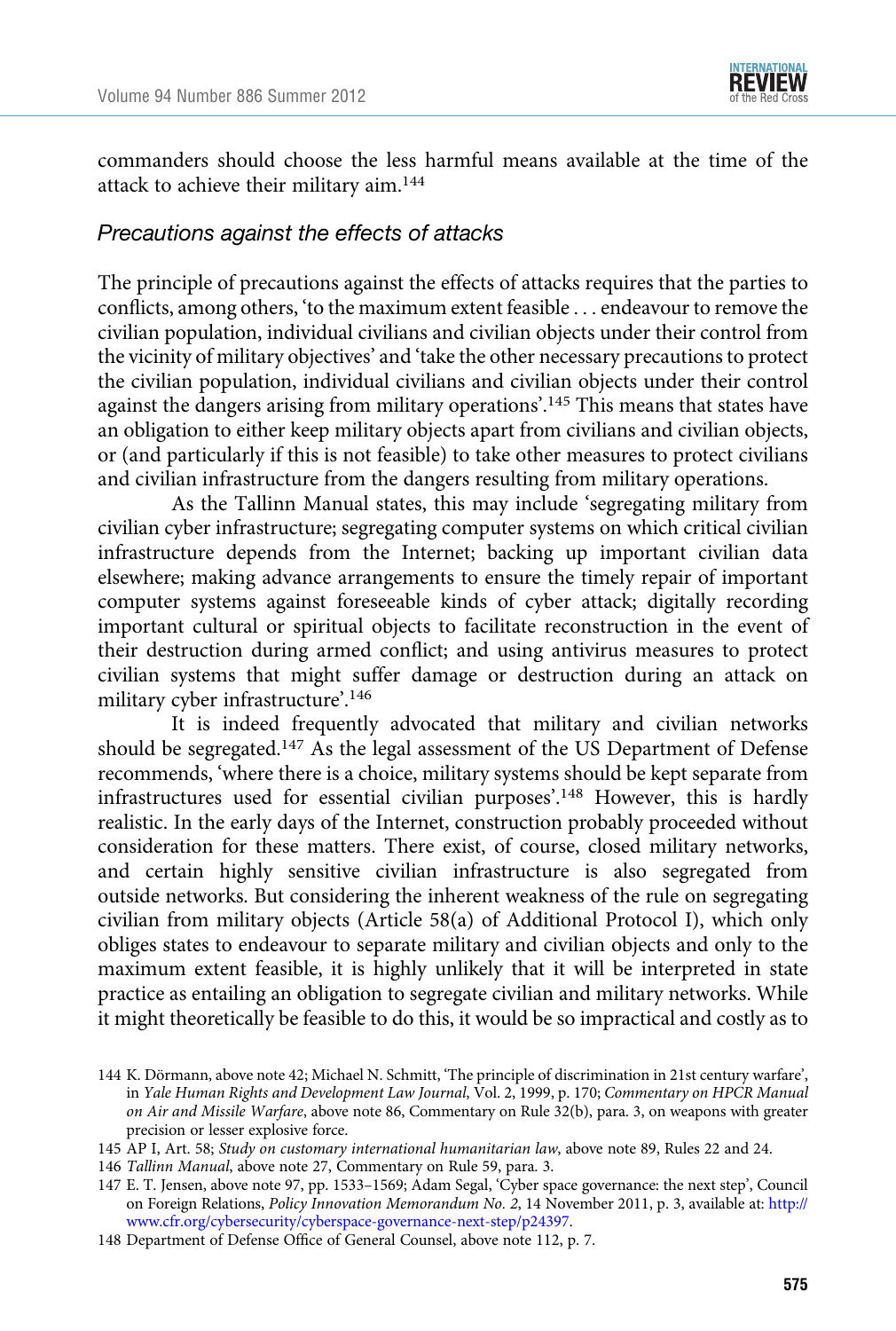be seen as unfeasible in the sense of Article 58 of Additional Protocol I. Governments would have to create their own computer hardware and software for military use and establish their own military lines of communication, including cables, routers, and satellites, throughout the world.149

In addition, the separation of military from civilian cyber infrastructure rests on the assumption that they are distinct and should be kept distinct. Strictly speaking, Article 58 does not prohibit dual use: it rests on the assumption that there is a differentiation between civilian and military objects, even if some civilian objects are used as military objectives. Already in the physical world, large parts of critical infrastructure are dual use, for example, electrical grids, but also, in many instances, oil pipelines, power plants, and road networks. In cyber space the principle becomes relatively meaningless where the problem is not the co-location of civilian and military infrastructures but the fact that it is one and the same.150

The question, then, is whether Article 58(c) of Additional Protocol I would require that at least some civilian infrastructure (for instance, nuclear power stations, chemical factories, hospitals) is protected against damage in the case of a cyber attack, requiring that states take action to maintain its functionality. For instance, Eric Talbot Jensen recommends that, in order to comply with its obligation under Article 58, the US take a number of measures such as mapping the civilian systems, networks, and industries that will become military objectives, ensure that the private sector is sufficiently protected, establish or maintain hack-back solutions, or create a strategic reserve of Internet capability.151 The tendency of numerous countries to protect their critical infrastructure certainly goes in this direction – though it is unlikely that governments conceive of this protection in terms of passive precautions within the meaning of Article 58(c).

## **Conclusion**

As noted in the introduction, cyber operations will entail new means and methods of combat, the effects of which are still untested or poorly understood. It appears, however, that military use of information technology poses serious challenges to the application of IHL, in particular with respect to the very premise that civilian and military objects can and must be distinguished in armed conflict. In order to obtain clear statements about how states intend to respect the principles of distinction, proportionality, and precaution, this should be discussed more openly and candidly than has been the case until now.

In light of the dangers that cyber warfare poses to civilian infrastructure a number of solutions are being proposed de lege lata and de lege ferenda. One proposal is for states to make declaratory statements about digital safe havens, that is, civilian targets that they will consider off-limits in the conduct of cyber

149 E. T. Jensen, above note 97, pp. 1551–1552.

<sup>150</sup> See also R. Geiss and H. Lahmann, above note 61, p. 14.

<sup>151</sup> E. T. Jensen, above note 97, pp. 1563 ff.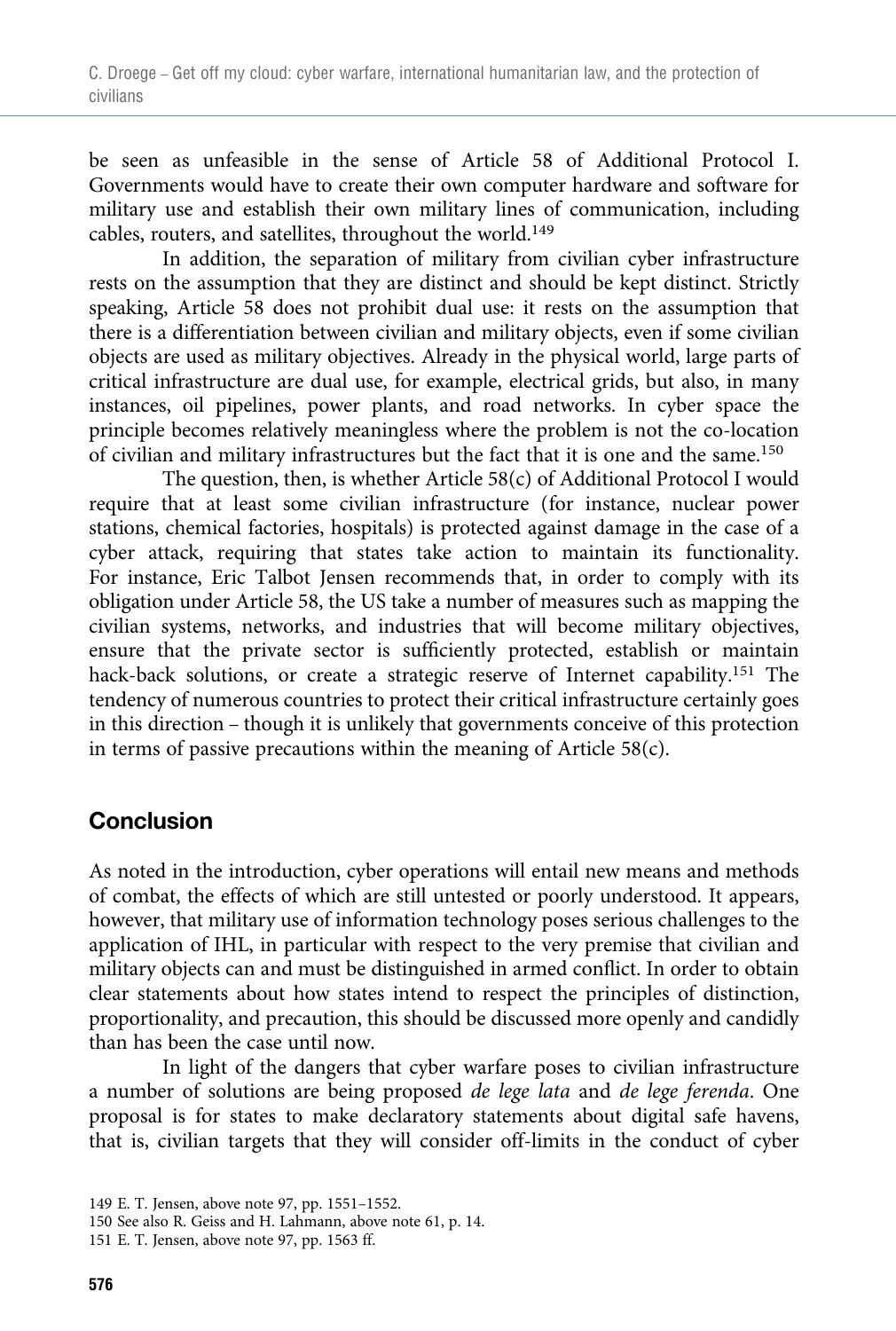operations.152 If agreed among the parties, this would be akin to the demilitarized zones foreseen in Article 60 of Additional Protocol I. It would require the process of dialogue and confidence-building measures currently advocated, which go beyond the subject of this article. Adam Segal stipulates that 'there is likely to be relatively easy consensus around some areas – hospitals and medical data – and much less agreement around others such as financial systems, power grids, and Internet infrastructure'. <sup>153</sup> While this is an interesting path to explore – and might ultimately be explored as part of an international dialogue on confidence-building measures – it is probably not being overly pessimistic to be sceptical about the short-term feasibility of this avenue. Given the concealed nature of much of what appears to be the current manipulation and infiltration of cyber space, it is not clear how much trust will be put in agreements or statements on cyber areas that would be off-limits for military use.

Another proposal made by Geiss and Lahmann is to expand the list of 'works and installations containing dangerous forces' in Article 56 of Additional Protocol I by analogy.<sup>154</sup> This could apply to specific cyber infrastructure components, such as major Internet exchange nodes or central servers on which millions of important civilian functions rely. Just like dams, dykes, and nuclear electrical generating stations, they could not be made the object of attack even if they constituted military objectives because the dangers for the civilian population would always be considered to outweigh the military advantage of attacking them. However, Geiss and Lahmann also acknowledge that it is unlikely that such a proposal would find favour among states. In particular, although the reverberating effects of neutralizing or destroying cyber infrastructure could be momentous, it would be difficult to argue that they would be comparable to the release of emissions such as radioactive material or the waters of a dam. If, however, they had such comparable disastrous effects, the underlying rationale of Article 56 of Additional Protocol I could equally provide a persuasive argument to protect cyber infrastructure.

Going further, the challenges posed by the cyber realm have also raised the question whether (some) means and methods of cyber warfare should be banned altogether or regulated by international treaty. As mentioned in the introduction, some states have advocated for a new treaty in this respect, although the contours of what should and should not be allowed are not always entirely clear. A parallel debate is also being held among cyber security experts and academics. Some have proposed new treaties on cyber warfare,<sup>155</sup> while others argue that there should be a type of disarmament treaty with a ban on all or at least some cyber weapons.<sup>156</sup>

152 A. Segal, above note 147.

<sup>153</sup> Ibid.

<sup>154</sup> R. Geiss and H. Lahmann, above note 61, p. 11.

<sup>155</sup> Mark R. Shulman, 'Discrimination in the law of information warfare', in Columbia Journal of Transnational Law, Vol. 37, 1999, p. 964; Davis Brown, 'A proposal for an international convention to regulate the use of information systems in armed conflict', in Harvard International Law Journal, Vol. 47, No. 1, Winter 2006, p. 179; Duncan B. Hollis, 'Why states need an international law for information operations', in Lewis and Clark Law Review, Vol. 11, 2007, p. 1023.

<sup>156</sup> Mary Ellen O'Connell, 'Cyber mania', in Cyber Security and International Law, Meeting Summary, Chatham House, 29 May 2012, available at: [http://www.chathamhouse.org/sites/default/](http://www.chathamhouse.org/sites/default/files/public/Research/International%20Law/290512summary.pdf;)files/public/